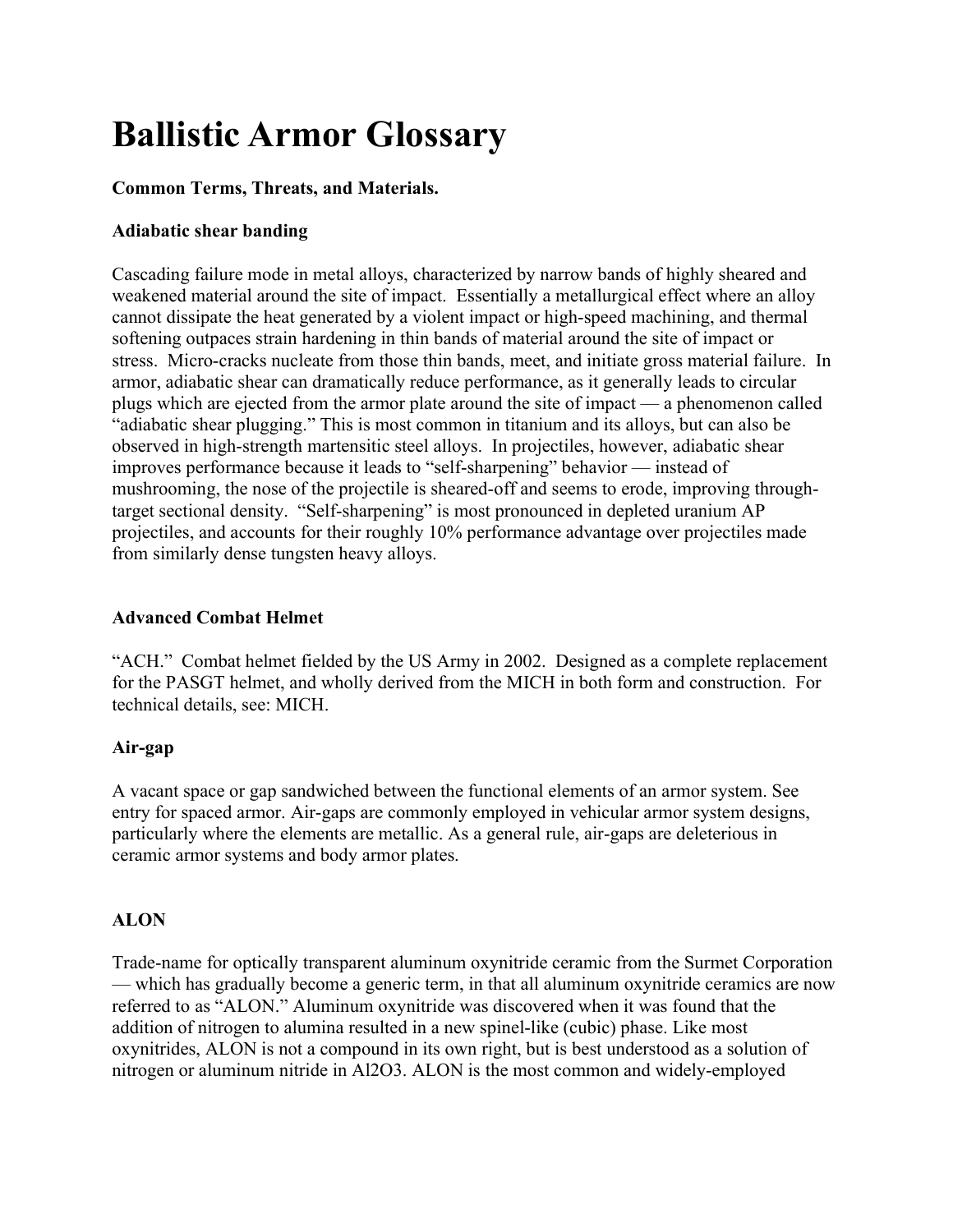polycrystalline transparent armor material — amorphous glasses and polymers, and semiamorphous glass ceramics, are, however, much more common.

Density: 3.69 gm/cc Hardness (Vickers): 1900 HV Fracture toughness:  $2 - 2.9$  MPa · m<sup> $\land$ </sup>1/2 Melting point:  $\sim$ 2150 $\degree$ C Compressive strength: 2700 MPa

## Alumina, Aluminum Oxide, Al2O3

Common ceramic material and natural mineral consisting of aluminum in its highest oxidation state. Highly pure aluminum oxide is produced in tremendous bulk quantities, well over 100M tons per year, as it is an intermediary in the production of aluminum and its alloys. In its own right, it is the most popular industrial and armor ceramic by a very wide margin. In armor, its popularity can be attributed to its low raw material cost, ready availability, reasonably good performance, thoroughly well-understood nature, and ease of manufacture. Virtually all land vehicles that utilize ceramic armor employ aluminum oxide. In body armor, it is very common in low-end plates for police and civilian use, but is growing increasingly obsolete in militaryissue plates.

Density: 3.98 gm/cc Hardness (Vickers): 1200-1600 HV Fracture toughness:  $3 - 4.5$  MPa · m<sup> $\land$ </sup>1/2 Melting point: 2072°C Compressive strength: >2000MPa

#### Aluminum armor

Armor plate made primarily of an aluminum alloy. Relative to other metallic armor options, aluminum alloys are relatively inexpensive, highly corrosion-resistant, and can exhibit great specific strength — but their hardness is fairly poor. Aluminum is not currently used to any substantial extent in body armor, but it is second only to steel in vehicular and naval armor applications. The most common alloy used in armor is 5083, which, in the H-131 temper, has been used in systems such as the M1113, the M109, and the USMC Amphibious Assault Vehicle, in accordance with specification MIL-DTL-46027J. 7XXX-series aluminum alloys are much stronger than 5083-H131, and exhibit better ballistic performance on a weight basis, but have an increased susceptibility to stress-corrosion cracking, and are much more difficult to weld, so have not seen widespread use in armored vehicles. Though aluminum is not used in body armor at present, some of the first ceramic composite armor plate prototypes consisted of ceramic tiles bonded to an aluminum alloy backer. E-glass composites quickly replaced aluminum in that role.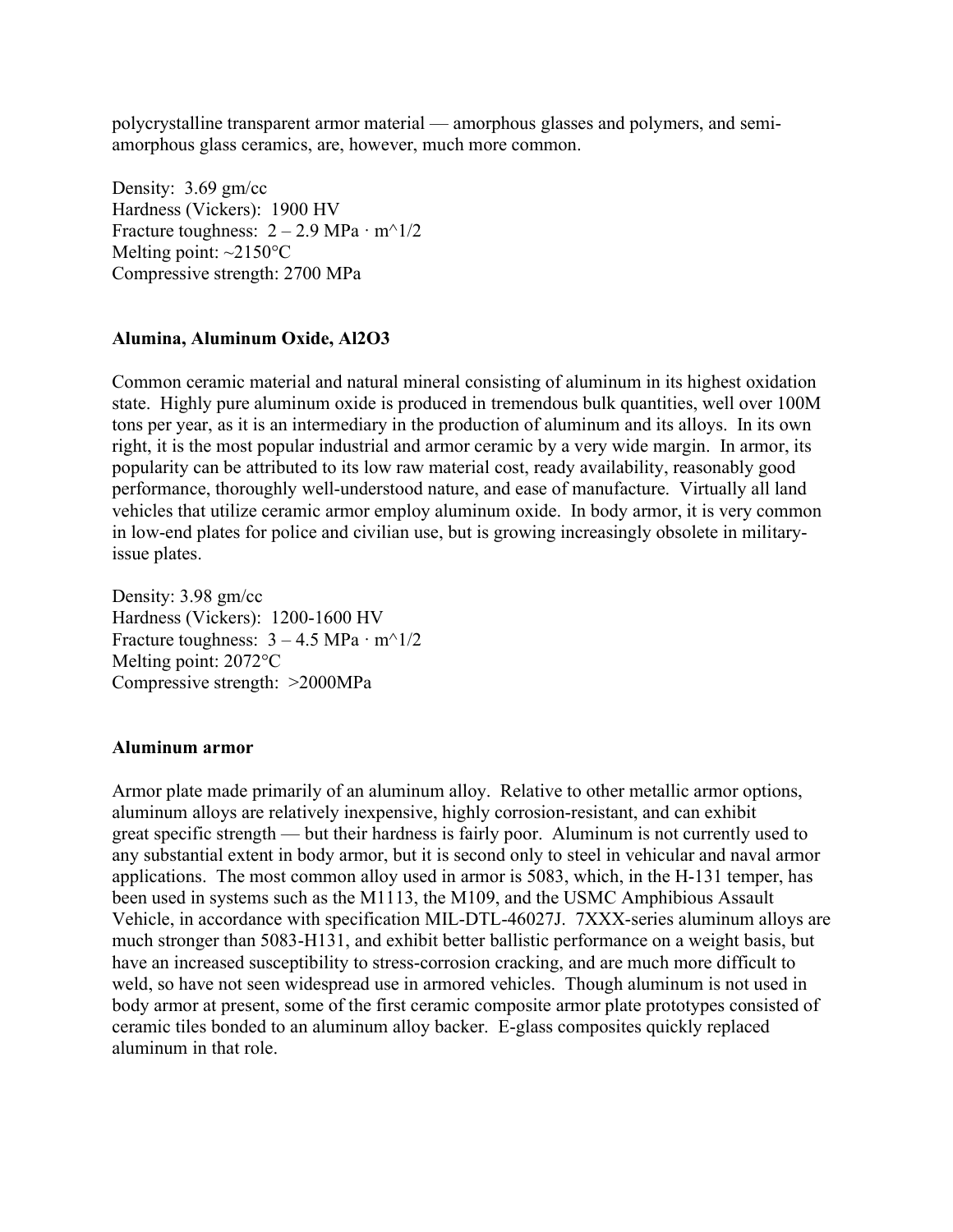## Amorphization

Decomposition of a material's crystalline and molecular structure. Amorphization is a common failure mode in boron carbide, which is dynamically unstable at very high pressures. That is to say, when boron carbide is subjected to extreme pressures at high strain rates — typically when it is struck with a high-velocity tungsten carbide or tungsten heavy alloy AP projectile — its molecular structure breaks down and bands of amorphous, glassy boron carbide form around the impact site. This amorphous boron carbide is substantially weaker and more brittle than wellordered crystalline boron carbide, so the process of amorphization has a profoundly negative effect on ballistic performance. Amorphization is similar in some respects to adiabatic shear banding.

## Amorphous solid

Solid material that, like a liquid, lacks an ordered crystalline structure. Glass is an amorphous mixture of oxides that, if crystalline, would be ceramic materials. Many polymers, e.g. polycarbonate, are amorphous. Amorphous metals — also known as bulk metallic glasses — are noteworthy for their strength and hardness, but, much like ceramics and glasses, are brittle. Generally, amorphous solids are prepared by taking a molten material and forcing it to solidify very rapidly, so that the molecules do not have the time to arrange themselves into a crystalline lattice.

# Angle of obliquity

Angle at which a projectile strikes a target or armor plate. In this context,  $90^{\circ}$  and  $0^{\circ}$  are equivalent — they both describe a projectile that strikes its target dead-on.

## Anisotropic

Having different physical and mechanical properties in various directions. E.g., an anisotropic block of material may be strong if you strike one of its surfaces, but significantly weaker if you strike a different surface. All fiber and fiber-composite materials are anisotropic, as are all single-crystal materials such as sapphire glass. Many metal alloys are also anisotropic to some extent, particularly those with ordered microstructures, e.g. pearlitic steels. Amorphous materials and glasses are, by definition, isotropic — that is, not anisotropic. Ceramics are also typically isotropic, though there are exceptions.

# AP, Armor piercing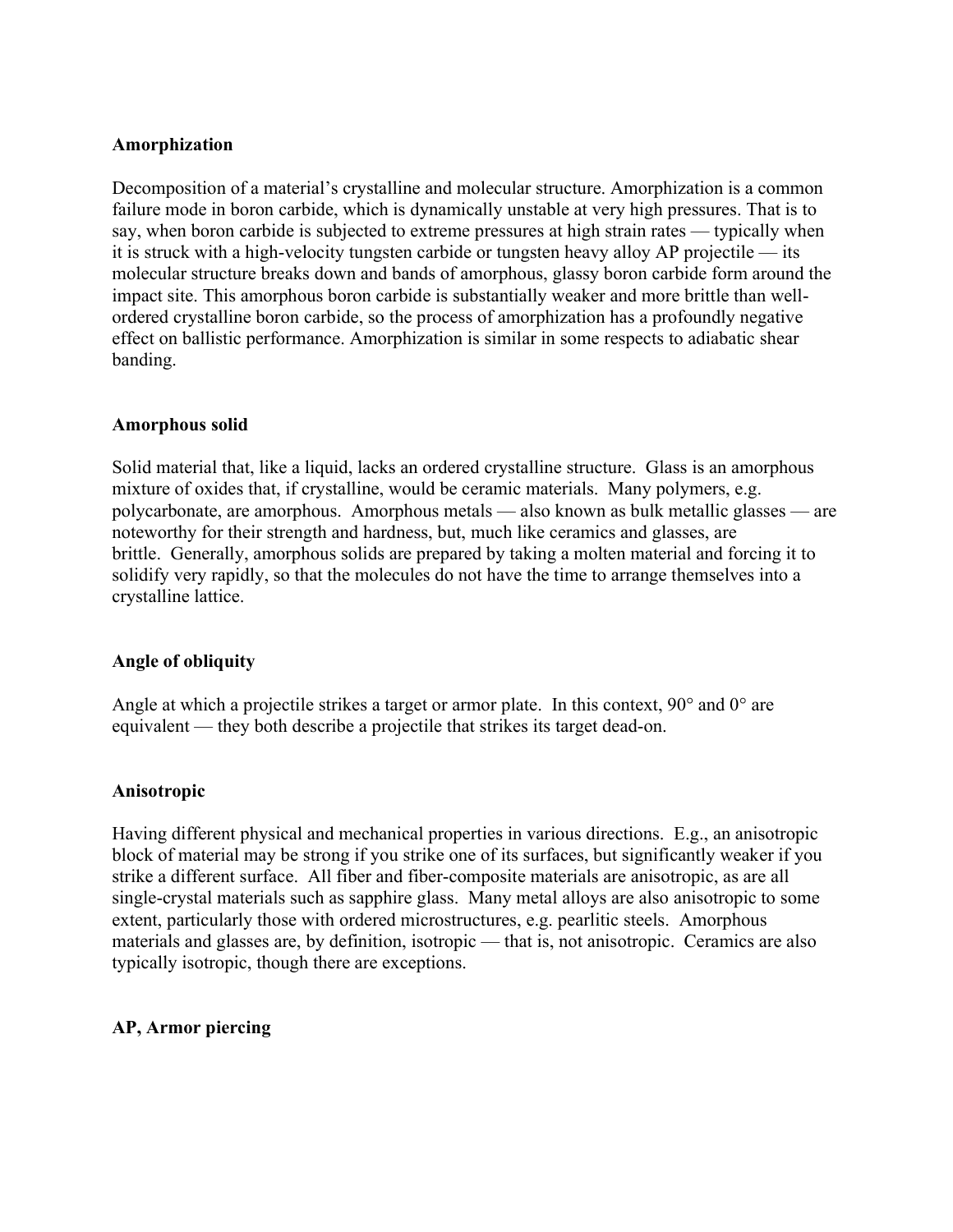Full metal jacket bullet with a high sectional density and a hardened steel, tungsten heavy alloy, depleted uranium, or tungsten carbide-cobalt cermet core, designed specifically to penetrate armor and hard barriers.

## API, Armor piercing incendiary

Full metal jacket bullet with an AP core and an incendiary chemical mixture sandwiched between the AP core and the bullet jacket. The incendiary mixture, which initiates a small explosion when the bullet strikes an object at high velocity, is usually comprised of magnesium, aluminum, and barium nitrate. The most common small-arms API rounds are Soviet bloc relics such as the 7.62x39mm API-BZ and the 7.62x54Rmm B-32 API. (In the API-BZ, the incendiary mixture weighs just 2 grains, or about an eighth of a gram. In the B-32 API, the mixture weighs 4 grains.) The reason for this has much to do with Soviet design philosophies, such as the apocryphal "quantity has a quality all its own," and API small-arms rounds from 7.62mm through 14.5mm in diameter were produced in truly vast quantities in the Soviet bloc as multipurpose projectiles. Their soft-target performance could be markedly superior to regular AP rounds, but their anti-armor performance appears to be, generally, either equivalent or very slightly inferior to regular AP rounds. At an equivalent velocity, against ceramic composite armor, the .30-06 APM2 performs roughly 5% better than the 7.62mm B-32 API, despite the fact that the B-32 API projectile has a slightly more massive hardened steel penetrator. (83 grains for the B-32, 81 grains for the APM2.) Against steel armor, the picture is reversed, and the B-32 API performs slightly better than the APM2.

# APM2

Used to refer to the 7.62×63 millimeter (.30-06) M2 AP bullet with a specified mass of 10.8 grams (166 grains)  $\pm$ 5 percent. At a typical velocity of 878  $\pm$  9.1 meters per second (2880 $\pm$ 30 feet per second), the APM2 is among the most common test projectiles for ceramic body armor, and is the round used to certify NIJ Level IV/RF3 armor. The APM2 has a long martensitic steel penetrator with a high sectional density. The hardness of the penetrator is inconsistent; some are as soft as 57 Rockwell C, others as hard as 65 Rockwell C. The penetrator's mass is 81 grains, or 5.25 grams, and it was made of 1070 tool steel. Was. The APM2 is no longer in production, and the rounds used in armor testing are from old US military stockpiles.

Confusingly, there is a .50 caliber AP projectile also called the APM2, but it is somewhat less common overall, and is much less common in armor testing.

## Appliqué

Armor system designed to be placed on top of a separate, discrete armor system. An external "up-armor" kit for an armored military vehicle is appliqué armor; a reinforcing ceramic or UHMWPE plate that attaches to the surface of a combat helmet is appliqué armor; strictly speaking, even an ICW body armor plate is appliqué armor. This is a very old concept, and has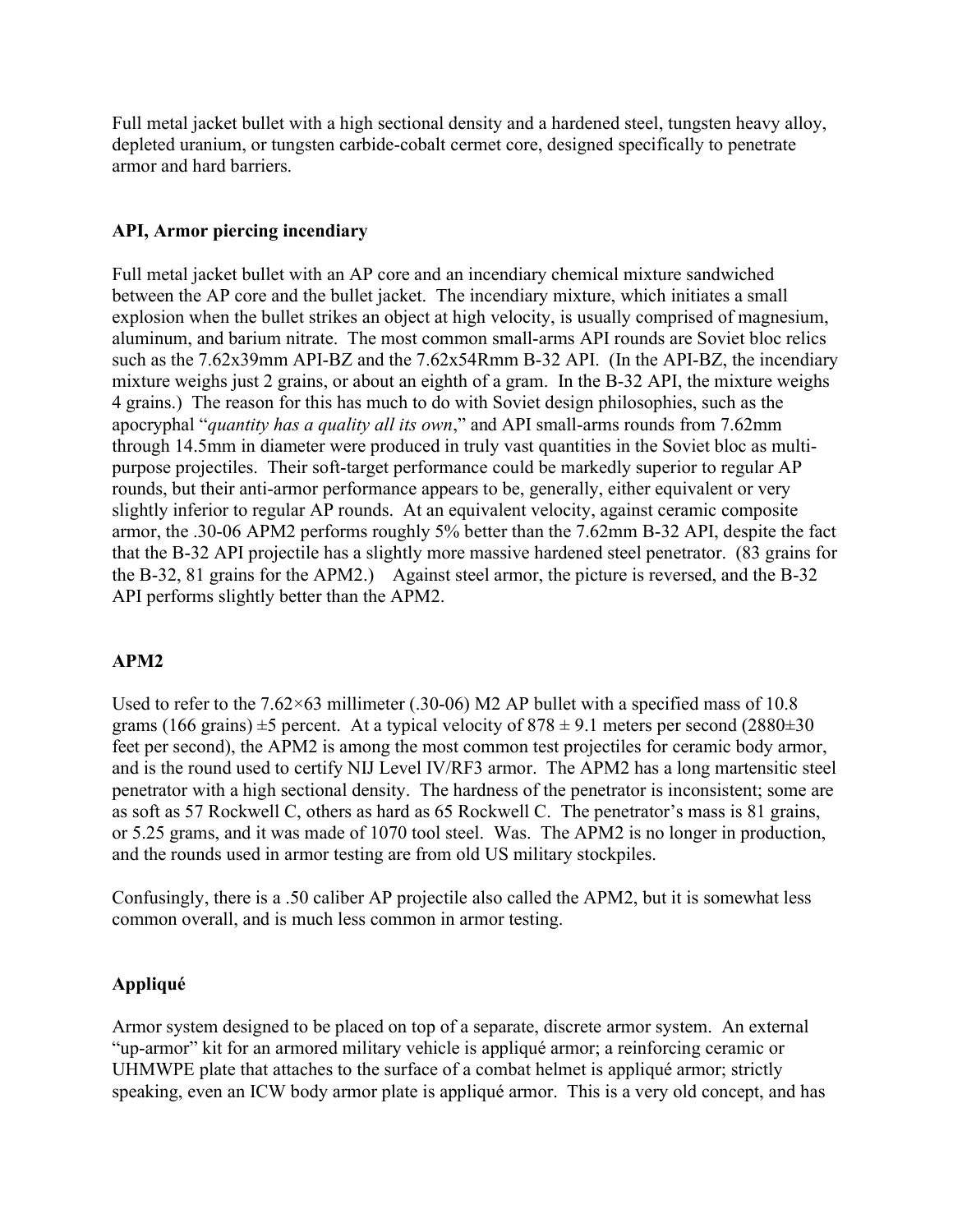seen wide use from Antiquity through early modern times; Emperor Charles V, for instance, had eight appliqué plates built for a single helmet.

## Aramid

Strong fiber derived from highly aligned aromatic benzene rings connected with amide (−CO−NH−) bonds. Meta-aramid and para-aramid differ in the location of their amide bonds. In meta-aramid, the bonds are in a zig-zag pattern, which results in a more flexible but weaker fiber; in para-aramid, the bonds are oriented along the long direction of the aramid fiber, which results in a stronger and stiffer fiber. As para-aramid is tougher, lighter, easier to work with, and more flexible than S-glass, para-aramid has seen extensive use in body armor systems from the early 1970s onwards. Para-aramid is unique among fibrous ballistic materials in that it often isn't sold as a resin-composite, but is supplied in plain woven sheets of fabric. Due to recent advances in UHMWPE engineering, para-aramid is growing increasingly obsolete in body armor systems, but it is still the fibrous armor material of choice where good thermal stability is a requirement. Technora and the Russian aramids are chemically-modified para-aramid derivatives. Vectran is a strong fiber closely related to para-aramid.

## Areal Density

Measure of mass per unit area, generally used in either kilograms per square meter (kg/m2) or pounds per square foot (psf). Because armor plates come in various sizes, areal density is a popular way to compare different system configurations. A  $10\times12$ " rectangular armor plate that weighs 5 pounds has an areal density of 6 pounds per square foot.

This measure usually *does not* take curvature into consideration, so a flat armor plate will often seem to have a lower areal density than a curved one, and a plate with a very slight curvature will seem to have a lower areal density than one that is curved more severely.

## Atom percent (at%)

The percentage of the number of atoms of a particular element relative to the total number of atoms of all elements within a compound or alloy. For instance, tungsten carbide, WC, contains an equal ratio of carbon and tungsten atoms. (50 at% C.) But because the tungsten atom is so much larger and heavier than the carbon atom, it's nearly 94% tungsten by weight.

## Auxetic

Material that possesses a negative Poisson's ratio  $-$  i.e., a material that gets thicker when stretched and thinner when compressed. This is in stark contrast to most materials, which get thinner when stretched and thicker when compressed. In theory, perfectly auxetic materials are infinitely ductile, and can absorb tremendous amounts of energy without failure. Auxetic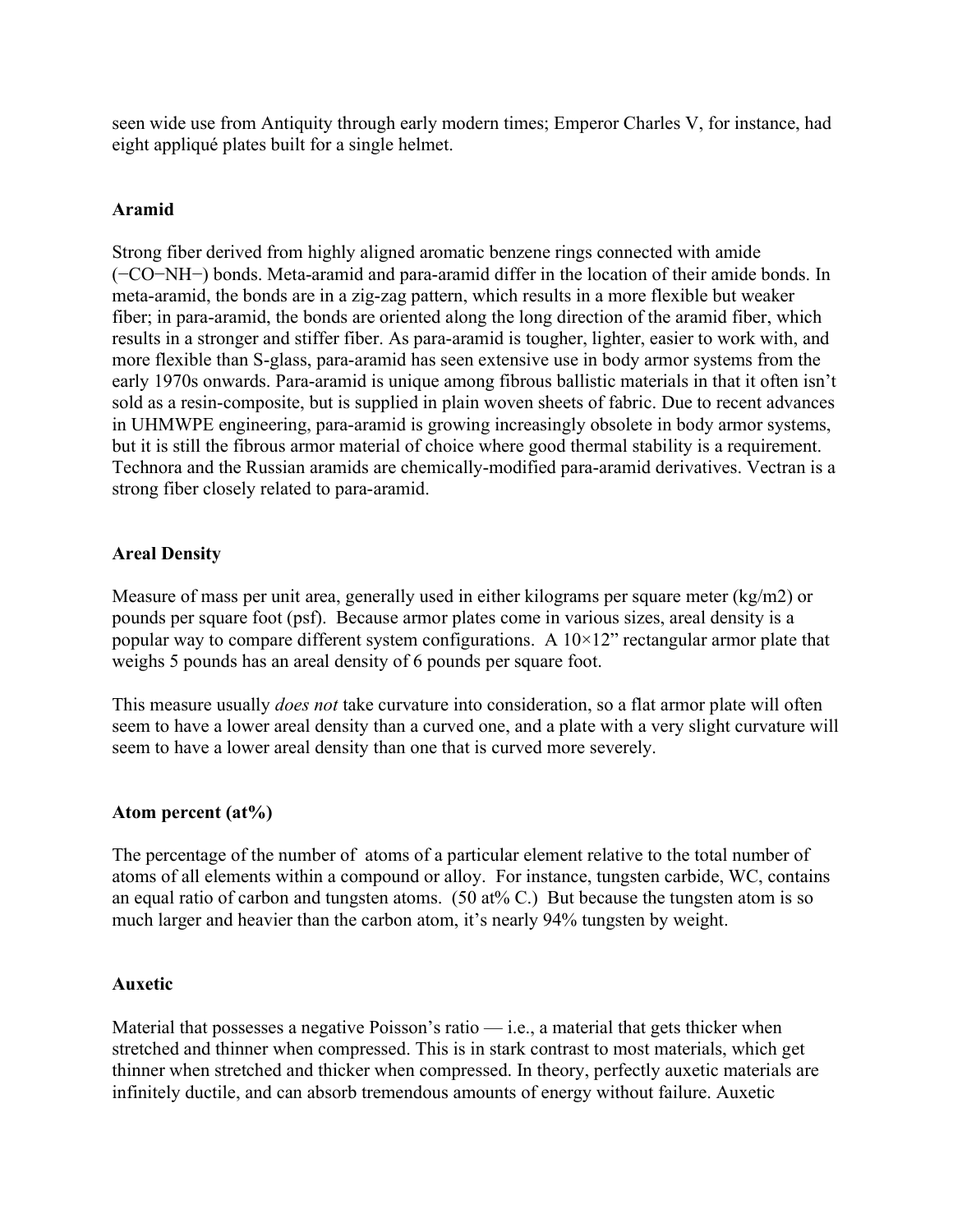materials are, therefore, of considerable interest in armor applications. α-cristobalite, a silica polymorph, is naturally auxetic. However, most auxetic materials are more properly termed auxetic structures: They are not naturally auxetic on a molecular level, but are artificially structured or patterned in such a way so that their micro- or macro-geometry imparts an auxetic effect.

## Backer

Ductile support material behind the strike-face in ceramic composite armor. Thin ceramic plates are brittle and highly susceptible to tensile and shear failure, so they must have a backer of some sort if they are to be useful in armor systems. In body armor systems, S-glass, e-glass, aramid, and UHMWPE are the materials used for this purpose, with UHMWPE now dominant in military body armor systems. Metals are used in vehicular armor systems.

## Backface deformation

A measure of residual blunt trauma following the impact of a projectile onto a body armor plate.

Armor plates are designed to absorb kinetic energy, and one of the ways they do this is via plastic deformation — in other words, they convert the kinetic energy of the projectile into heat, friction, and motion. This means that, upon impact, armor plates often bulge inwards and in some cases are highly deformed.

In body armor testing, an armor plate or panel is placed over a clay surface and is struck by a test projectile at a prescribed velocity and angle of impact. Assuming the projectile is stopped, backface deformation is measured by recording the depth of the indentation left in the clay. Castable soft materials such as soap and wax are sometimes used instead of clay. Clay can be inconsistent and highly sensitive to temperature, so the search for a more consistent replacement material is ongoing.

# **Bainite**

Steel microstructure that, like martensite and pearlite, is formed when steel is heated to form austenite and then cooled. To produce martensite, the steel must be quenched quickly; to produce bainite, the steel is cooled at a moderate rate; to produce pearlite, the steel must be cooled slowly. Bainite, unlike martensite but much like pearlite, is a structured compound of ferrite and the iron carbide cementite — but its structure is needle-like and resembles martensite on a visual level. Bainite has properties that are broadly intermediate between pearlite and martensite — it's harder than even the best grades of pearlite, but not quite as tough or as strong; it's stronger and tougher than most martensitic steels, but can't attain the same peak hardness values. On the whole, bainitic steels show great promise in armor applications.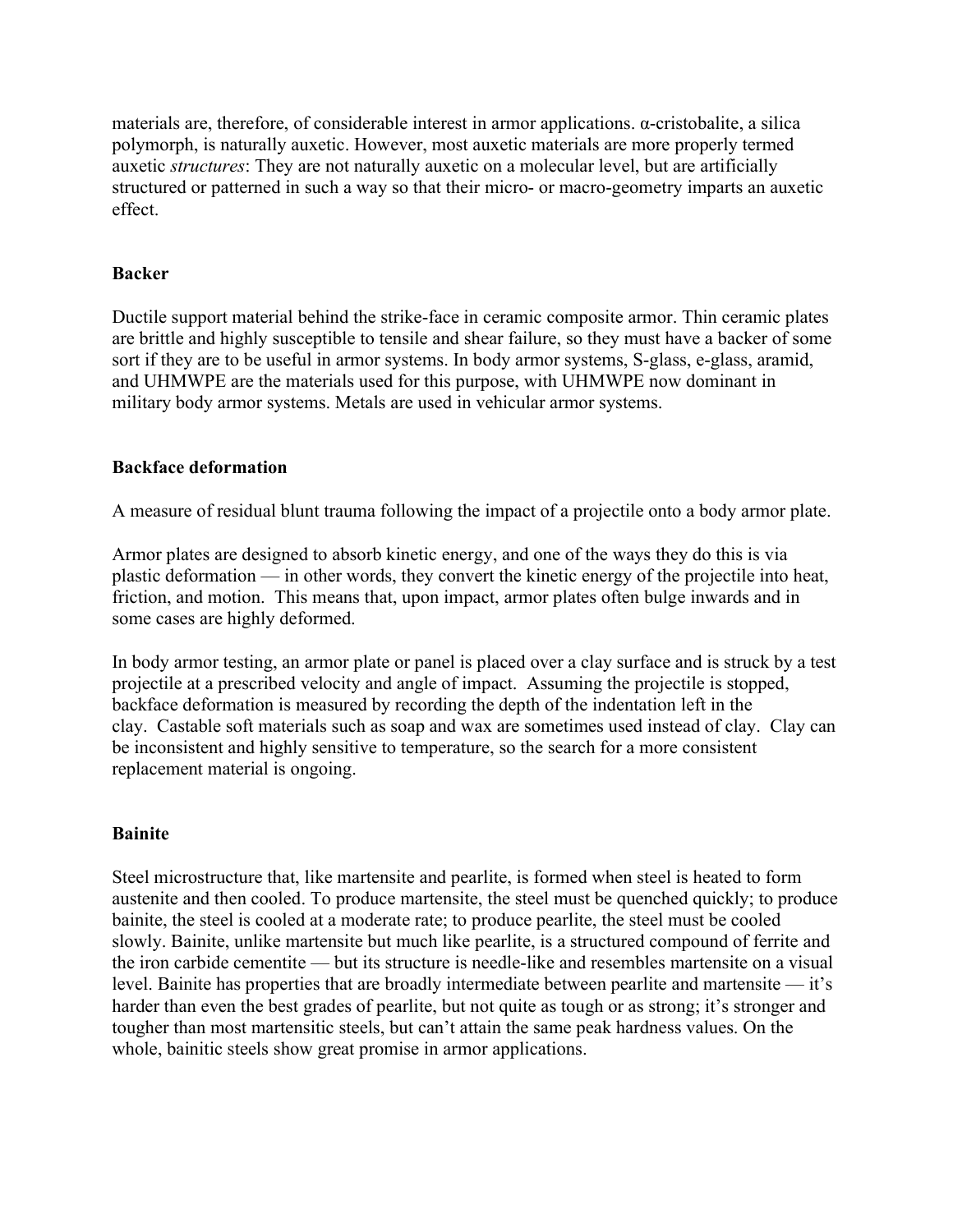#### Ball

In the 20th century, "ball round" would refer to a pointed full metal jacket bullet with a mild steel or lead core. Yet the new 5.56x45mm M855A1 and 7.62x51mm M80A1 projectiles are officially referred to as "ball," despite the fact that they have hardened steel penetrators and were designed, at least in part, to penetrate armor and hard barriers as well as exhibit good performance against soft targets. The M80A1 and M855A1 aren't quite FMJ, either. So the term "ball round" may have quietly evolved to encompass a new definition: "Ammunition, general purpose, not specifically intended as armor piercing ammunition."

#### **Ballistics**

Field of mechanics and engineering concerned with the dynamics of projectiles. It is generally split into four distinct disciplines. (1) Internal ballistics, which is concerned with what happens inside the gun after the firing pin hits the primer. (2) External ballistics, which has to do with the bullet in flight after it leaves the barrel — trajectory, spin, yaw, wind effects, angular deviation, etc. (3) Terminal ballistics, which is the study of projectile-target interactions. And (4) forensic ballistics, a top-down science which, generally, aims to re-create individual ballistic events in their entirety. Internal ballistics is the province of gun designers. External ballistics is of obvious importance to shooters and artillery gunners, and was once of great interest to governments and mathematicians — such luminaries as Leonhard Euler, Benjamin Robins, and Daniel Bernoulli contributed greatly to the field of external ballistics. Terminal ballistics, broadly speaking, encompasses the sciences of armor and of projectile design. Forensic ballistics is largely a police discipline, and, to a lesser extent, is also of interest to those in the medical field.

#### Ballistic fabric

Fabric woven from high-strength fibers that were twisted to form yarn. The optimum twist angle is roughly 7°. The most common weave patterns are plain and basket weaves. Aramid and Zylon fabrics can be used neat, but most ballistic fabrics are used in the manufacture of prepregs and fiber composites.

#### Ballistic nylon

High-denier, basket-woven nylon fabric. The original ballistic nylon specification called for 1050 denier nylon, in a 2×2 basket weave, in an exceptionally heavy 423 grams per square meter fabric. (18 ounces per square yard.) When layered, this heavy nylon fabric provided some protection against fragments and flak. Very early soft armor panels for police use were made from ballistic nylon, but these were invariably very thick and heavy, and generally provided protection only to the NIJ's depreciated Level I or Level IIa standards.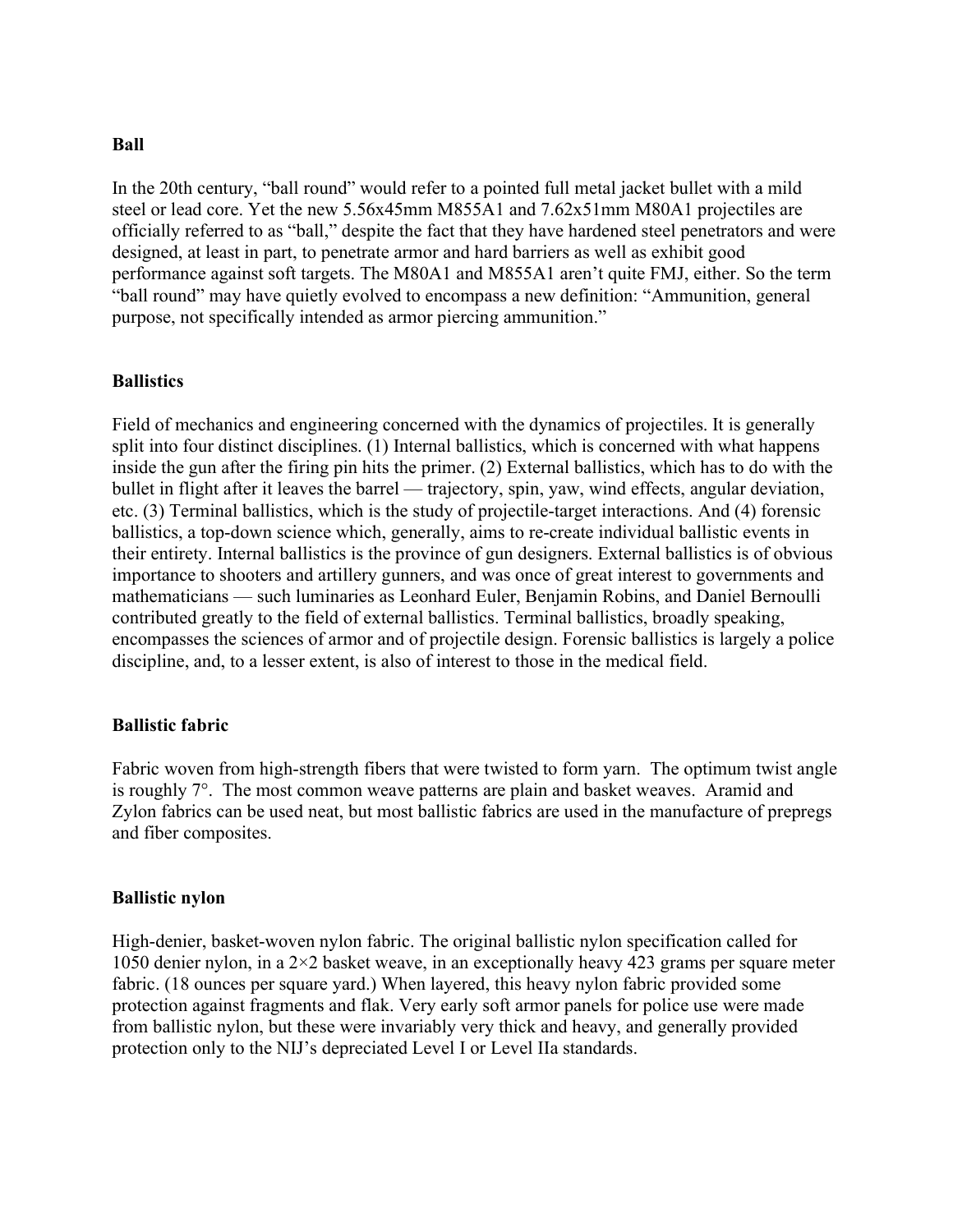#### Ballistic penetration mechanism

Term to describe the ways projectiles might penetrate armor. In metal armor, the typical penetration mechanisms include ductile perforation (hole enlargement by radial flow), plugging, petaling, brittle fracture, and spall fracture. In fabric composites, fiber breakage, yarn pull-out, and, to a lesser and limited extent, melting are the typical penetration mechanisms. In ceramic materials, brittle fracture dominates — typically, in ceramic-composite systems, with the formation of the characteristic fracture conoid.

## Ballistic shield

Hard armor ballistic barrier. The most common type, which more closely fits the classical definition of the word "shield," is hand-held or supported by its user's body. A rather less common type is too large and heavy to be used in such a manner, and is supported by a wheeled trolley. Ballistic shields are similar to hard armor plates in their construction. Unlike body armor plates, however, they are frequently functionalized with transparent armor windows, lights, speakers, etc.

## Ballistic limit

Minimum velocity at which a particular threat is expected to consistently and reliably penetrate a particular armor system. Typically assigned via statistical methods subsequent to V50 testing. Closely related to, and indeed the inverse of, the V0.

## Beryllium

Uncommon light metal with a higher specific stiffness than any other metal or alloy, good strength, poor ductility, and a very low density of 1.85 gm/cc. Certain lightweight berylliumbased ceramics — particularly beryllium oxide, BeO, and the beryllium borides, Be2B and Be4B — have been investigated for use as armor ceramics, and all of them perform extremely well. Be2B is, in fact, the best-performing ceramic material on record. Beryllium is, however, highly toxic. If beryllium-containing dust is inhaled, it can trigger the development of a chronic lung disease called beryllosis, which is always severe and proves fatal in 5-38% of cases. Beryllium and its compounds are also potent carcinogens. In large part because of the extreme precautions that need to be taken in its handling and processing, beryllium is an unavoidably expensive material with very few industrial uses, and a dwindling number of military uses. So, despite good performance, it is not used in any articles of armor at this time.

## **BFD**

See: Backface deformation.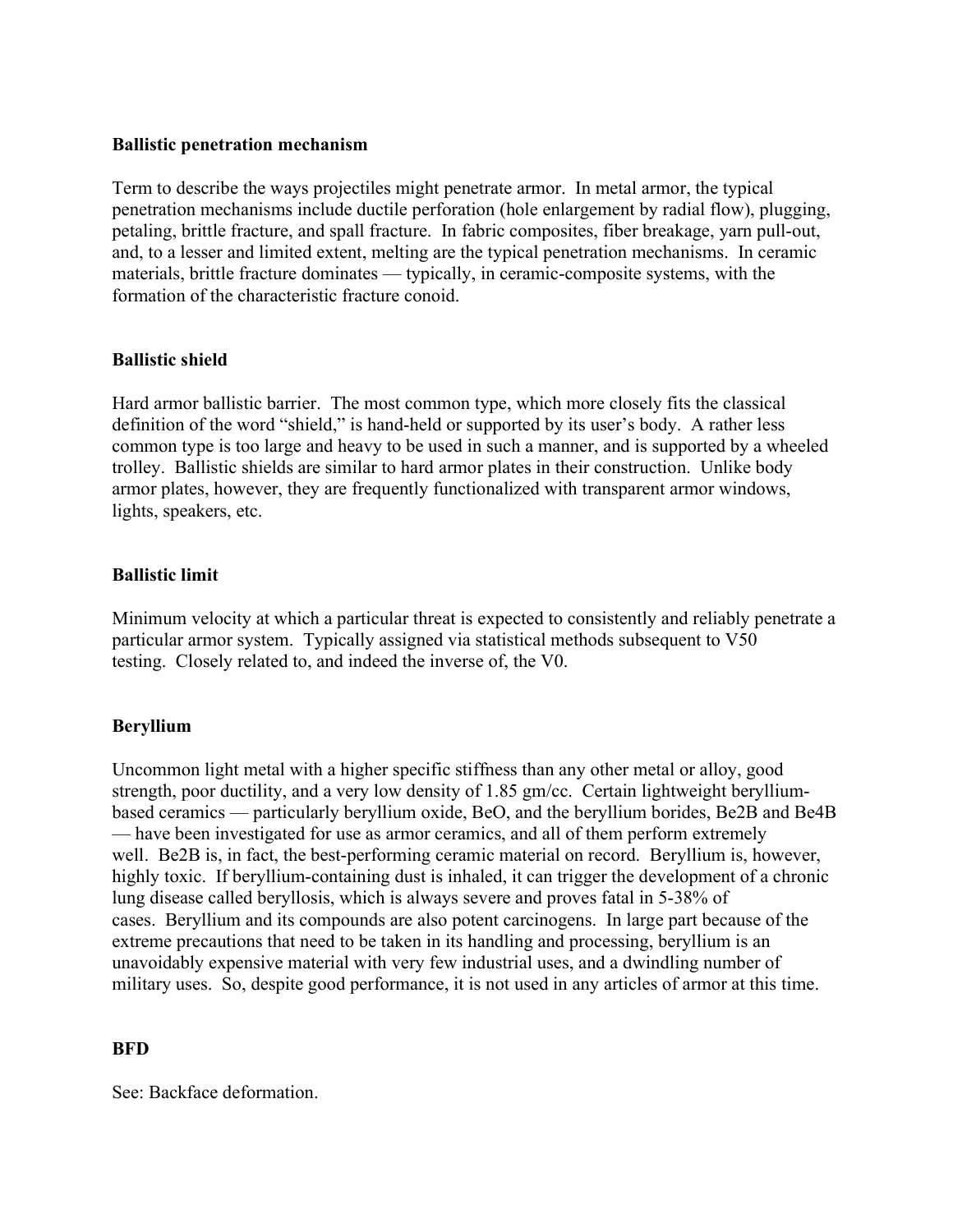#### Boride

Ceramic material where a metallic or metalloid element is combined with boron. These are generally uncommon materials. Titanium diboride is the classical example of this class, and is the only boride that has seen widespread use in armor, for certain values of "widespread." Calcium hexaboride has metallurgical applications, cerium hexaboride and lanthanum hexaboride are used in cathodes, and magnesium diboride has come to public attention as a relatively high-temperature superconductor. All other borides are, by and large, scientific curiosities with no industrial or military uses.

#### Boron Carbide

Synthetic ceramic carbide derived from boron and carbon with a broad potential range of compositions — anywhere from B4.3C to roughly B14C. Boron carbide is a black-gray ceramic material which combines exceptionally good hardness with a very low density of just 2.5 gm/cc, so it has seen relatively wide use in very high-end and military-issue armor plates. It is susceptible to shear amorphization at high impact pressures. Nevertheless, against most threats boron carbide is the best-performing readily available ceramic material, and there are strong indications that the shear amorphization problem can be suppressed via doping strategies that are as inexpensive as they are easy to implement.

Density: 2.51 gm/cc Hardness (Vickers): 2400-3100 HV1 Fracture toughness:  $2.5 - 4 MPa \cdot m^2/2$ Compressive strength: ~3000 MPa Melting point: 2427°C

#### Boron Nitride

Synthetic ceramic nitride derived from boron and nitrogen with only one composition, BN, but two common allotropes — that is, structural configurations — that couldn't be more different. There is, first, a graphite-like hexagonal form, called hexagonal boron nitride or hBN, of low density (2.1 gm/cc) and extremely low hardness and strength. This is the stable form at ambient pressure, and, like graphite, is used in heating elements, furnaces, crucibles, and other metallurgical implements. The other form, the high-pressure form which is only metastable at ambient pressure, is diamond-like and cubic. Called cBN, it is of of high density (3.45 gm/cc), and its hardness and strength are second only to diamond. cBN — which is extremely expensive, difficult to make, and anywhere from 50-100% harder than boron carbide — has been the subject of several ballistic experiments in recent years, with the surprising result that it has no performance advantage over boron carbide when the two are compared at an equal-weight basis. Thus both forms of boron nitride are quite unsuitable for use in armor.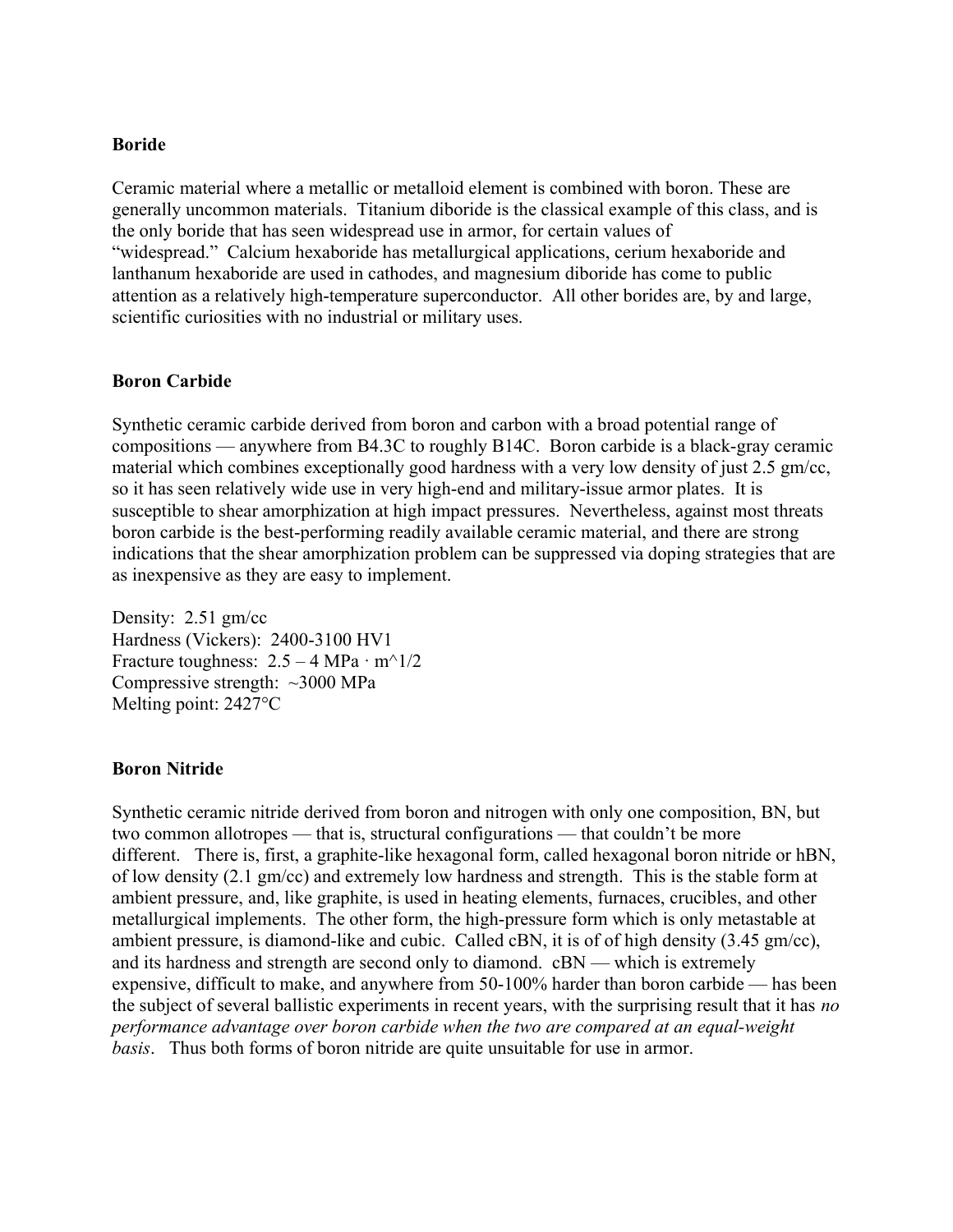#### Boron Suboxide

Synthetic ceramic material derived from boron and oxygen with the composition B6O. Structurally analogous to boron carbide, with carbon atoms swapped out for oxygen atoms. Emphatically not a classical oxide ceramic, and possibly better termed "oxygen boride," for it has much more in common with the boride ceramics than it does with any of the oxides. In any case — and likely because it is not a classical oxide — boron suboxide is the hardest known oxygen compound. It has been investigated for use as an armor ceramic with promising preliminary results; it may be effectively immune to the amorphization problem that affects boron carbide, and may also exhibit some ductility at extremely high strain rates. B6O is, however, wholly synthetic, it is very expensive to synthesize as a powder raw material, and it is next to impossible to produce dense ceramic parts from that powder via standard industrial sintering and hot-pressing techniques. (That last point is something it has in common with another boride, TiB2, though B6O's sintering problems are if anything more severe.) For these reasons, armor systems with a B6O component have never been developed, and its future as an armor material is in doubt.

Density: 2.56 gm/cc Hardness (Vickers): 2800-3200 HV1 Fracture toughness:  $2.5 - 4 \text{ MPa} \cdot \text{m}^2/2$ Compressive strength: ~2000-3000 MPa Melting point: 2000°C

## Brittle fracture

Ballistic penetration mechanism defined as the condition of little-to-no plastic deformation during the propagation of cracks upon impact. The projectile then penetrates through shattered or comminuted material. This is the default penetration mechanism in ceramics, due to their lack of ductility, and is common in very hard and poorly ductile metal alloys, such as tool steels.

## BTD, Ballistic Transient Deformation

See: Backface deformation.

## Bulletproof Glass, Ballistic Glass

Transparent armor, usually used in structure or vehicle windows, comprised of sheets of laminated glass bonded with a transparent elastomeric adhesive. The glass is often of a standard commercial grade, such as plain soda-lime glass. The adhesive is usually polyurethane. There may be layers of acrylic (PMMA) or polycarbonate between the glass plates, to improve ballistic performance and durability. Ballistic glass is usually over .75" in total thickness, and is frequently as thick as 3.5" — which makes it very heavy. Because bulletproof glass has obvious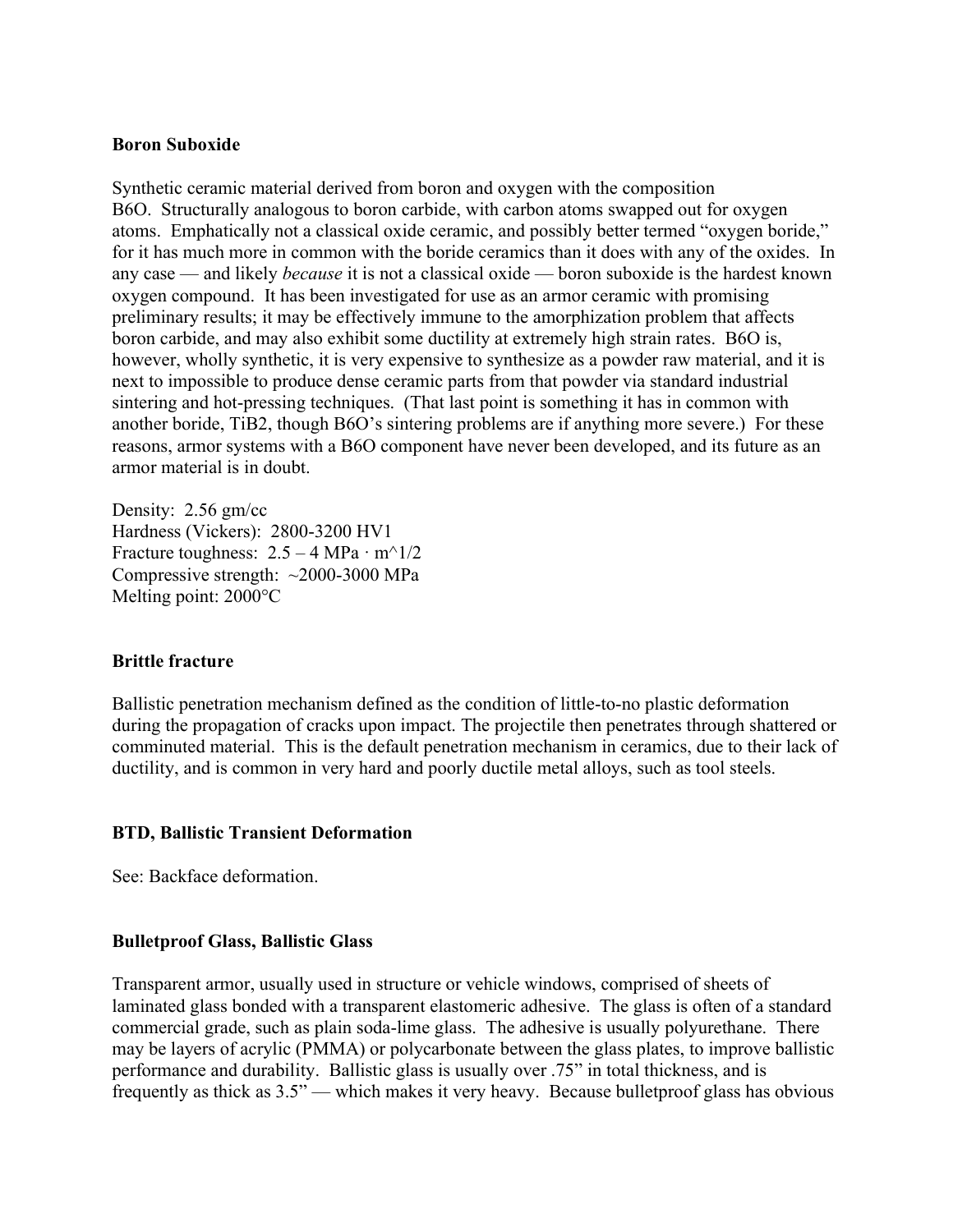shortcomings, there is a great deal of active research into improved transparent armor materials, such as ALON and spinel.

# Carbide

Ceramic material where a metal or metalloid is combined with carbon. Silicon carbide is the classical example of this class, and is the most common and industrially useful carbide. Boron carbide is another carbide, sometimes used in high-end body armor or aerospace armor. Other relevant carbides include tungsten carbide and titanium carbide — both of which see little use in armor, but are very common industrial tool-and-die "hardmetals," and a tungsten carbide cermet features prominently in AP bullet cores. Carbides naturally form in certain steel alloys, which typically improves the hardness but reduces the toughness of those alloys.

# Carbon fiber

Fibrous material utilized primarily in the manufacture of composite panels for structural applications. Comprised of very fine strands of graphitic (sp2) carbon, and rarely used as a ballistic material on account of its brittleness, relatively high density, and lack of ductility. Its very high strength and stiffness, combined with a truly extreme degree of thermal and chemical resistance, make it useful in certain niche applications in armor, e.g. in structural support layers. There are many different grades of carbon fiber, and there are many different ways to make composites from them, so two different types of carbon fiber composite can have very different mechanical and impact properties.

# Carbon nanotube

Hollow tube made of sp2-bonded, graphitic carbon — much like a miniaturized carbon fiber with a diameter typically measured in nanometers. In theory, yarns and fabrics derived from carbon nanotubes should be extremely strong, but these have not yet materialized. Carbon nanotubes have been investigated as a reinforcing material for metals and ceramics, with very limited success. Some of the trouble is on account of the fact that CNTs are unstable in the presence of elements such as iron, and unstable at the temperatures employed in ceramic and powder metallurgical sintering.

# Carborundum

Generic trade-name for synthetic polycrystalline silicon carbide. (As opposed to "moissanite" which is a generic trade-name for synthetic single-crystal silicon carbide.)

# Carrier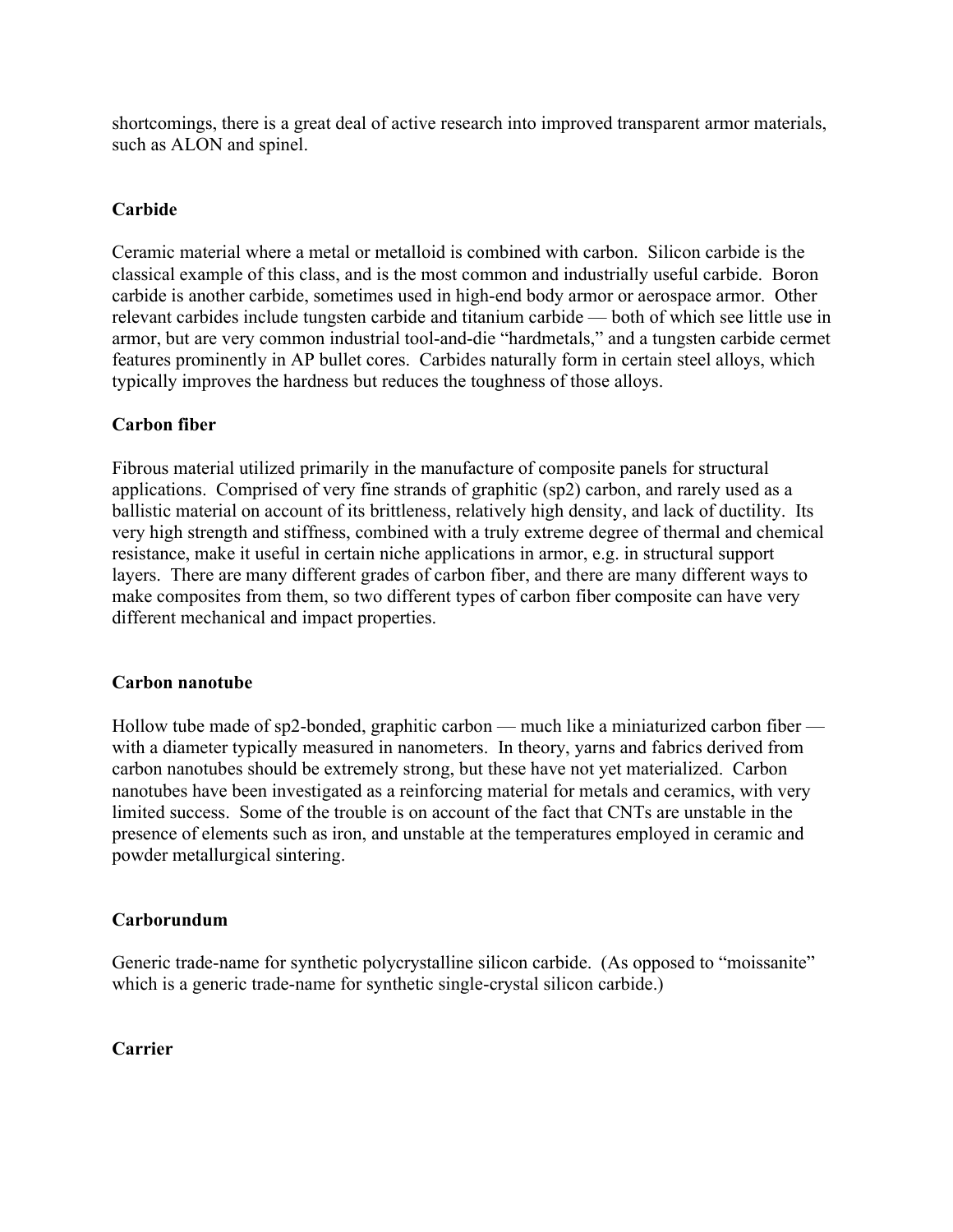Fabric garment used to hold hard armor plates or soft armor panels in position. Carriers can be "overt" or "covert."

Overt carriers are designed to be worn over clothing. They are often dyed in camouflage patterns, are made of durable high-denier nylon fabrics that have been specially treated for low IR reflectivity, and are functionalized with PALS webbing and foam padding. High-end overt carriers may also feature load-bearing supports, pouches, cable guides, spacer mesh fabrics for airflow on the body-side, a dedicated pouch for a hydration unit, etc. Standard-issue military carriers, such as the PASGT, IBA, and IOTV, are always overt.

Covert carriers are designed to be worn under clothing. They are generally made of soft and flexible fabrics, are a neutral color, and offer no added functionality.

# Ceramic

Material which is inorganic, non-metallic, synthetic, and polycrystalline. Most ceramics are comprised of metallic or metalloid elements bonded to oxygen, carbon, nitrogen, silicon, boron, or phosphorous, in descending order of abundance and industrial importance. Metals bonded to other metals are in many respects similar to ceramics, but are more appropriately termed intermetallics. As noted, the most common ceramic types are the oxide ceramics — which consist of metallic or metalloid elements combined with oxygen and are exemplified by aluminum oxide — and the carbide ceramics — which consist of metallic or metalloid elements combined with carbon, e.g. in silicon carbide. Other types include borides, nitrides, etc. Ceramics in general are noteworthy for their resistance to heat and thermal shock, their high hardness, and their low density. They are not useful as structural materials, however, on account of their brittle nature — that is, their lack of ductility, and their inability to dissipate impact forces via plastic strain.

# Ceramic matrix composite (CMC)

Ceramic material reinforced with fibers, whiskers, wires, or nanoparticles. Generally, CMCs exhibit substantially improved fracture toughness values, at a penalty to hardness and compressive strength. The mass fraction of the reinforcing material is typically on the order of 10% or less. Carbon fiber reinforced silicon carbide —  $C/SiC$  — is popular as a ceramic armor material in very high-end and demanding vehicular applications, where multi-hit performance is a key requirement. Other ceramics, such as silicon nitride, are frequently reinforced with silicon carbide whiskers for improved fracture toughness. CMCs have many industrial uses, particularly in the automotive and aerospace sectors, and increasingly in the energy sector. Research-grade ceramic-nanotube and ceramic-graphene composites are CMCs.

## Cermet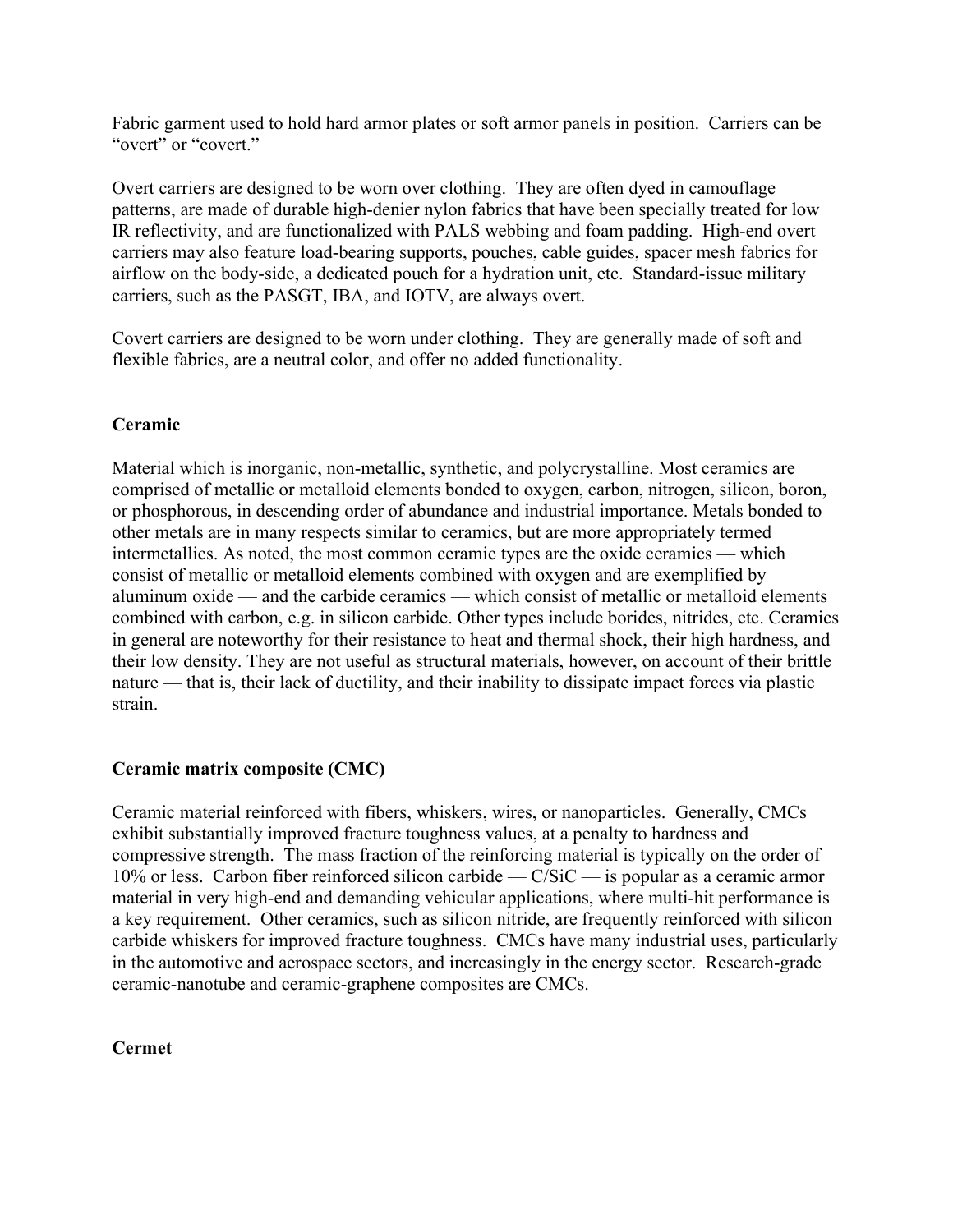Ceramic material reinforced with a secondary metallic phase, usually as a binder. The metallic phase typically makes up 5-15% of the cermet by weight. Reaction-bonded boron carbide and reaction-bonded silicon carbide are cermets made with silicon. The tungsten carbide penetrators in AP cores like the M993 are cermets; they contain a cobalt metal binder. Titanium carbide cermets, with nickel and molybdenum as the metallic binder phase, have been successfully tested in armor applications, and, high density aside, they exhibit impressive performance characteristics. Cermets made with nickel and cobalt can exhibit improved ductility and tensile strength compared to the unmodified ceramic materials they are derived from — but most cermets, like for instance the reaction bonded grades of silicon carbide and boron carbide so popular in military-issue armor plates, exhibit near-zero ductility and are functionally equivalent to ceramics in this respect.

#### Cheat ring

Colloquial term. Most ceramic composite armor plates have a ring of foam around the rim, so as to prevent the ceramic strike-face from fracturing if the plate is dropped on a corner or on its side. In most plates, this form ring is thin and shallow. But in some other plates, typically Asian imports, the foam ring can be *very* wide and deep, so, for instance, that a plate that *measures* 10" across and 12" high only offers 8×10" of protective coverage. The extra-deep and extra-wide foam ring, in this case, is called a cheat ring. The cheat ring "helps" manufacturers in two ways: First, it makes plates much cheaper to manufacture. Second, it makes them look better on specsheets, as they'll almost invariably exhibit a very light weight for the level of protection they offer.

#### Chobham Armour

Tank armor system where thick ceramic composite armor tiles are sandwiched between two layers of conventional, and structural, RHA. Some modern tanks encapsulate the ceramic composite bricks in depleted uranium before sandwiching it between RHA.

#### Complex carbide

Carbide which contains a mixture of metallic elements bonded to carbon. e.g., (Fe,Ni)23C6, or (Fe,Mo,W,Cr,V)6C. Complex carbide precipitates are common in steel alloys, particularly in the sort of high-carbon tool steels that are frequently used in AP projectiles.

#### Composite

Any material comprised of two or more chemically different and insoluble constituents. Most fibrous armor materials, like fiberglass and UHMWPE, are composites by definition, as they contain a fiber component and a resin or plastic component. Composites can also be microscopic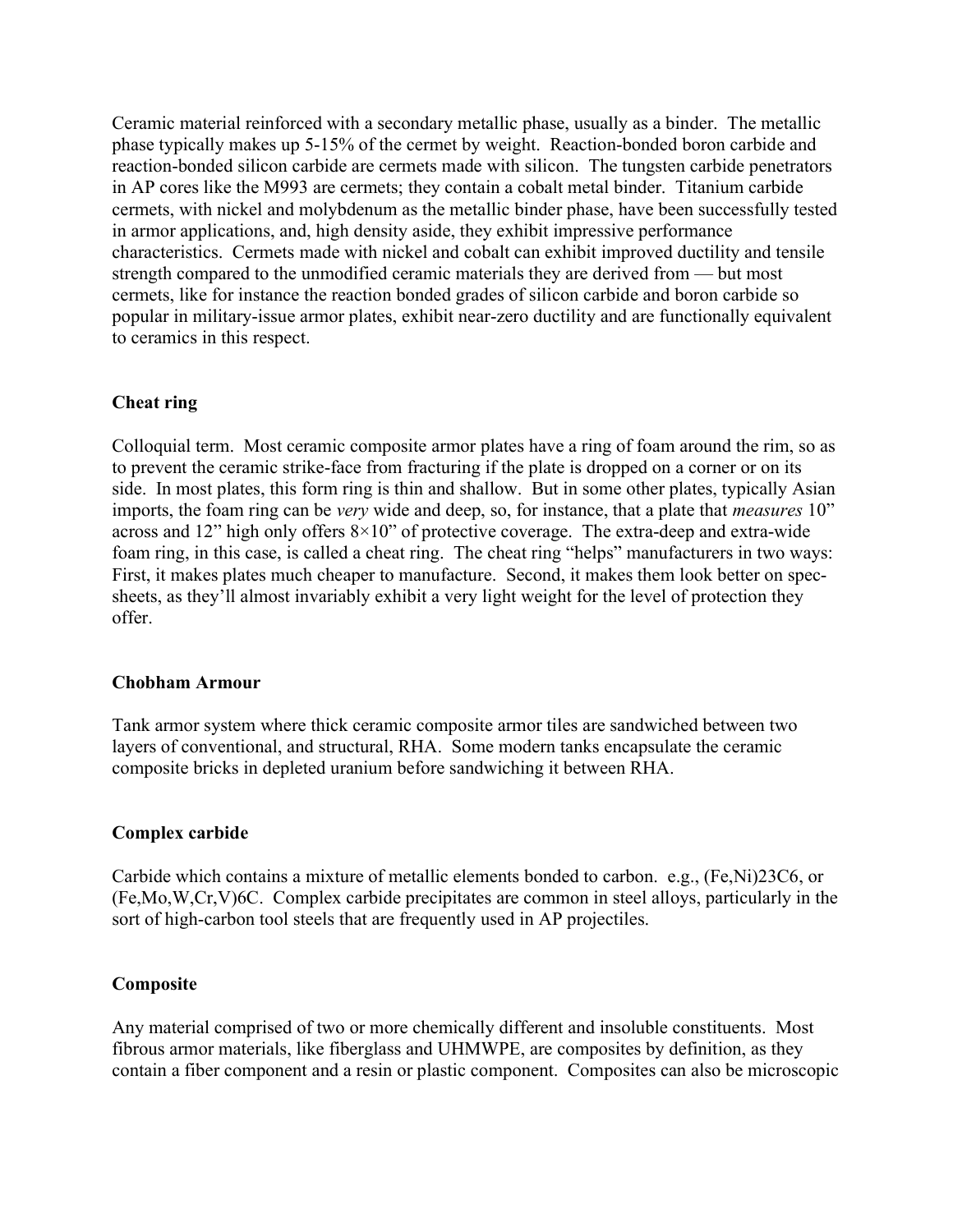in scale; the reaction-bonded cermets, and multi-phase ceramics like ZTA and ALON, are also composites.

## Composite armor

Armor comprised of two or more different material components. A ceramic strike-face over a fiberglass backer is a composite armor system — and may be referred to as a "ceramic composite armor plate." The term "composite armor" is also, incorrectly, used to refer to armor made wholly of fiber-composite materials, such as UHMWPE.

## Composite metal foam

Closed-cell metal foam where hollow metallic spheres are embedded within a solid metal matrix. Distinct from — and much stronger than — regular "metal foams" (see entry for foam) which are open-cell foams that are also known as "metal sponge," and indeed resemble sponges. Various types of composite metal foam have been investigated for use in armor, and are of interest in vehicular armor applications. Their performance characteristics do not translate well to body armor, primarily on account of space-efficacy limitations.

## Contact shot

A shot fired with the barrel of the test weapon in contact with the carrier of the vest. Utilized in the DEA, FBI, and SK armor testing protocols. It has been surmised, credibly, that heat transfer from contact shots can sometimes lead to melting failure in soft armor made from UHMWPE.

# Copolymer

 A polymer that consists of two or more dissimilar repeat units along its molecular chain. A polymer with only one repeat unit is called a homopolymer, and UHMWPE and Zylon fall into this category. Homopolymers can be represented  $[X]-[X]-[X]-[X]-[X]-[...]$  — where X is the repeat unit or monomer. Copolymers can form in several configurations. In the random copolymer, repeat units are randomly arranged:  $[X]-[Y]-[X]-[X]-[Y]-[Y]-[X]-[...]$ . In the alternating copolymer, repeat units alternate in a regular order: [X]-[Y]-[X]-[Y]-[X]-[Y]- [...]. Block copolymers are where each monomer is arranged in a long block: [X]-[X]-[X]-[X]-[X]- $[X]-[Y]-[Y]-[Y]-[Y]-[...]$ . Aramids — including technora and the Russian aramids — are alternating or block copolymers. Nylon is also a copolymer.

# Cordura

Trade-name for nylon and nylon-composite fabrics from DuPont. Widely used in body armor carriers, and also used to wrap hard body armor plates.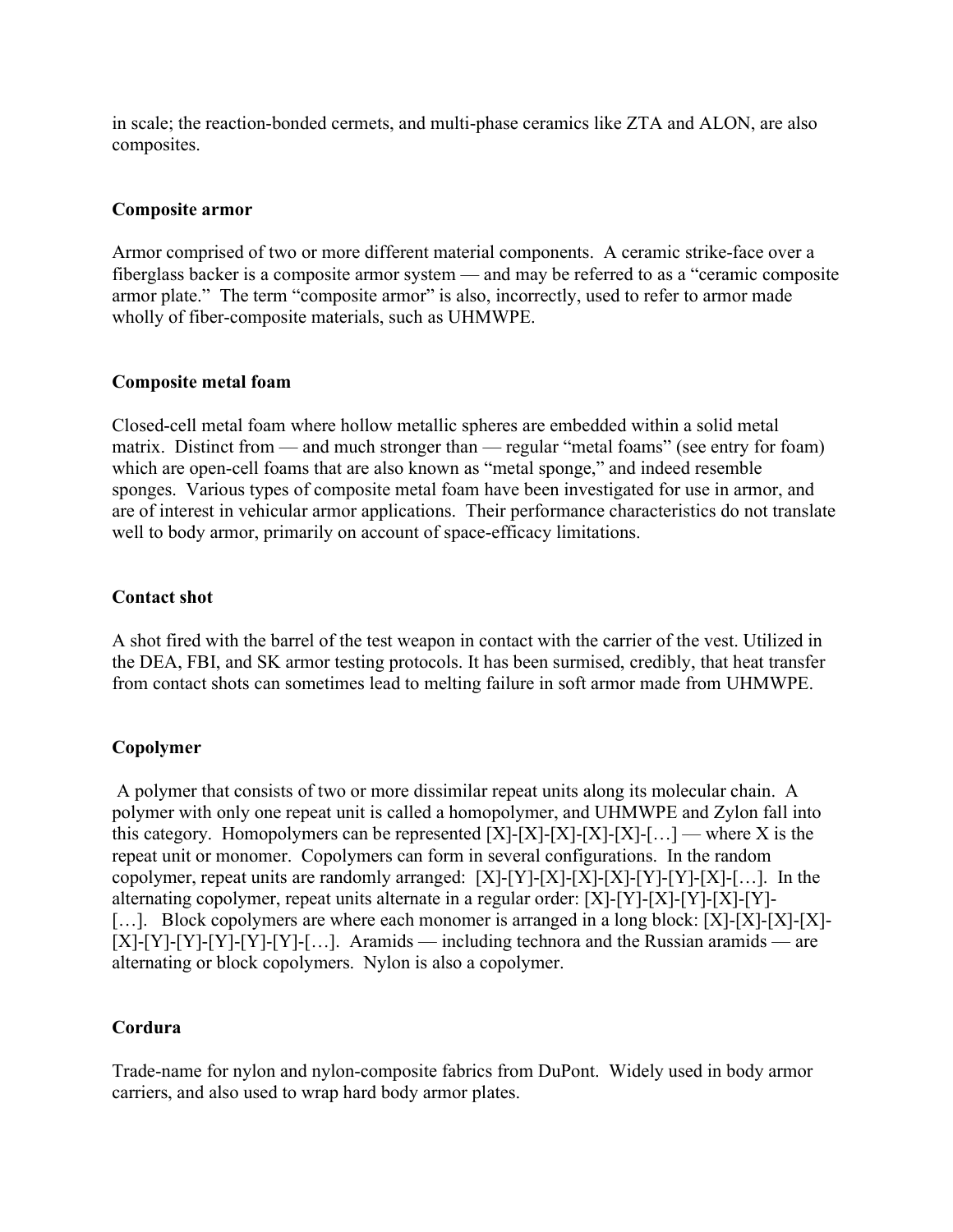#### Corundum

Polycrystalline alumina. By a wide margin the more common natural form, and the dominant form of alumina in armor and industry.

#### Coupon

A small, flat armor sample made explicitly for ballistic testing purposes. Typically used in materials and systems R&D, especially when testing full-sized armor samples would be impractical for cost or material availability reasons. A typical armor coupon is a square which measures about 100mm (roughly 4") per side, or a disc with a 100mm diameter.

#### D-Value equation

Mathematical formula commonly used for estimation of the ballistic merit of ceramic materials in armor.

$$
D = \frac{0.36(H_V Ec)}{K_{IC}^2} = S Bc
$$

Where "Hv" is Vickers hardness, "E" is elastic modulus, "c" is sonic velocity, and "KIC" is fracture toughness. Interestingly, fracture toughness is squared, which means that it's the most important parameter in the equation. Even more interestingly, it is in the denominator, which means that the lower the fracture toughness, the higher the figure of merit, and therefore the better one might expect a ceramic material's performance to be! Those oddities notwithstanding, the D-Value equation accurately predicts that, against steel-cored threats, boron carbide should perform better than silicon carbide (on a weight basis) which itself should perform better than aluminum oxide. The equation does not accurately predict the performance of ceramics, such as spinel (MgAl2O4) or titanium diboride, which have unusual mechanical properties and may exhibit some ductility upon impact. Also, and in something of a more serious failure, it does not accurately rank two different ceramics of the same type, which differ in their material properties. Overall, although the D-value equation can be a useful tool, there is no clear relationship between a ceramic material's mechanical properties and its ballistic performance or, at least, nothing that can be expressed in so concise an equation.

#### DEA rated

Article of armor that has successfully been tested to the US Drug Enforcement Administration's in-house ballistic specifications. The DEA's soft armor testing protocol is famously stringent, with extensive high-temperature and low-temperature conditioning requirements, contact shot requirements, and fragment-protection requirements (i.e., tests against FSPs,) that are all well beyond what the NIJ's testing specifications call for. The DEA's hard armor test protocol is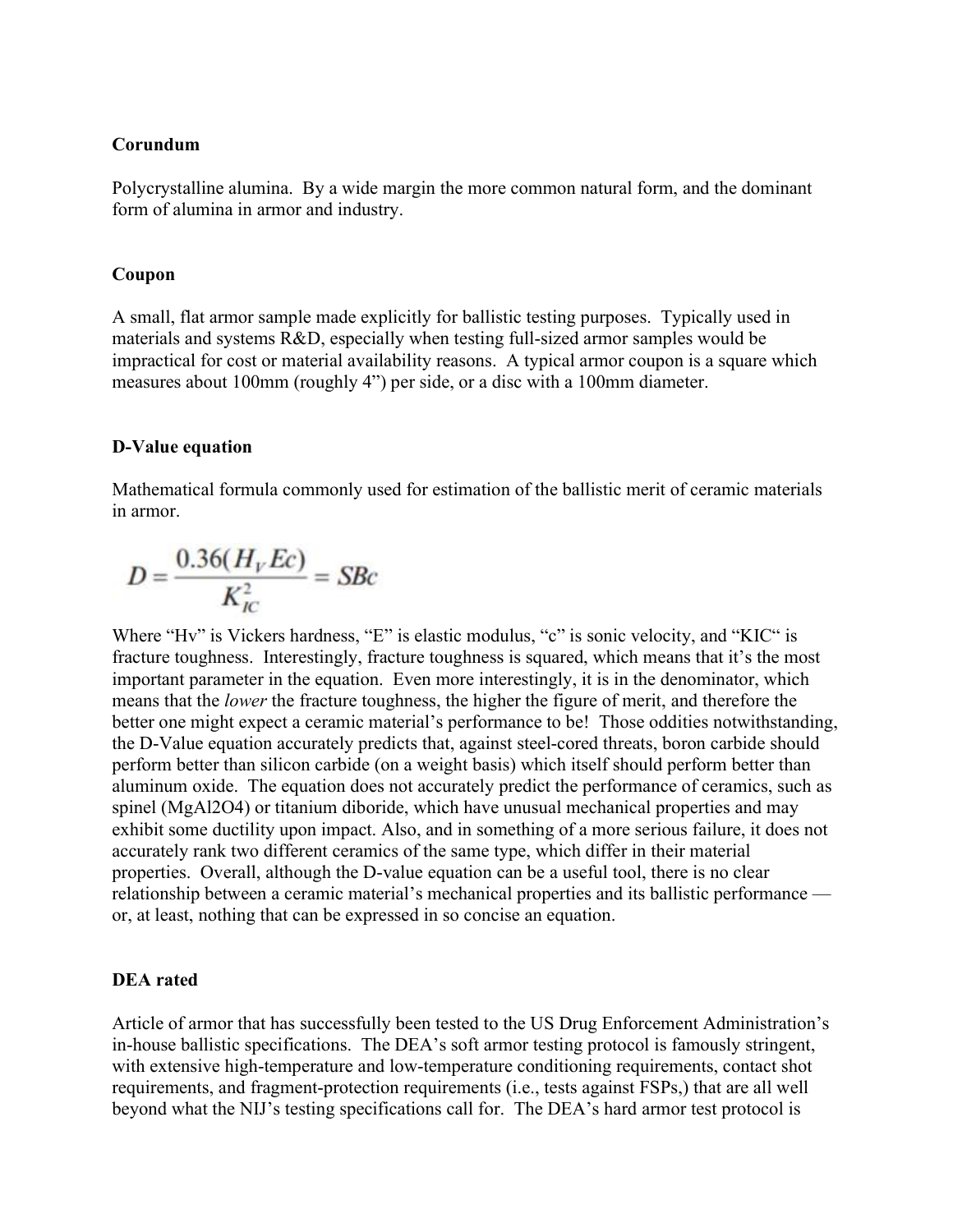much the opposite; it neither tests hard armor against heavy-hitting or AP rounds, nor does it test armor that has been conditioned to heat or cold, nor is there a drop test, nor does it even measure backface deformation. Ultimately, successful compliance with the DEA's specification is a mark of exceptional quality in soft armor, but has very little to say for hard armor.

## Degree of polymerization

Average number of repeat units per polymer chain molecule. Particularly useful in the characterization of ballistic fibers.

## Denier

Arbitrary unit of textile mass-density measurement. 1 denier is the weight of a 9000 meter long (about 5.5 mile long) strand of silk. Silk being exceedingly fine and light, this comes out to roughly one gram, or 1/24 ounce. Coarse fabrics are high-denier — such as 1000 denier nylon, which is comprised of thick and strong fibers — whereas "microfiber" fabrics are, by definition, "sub-denier," or under 1 denier. It is important to note that the denier is *only* a measure of massdensity, and that it does not measure toughness, strength, abrasion-resistance, or any other quality sometimes ascribed to high-denier fabrics.

## Depleted uranium

Uranium metal parts or alloys which are depleted of the radioactive isotope 235U. Natural uranium contains roughly 0.72% 235U; depleted uranium contains roughly 0.3%. DU is highly dense at 19 gm/cc, which compares well with tungsten and far exceeds the densities of steel and lead. DU projectiles thus have high sectional density. What's more, DU projectiles exhibit "self-sharpening" behavior — the metal's thermal properties promote adiabatic shear banding around the nose of the penetrator upon impact, so it whittles itself away rather than mushrooming. Finally, DU is naturally pyrophoric; its dust or shavings spontaneously erupt into flame in air, making it naturally incendiary upon ballistic impact. For all of these reasons, DU AP projectiles generally out-perform those made from tungsten alloys, by roughly 10%. DU is, however, controversial, for it is still somewhat radioactive, it persists in the environment, and exposure to it is associated with birth defects and other unfortunate health outcomes. Like tungsten heavy alloys, DU is very rarely, if ever, utilized in small-arms projectiles, but is very common in 30mm and larger rounds and munitions.

# Depth of penetration test

Method developed in the 1980s, which was intended to provide a method by which different ceramic materials can be directly compared. A projectile, typically a tungsten heavy alloy long rod with an aspect ratio of 4 or higher, is first fired upon a very thick ("semi-infinite") brick made of steel or polycarbonate. The projectile will never perforate the semi-infinite brick completely, but may penetrate several inches or more into the brick, and the depth of the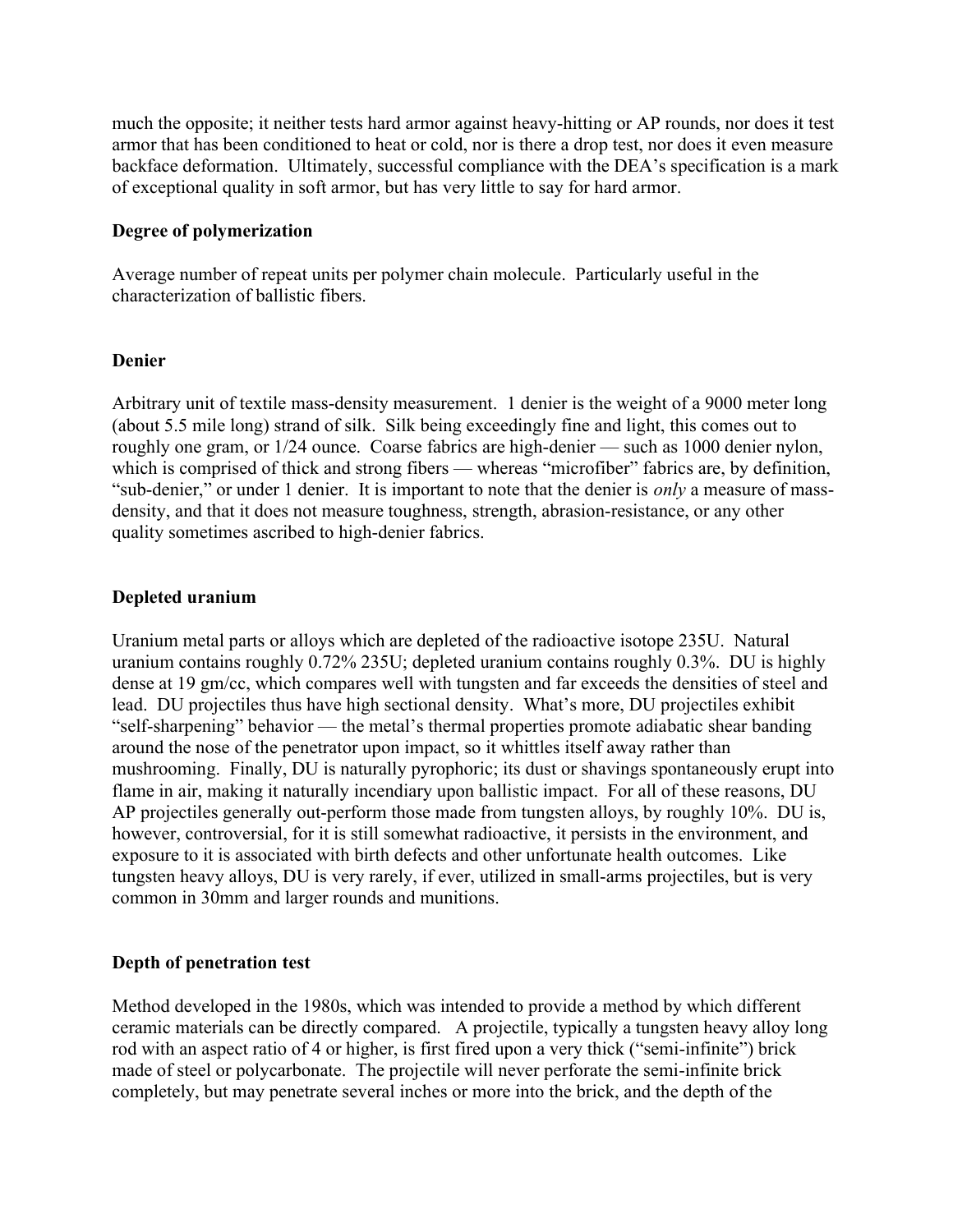penetration channel is recorded. This becomes the "reference" depth of penetration. Ceramic tiles are subsequently bonded to identical semi-infinite bricks and the experiment is repeated, to see what effect the ceramic strike-face has on the total depth of penetration compared to the reference value.

Example: A projectile's depth of penetration into a semi-infinite steel block is 100mm. When a 10mm-thick boron carbide ceramic strike-face is fastened onto that block and tested, the depth of penetration into the steel is recorded at 50mm. When a 10mm-thick silicon carbide ceramic strike-face is fastened onto that block, the depth of penetration is recorded at 45mm. Because boron carbide is roughly 20% less dense than silicon carbide, it has just exhibited better performance on a per-weight basis. Silicon carbide, however, has exhibited better performance on a per-thickness basis. What constitutes "better" performance is left to the discretion of the armor engineer; some applications call for low overall mass, whereas others call for high space efficacy. (Body armor is always in the former category!)

Because of the extremely thick and rigid semi-infinite backer, and because the projectiles used in DoP testing are typically tungsten long rods which are qualitatively different from small arms AP threats, results derived from DoP experiments don't necessarily translate to body armor systems engineering. The relevance of the DoP test towards vehicular armor is also hotly debated. In the 90s and 2000s, some attempts were made to standardize the DoP test, but these were ultimately unsuccessful.

# Doping

Intentionally introducing an impurity so as to promote the development of a desired characteristic. In ceramic materials, a doped ceramic is essentially the same thing as a metal that has been alloyed. Where armor is concerned, this concept is primarily of interest in boron carbide, where doping with, e.g., metallic silicon at 0.15 to 1.5 at. % seems to improve molecular stability and ballistic performance. (See: amorphization.) At that low concentration, and if properly and uniformly dispersed in the boron carbide matrix, the silicon generally won't form new compounds. Instead, silicon atoms will substitute for carbon at certain key structural points and will suppress the growth of the deleterious B12-C-C-C and B11-C-B-C polytypes, which are nucleation sites for amorphization failure. Doping is also of great importance in semiconductor production, where very specific amounts of dopants are added in tightly controlled processes.

## Doron

Laminate hard armor composite material made of compressed fiberglass sheets bound with polyester resin. Doron was the first form of fiber composite armor; the Doron project was initiated in June 1942, and Doron plates were issued to Marines in 1944, in the last stages of the battle for Okinawa. Doron subsequently saw wide use in Korea and Vietnam, primarily with the Navy and USMC, for the Army, at the time, preferred vests made of flexible ballistic nylon. Doron was named after Brig. Gen. Georges F. Doriot, who in 1942 was chief of the Military Planning Division, OQMG, and spearheaded the fiberglass composite armor project. Doron, as a standalone anti-fragmentation armor material, was rendered obsolete with the introduction of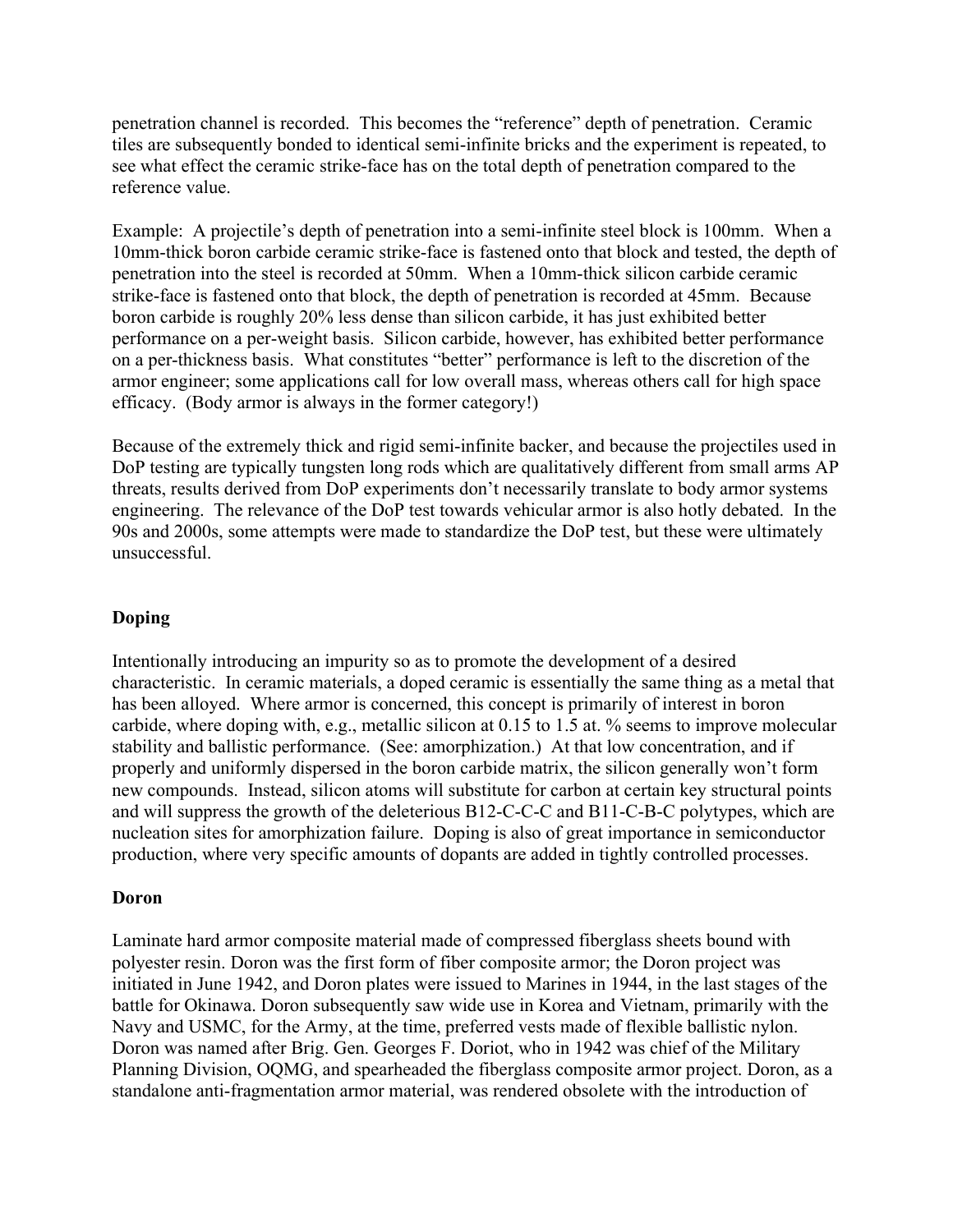Kevlar in the early 1970s, and this particular "brand" of fiberglass-polyester composite has therefore been out of military service for decades. It is of interest primarily as a historical curiosity.

## Drop test

In ceramic composite armor testing, this is when a hard armor plate is dropped on its ceramic surface in a prescribed way, generally a methodical and repeatable way, so as to gauge its durability and help ensure that it'll survive harsh and rigorous use.

## Dual-phase steel

Class of steel alloys that consist of martensite in a matrix of ferritic iron. Dual-phase steel alloys can be highly ductile as well as very strong, and are of interest as next-generation steel armor materials.

## Dual-hardness steel

Composite steel material, generally consisting of a high-carbon martensitic tool steel plate metallurgically bonded to a low-carbon steel backup plate of greater toughness but inferior hardness. Thus conceptually similar to ceramic composite armor. Dual-hardness steel is produced primarily via a method called roll-bonding, which is complex and expensive to perform, and doesn't always result in good interfacial properties. Thus, because it is expensive to make and complicated to get right, dual-hardness steel is a very uncommon material. A more favored approach to the same end is to use ultra-high hardness steel applique or up-armor kits on top of RHA structural armor.

## Ductile perforation

Ballistic penetration mechanism, also called "pushing aside," where the projectile forces its way through the target by displacing the target material. Bulges build up around the site of impact where the target material has been pushed aside, the projectile compresses the interior of the target as it continues to travel through the plate, and bulges form again on the rear side of the target as the projectile pushes through. Ductile hole growth is most common when a hard projectile strikes a softer target. Ductile perforation can be an effective way to rob projectiles of kinetic energy, so is often favored over other penetration mechanisms in the design of laminated steel armor systems for combat vehicles.

## Dwell

Phenomenon in the penetration mechanics of ceramic armor plates. When an AP projectile with a hardened steel or WC-Co penetrator strikes a ceramic tile that has been bonded to a metal or composite material on its rear face, the projectile core's nose will begin to shatter or erode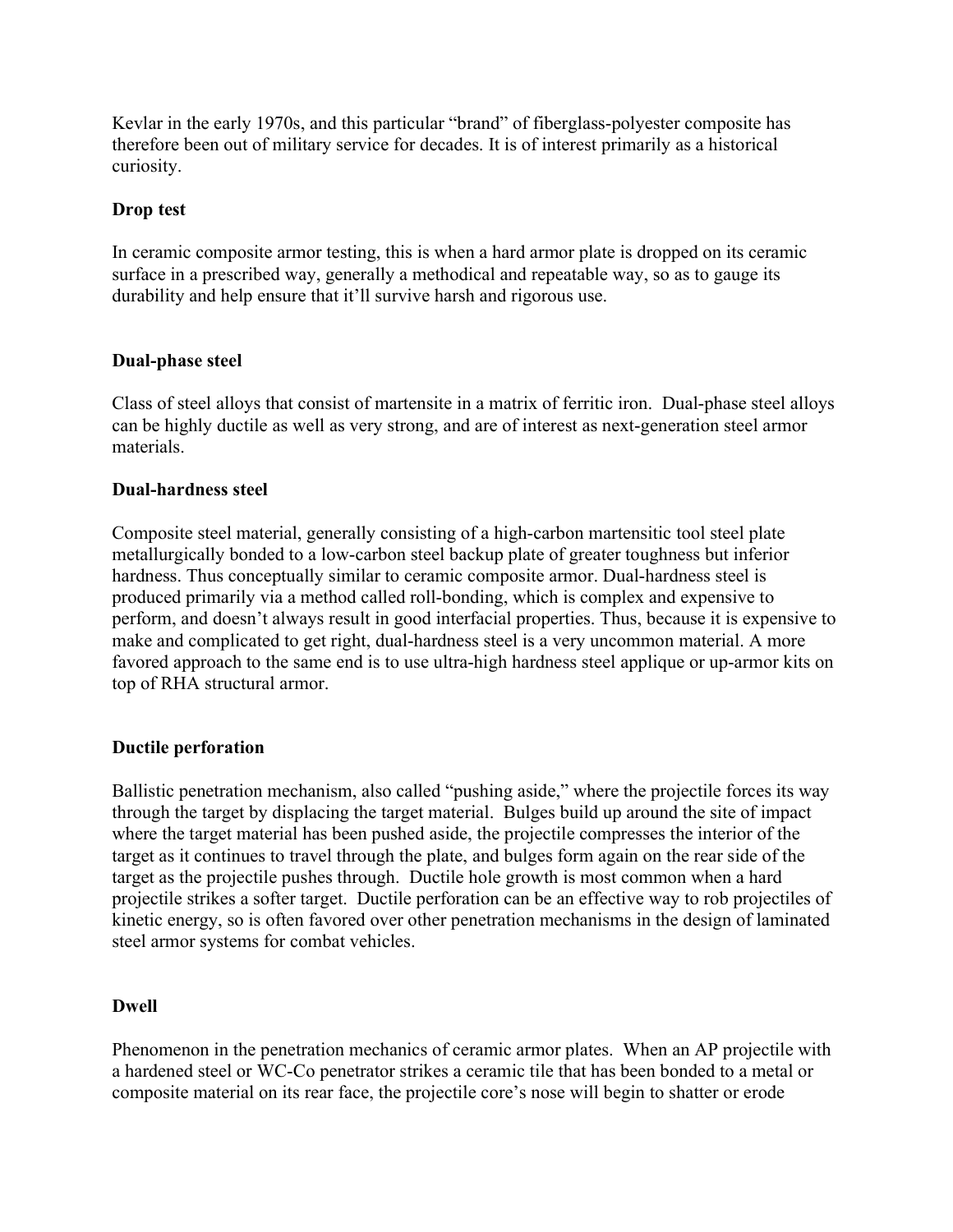immediately upon impact, and the rear part of the projectile will decelerate. At this stage, the projectile does not penetrate the ceramic plate, and appears stopped on its surface. This condition lasts only for mere microseconds, however, as compressive stresses are subsequently transferred, at the ceramic's sonic velocity, to the ceramic tile's backer, which deflects in response. (See also: BFD) The deflection of the backer causes all of the ceramic material around the projectile to break up into fragments due to shear stresses, in what's called the fracture conoid. By this time, whatever remains of the projectile — which by now has lost substantial mass and velocity, and may have been reduced to fragments itself — can penetrate through the fragmented material. In a well-designed armor system, the projectile remnants will be stopped by the backer.

## Dyneema

Trade-name for UHMWPE fibers and composite materials from DSM.

# **ECH**

Combat helmet derived from the ACH/MICH, but thicker, heavier, and made of a stronger UHMWPE prepreg composite. The ECH boasts extremely good anti-frag performance, can defeat small-arms projectiles such as the 7.62x51mm M80 Ball at roughly 300 yards, and can also presumably defeat the 7.62x39mm MSC at common engagement distances. Generally incapable of defeating rifle rounds with harder steel cores, such as the M855, 5.45x39mm 7N6, or similar. Effectively identical to the ACH/MICH in all other respects, such as shape, padding, blunt impact performance, and appearance.

# **EFP**

Explosively formed projectile, or explosively formed penetrator. Also called "self-forging fragment," or SFF. A variant of the shaped charge weapon. Generally, a heavy metal cylinder filled with an explosive chemical mixture, capped on one end with a relatively thin metal dish, usually of iron or tantalum, though copper is sometimes used. When the explosive detonates, that metal dish is propelled outwards at a velocity of roughly 2000 meters per second (about 6500 fps), and its edges collapse inwards so that its shape comes to resemble a shotgun slug. EFP armor penetration is inferior to that of shaped charge jet weapons, but they are much less sensitive to standoff distances and can be initiated dozens of meters away from their target. Because of their simplicity, ease of manufacture, and great efficacy against armored vehicles, the EFP is a popular type of IED. There is no conceivable body armor system that will stop an EFP. Against armored vehicular targets, the EFP doesn't penetrate armor as well as the shaped charge jet, but does substantially more damage if it does successfully penetrate — so the EFP is preferred against lighter targets, whereas the shaped charge jet weapon is primarily employed against the most heavily armored vehicles.

## E-Glass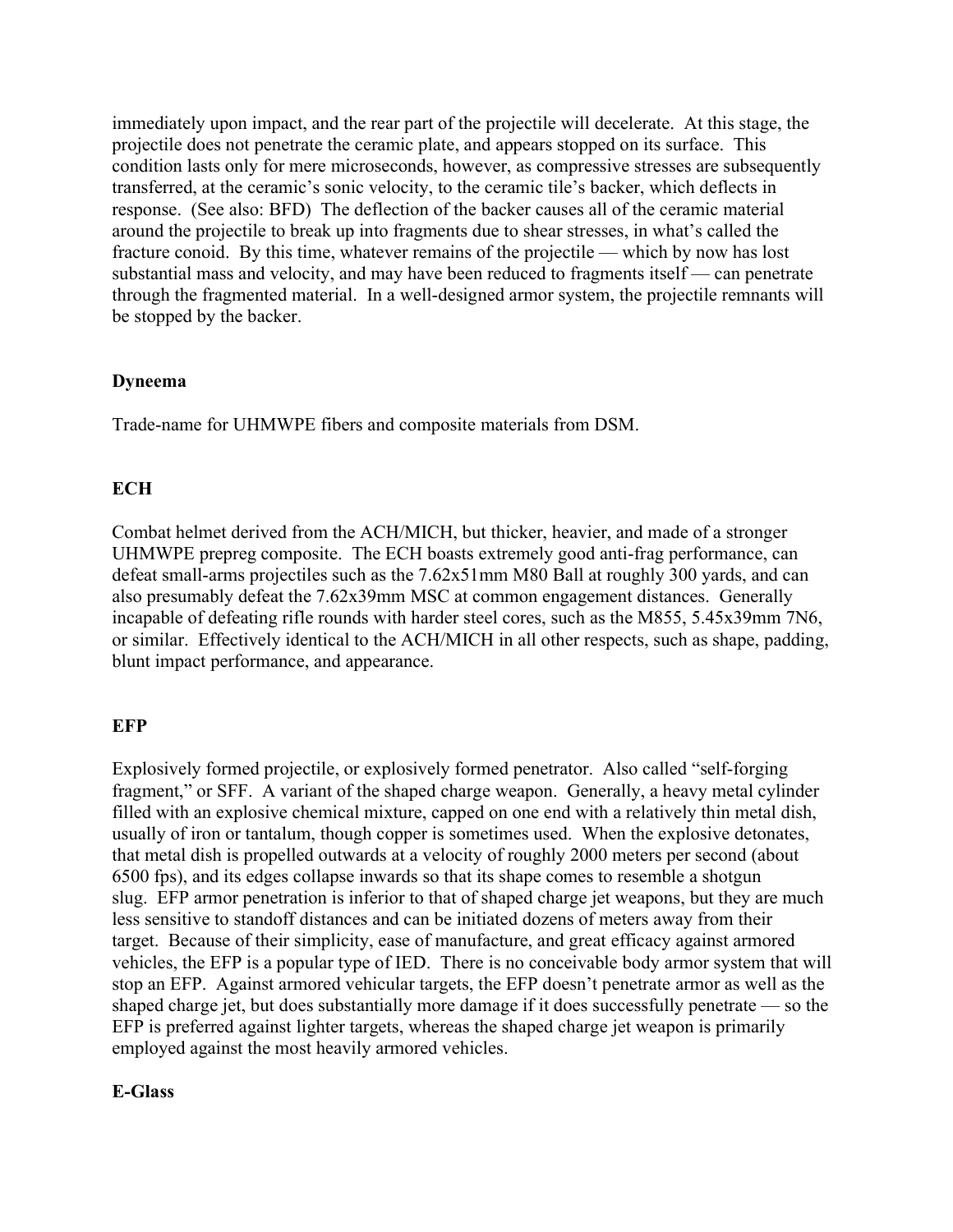Alumino-borosilicate fiberglass. The oldest of the strong fibers, E-Glass resin composites were used in military flak-jackets and other articles of protective gear from the 1940s onwards, sometimes under the trade-name "Doron." E-glass is largely obsolete in body armor today, though there is some residual use in hard armor plate backers. E-glass is, however, still very common as the primary material in the crew-side spall-liners of armored combat vehicles. Originally developed for electrical insulating equipment, the "E" stands for "Electrical."

## EPP

Polymeric foam derived from polypropylene; "EPP" stands for "expanded polypropylene." Exceedingly light and tough, though quite hard and stiff, EPP is frequently used in helmet pads, such as the pads that ship with the Ops-Core FAST helmet. It is less frequently used in body armor.

## Epoxy

Epoxy resins are a large family of reactive organic liquids that are characterized by the presence of an ethylene oxide (oxirane) group. They react with hardeners to form cross-linked polymers of high strength and good adhesion to a wide variety of substrates. Epoxy adhesives come in a dizzying range of types, with widely variable mechanical properties and bonding characteristics. As a general rule, though, epoxies are less flexible and less ductile than polyurethane-based adhesive resins, and have poorer impact resistance — but, at the same time, they are much stronger, more rigid, and they bond more firmly to a wider variety of substrates. Epoxies are the matrix of choice for carbon fiber and some fiberglass fibercomposites. UHMWPE and aramid, however, tend to utilize different matrix materials such as polyurethane or phenolic resins. Epoxies are also useful in the bonding of a ceramic tile to its backer in ceramic composite armor systems.

## EPS

Polymeric foam derived from polystyrene; "EPS" stands for "expanded polystyrene." Much like EPP, EPS is exceedingly light and tough, though quite hard and stiff, and has seen considerable use in helmet and hard armor plate padding. EPS is closely related to styrofoam, which is foamed and extruded polystrene.

## ESAPI

SAPI variant known to afford protection from the .30-06 APM2 projectile. Slightly thicker and heavier, thus. In all other respects identical to the SAPI: The ESAPI is ceramic composite, multicurved, ICW, utilizes a monolithic ceramic strike face, and is tested to military specifications rather than to NIJ specifications.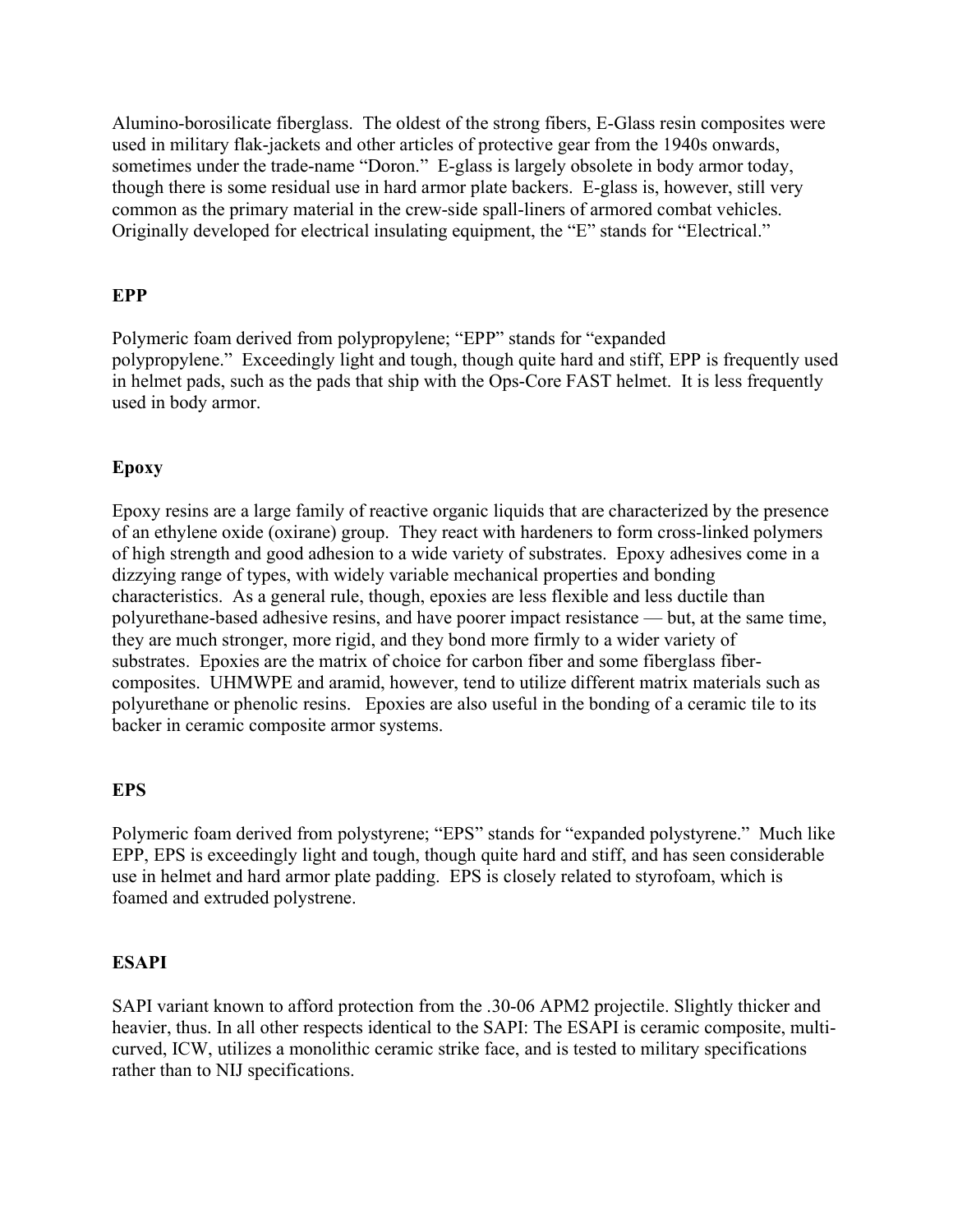## Exoskeleton

In a military context, external load distribution system. Passive exoskeletons redistribute weight and pressure from the torso to the hips, and from the hips to the ground. These are currently inuse by Chinese and Russian military forces — and the UK's current Virtus armor system incorporates a few similar features. Powered exoskeletons incorporate motors and servos at joints, to substantially improve wearer strength and stamina, and theoretically enable the use of very thick and robust armor plates. For this reason, powered exoskeletons that incorporate armor plates are often referred to as "power armor" — a term with a very long pedigree in Western popular culture, dating back to the 1950s and Heinlein's "Starship Troopers." Powered exoskeletons are, however, severely limited by current battery technologies, and are not in regular use anywhere.

## Explosive reactive armor, ERA

System designed specifically to counter the threat shaped charge weapons pose to heavy armored vehicles. An explosive reactive armor module consists of two sheets of steel, each about 1 to 3mm in thickness, with an explosive chemical mixture sandwiched between them. When the module, which is also called a "cassette," is struck by a shaped charge jet, the explosive detonates and both steel sheets are propelled at a high velocity, typically in the middle of the ordnance velocity range. One sheet is generally pushed against the body of the armored vehicle, whereas the other is pushed away from the armored vehicle into shaped charge jet itself. Both sheets, and the explosive blast-wave, interact with and disrupt the shaped charge jet. ERA is usually sloped to maximize asymmetrical interactions with, and deflection of, the shaped charge jet. Although ERA is the most effective armor system against shaped charge jets, it is considerably less effective against long rods and other kinetic energy penetrators. For obvious reasons, ERA has not been scaled-down for use in body armor.

## FBI rated

Article of soft armor that has been successfully tested to the US Federal Bureau of Investigation's in-house ballistic specifications. Like the DEA specification (see: DEA rated) the FBI test protocols involve extensive high-temperature and low-temperature conditioning requirements, and contact shot requirements, that are far in excess of what the NIJ protocols demand. Unlike the DEA specification, the FBI specification does not require that soft armor be tested against fragment simulating projectiles. Successful compliance with the FBI rating is a mark of quality in soft armor.

## Fiber

Natural or synthetic substance much longer than it is wide. Thin fibers are substantially freer of microstructural defects than bulk materials, and those defects are often the points which initiate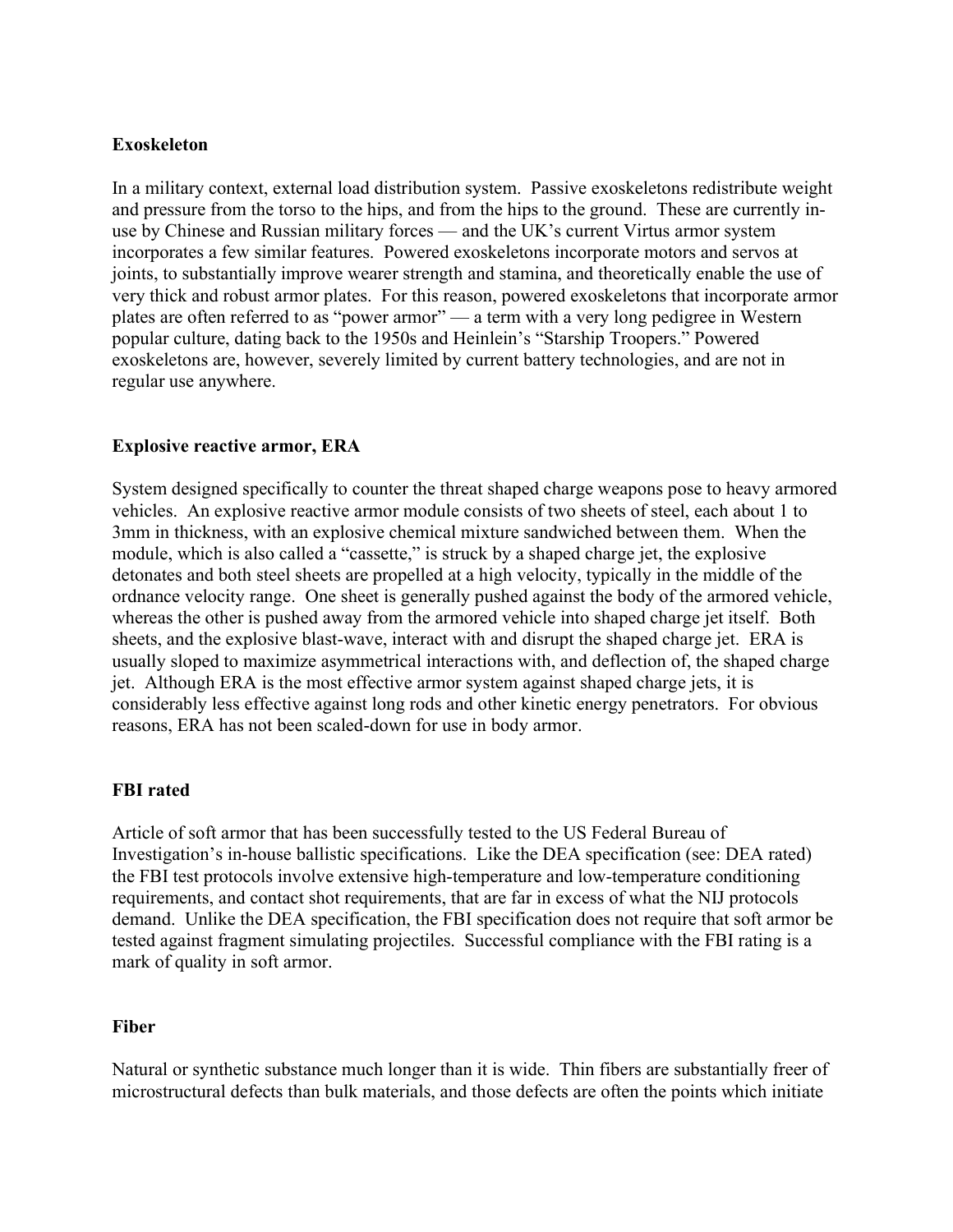the failure of the material, and it is largely for this reason that, e.g., fiberglass is far stronger and tougher than plate glass. Ballistic fabrics and fiber composites derived from synthetic fibers such as carbon fiber, UHMWPE, aramid, M5, and others — can attain higher strength-to-weight ratios than any other class of material.

## Fiber breakage

The dominant ballistic penetration mechanism in fiber composites and ballistic fabrics. Occurs when the strain induced by impact is higher than the failure strain of the target's fibers, resulting in the fracture of the fibers.

## Fiber composite, fiber-reinforced plastic, FRP

Polymer such as epoxy, nylon, vinyl ester, polyurea, polyurethane, polypropylene, or phenol formaldehyde reinforced with a natural or synthetic fiber for enhanced strength, stiffness, and toughness. The fibers can be chopped strands, e.g. in glass-fiber reinforced nylon, or they can be continuous ballistic fabrics, e.g. in all prepregs and most grades of Dyneema and Spectra-Shield UHMWPE. The vast majority of the fiber materials used in armor are utilized in fiber composite form; aramid is the only tough fiber that's commonly used solo, as a neat fabric. UHMWPEpolyurethane is the most popular modern fiber composite system, and is now the material of choice in every body armor application which doesn't require optical transparency: Helmets, hard armor plates and plate backers, and soft armor panels.

## Fiberglass

Once a trade-name for specific brands of E-glass-based fiber reinforced plastics, now a totally generic term used to describe all glass fibers and glass fiber composites in a general sense. See also: E-glass, S-glass.

## Filler

Any inert foreign substance added to a bulk, non-fiber polymer to improve or modify its properties. In an armor and military equipment context, these will typically be chopped glass fibers or carbon fibers, added to improve stiffness and strength at the cost of ductility. e.g., the very widely popular "glass-reinforced nylon."

## FMJ

Full metal jacket. A metallic bullet encased in a layer, or "jacket," of a different metal alloy. The bullet is most frequently made of lead, mild steel, or a combination of both. The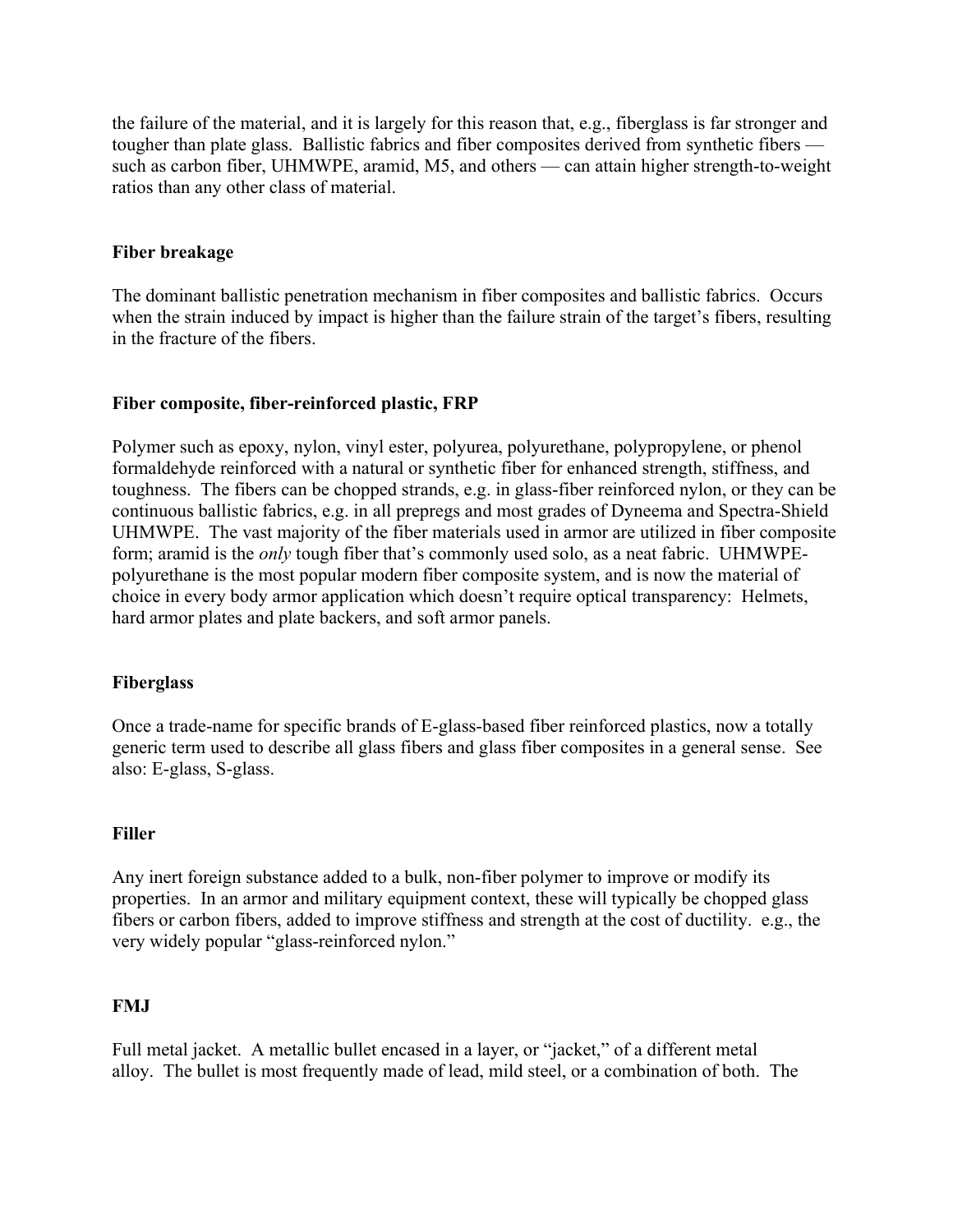jacket is typically made of a soft copper-zinc alloy known as gilding metal, but can also be made of treated or surface-coated steel.

## Foam

Cellular material with high porosity. "Open cell" foams are a sponge-like, skeletal polymeric or crystalline network, generally filled with whatever gas or liquid medium they find themselves in — which, most of the time, is air. "Closed cell" foams contain trapped gas bubbles that do not form a continuous network in the material, and foams of this class do not absorb air or water from the surrounding medium. The most common foam materials used in armor are EPP, EPS, and polyurethane derivatives. Metal foams are typically open cell foams, and are often called "metal sponge." Composite metal foam, "CMF," describes a closed-cell metal foam where hollow metal spheres are embedded in a solid metal matrix. See entry for "composite metal foam"

## Fracture conoid

Phenomenon in terminal ballistics. The "fracture conoid" is a characteristic inverted cone pattern of fractured and comminuted material which rapidly forms when a high-speed kinetic energy projectile, e.g. a rifle round or a long rod, strikes a ceramic tile bonded to a tough backer. This conoid, which is smallest in diameter on the strike face and largest in diameter at the interface between the ceramic tile and its backer, typically has a base diameter of approximately two to three projectile diameters from the center of impact, and a semi-angle of 60-70 $^{\circ}$ . (68 $^{\circ}$  is often used for modeling purposes.) It has plausibly been theorized that the fracture conoid is an essential kinetic energy dispersal mechanism; that ceramics which have been tuned to form larger-diameter coniods will perform better upon ballistic impact, whereas ceramics that don't form proper conoids should exhibit poor performance. Fracture conoids can form in brittle metals, such as certain high-strength beta titanium alloys, certain grades of tool steel, and amorphous metals — but only when these metals are bonded to a backer. If they're not bonded to a backer, they will, instead, shatter.

## Fragmenting munition

General term for any weapon consisting of high explosive inside a vessel, where, upon initiation of the explosive, metal fragments or shards are propelled outwards at a high velocity. In most instances, at least where real military ordnance is concerned, the fragments will initially attain velocities in the ordnance velocity range — around  $1000 - 2000$  m/s.  $(3250 - 6500$  feet per second.) But because fragments are typically irregular and not particularly aerodynamic in shape, they decelerate rapidly and their trajectories are unstable. Fragments can often quite easily be stopped by armor, on account of poor sectional density. Many military armor systems are tested with FSPs and RCCs to try and assess their performance against fragmenting munitions, and are classified solely based on their

performance against these particular threats — that is, many military armor systems are not tested against small-arms threats at all. This may make some degree of sense, as fragmenting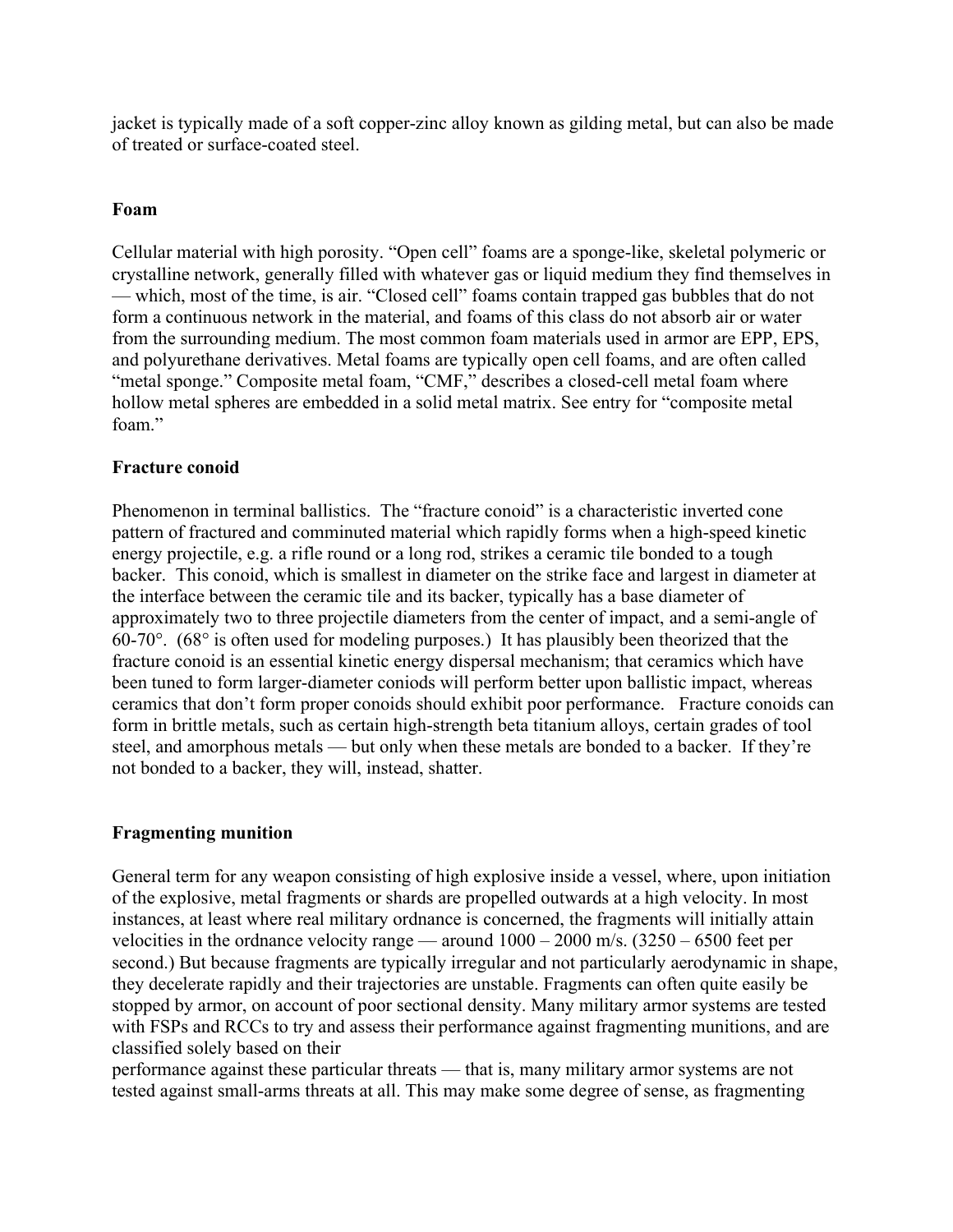muntions are responsible for the majority of battlefield casualties since WWII, typically holding a roughly 70% share — something that is also true of the recent conflicts in Iraq and Afghanistan, as most IEDs are fragmenting munitions of a sort.

## Fragments

Small shards or pieces of metal, propelled outwards at a high velocity due to an impact or explosion. Fragments can be regular or irregular in shape, come in a wide variety of sizes, and can be made of almost any metallic material. Fragment velocities peak at about 2000 meters per second (6500 feet per second) adjacent to particularly violent explosions, but decelerate rapidly, and usually impact at fairly low velocities. See: Fragmenting munition.

## **FSP**

Fragment simulating projectile. Fragmenting munitions often disperse high-velocity fragments that are of irregular shape, and can exhibit variable velocities and ballistic characteristics. FSPs and RCCs were developed in an effort to standardize armor testing against fragmenting munition threats. FSPs are generally chisel-nosed cylinders, made of AISI 4340 steel, and hardened to roughly 30 HRC.

## Functionally graded material, FGM

Two component composite material characterized by gradual changes in properties and composition across the through-thickness dimension. Best illustrated by reference to a realworld FGM: An armor plate that on one side is pure titanium metal, on the other side is pure titanium diboride, and, in-between, is a gradient of mixed Ti-TiB2 cermet / metal matrix composite — metal rich on the titanium side, equally mixed in the center of the plate, and ceramic rich on the TiB2 side. FGMs are typically prepared via powder metallurgical techniques, and can be incredibly complex to manufacture in bulk quantities, due to complexities with respect to proper mixing, sintering temperatures, grain growth during sintering, etc. In the early 1970s, titanium-based and beryllium-based FGMs had been identified as ultra-highperformance armor materials which can combine the surface hardness of ceramics with the ductility of metals, but the impossibility of their industrial manufacture has sidelined them ever since.

# Gilding Metal

Brass alloy with high copper content and low zinc content, typically between 89-95% copper and 5- 11% zinc. Soft and extremely ductile, gilding metal is most commonly employed in bullet jackets, where it engraves with the gun's rifling and produces a gas-seal as the bullet travels up the barrel. See also: Jacket.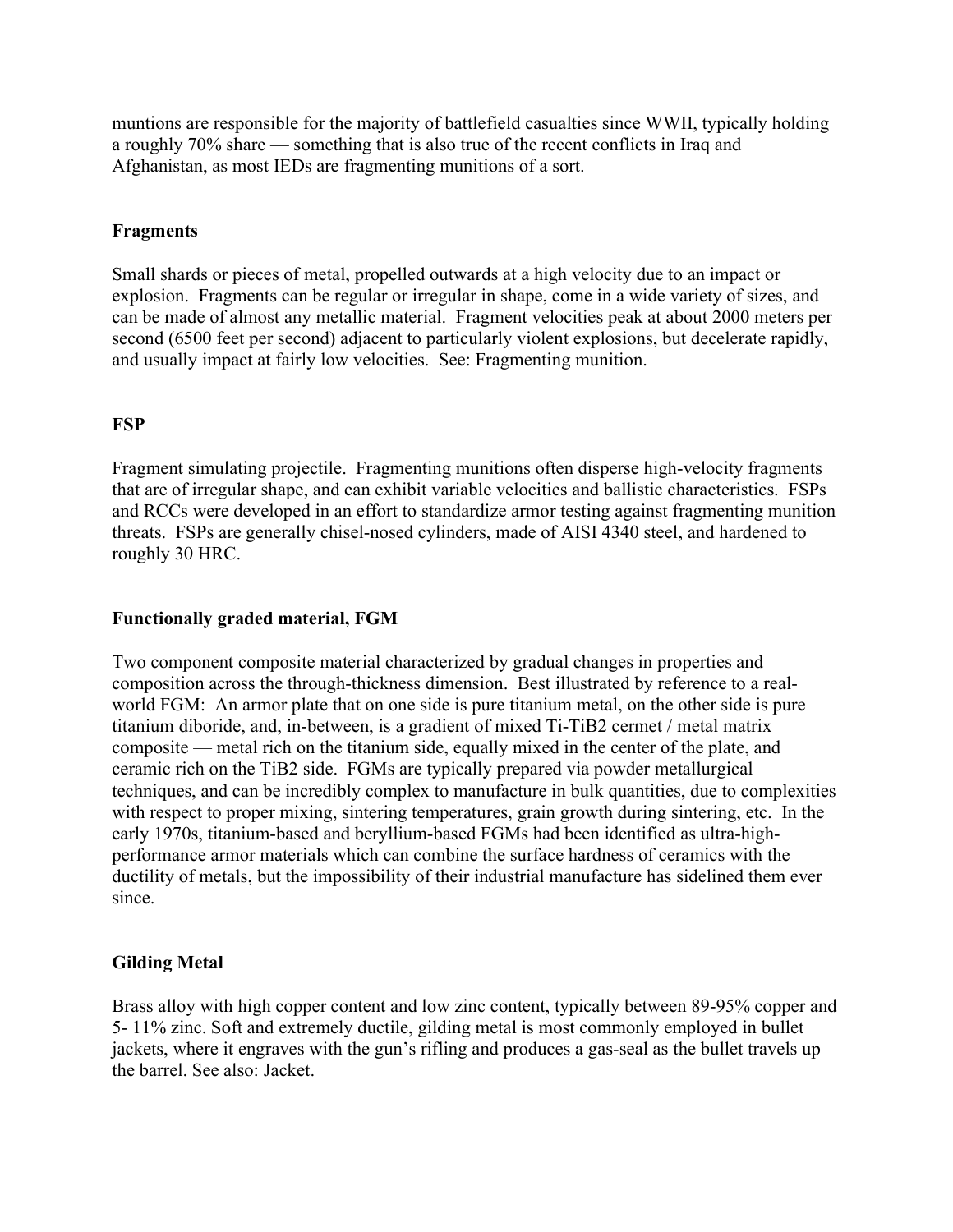## Gilding Metal

Brass alloy with high copper content and low zinc content, typically between 89-95% copper and 5-11% zinc. Soft and extremely ductile, gilding metal is most commonly employed in bullet jackets, where it engraves with the gun's rifling and produces a gas-seal as the bullet travels up the barrel. See also: Jacket.

## Glass ceramic

Dual-phase material, chemically and structurally complex, derived from the partial recrystallization of silicate glass. Whereas glass is entirely amorphous, glass-ceramics are roughly 90% polycrystalline, with an amorphous secondary phase. Reasonably hard, moderately tough, and boasting an impressively low density of just 2.5 gm/cc, lithium aluminosilicate glass ceramics have seen use in high-end and mid-range composite armor systems, particularly against ball round threats. They can be transparent, and are sometimes also utilized in ballistic glass assemblies.

## GOST

ГОСТ, gosudarstvennyy standart, translates to "government standard." In practice, "GOST" is a huge set of technical standards and specifications overseen by the Euro-Asian Council for Standardization, Metrology and Certification (EASC), which includes Russia, Belarus, Moldova, and a number of Caucasian and central Asian republics as members. (Ukraine withdrew cooperation in 2014.) There are a number of GOST specifications which relate to ballistic armor, helmets, and other articles of protective apparel. The most noteworthy of these, GOST R 50744-95, describes a particularly stringent and demanding test protocol for soft and hard body armor, which is the dominant armor testing protocol in Russia and the other EASC nations. It is continually revised, with the most recent amendments having taken place in 2017.

# Graphene

Flat sheet, just one atom thick, of sp2-bonded graphitic carbon. In principle, graphene is much like an unrolled carbon nanotube — and, much like carbon nanotubes, graphene is presently under investigation as a reinforcing material in ceramics, metals, and polymers. (Where the latter is concerned, much along the lines of fiber composites.) Early results are equivocal and do not seem particularly promising. Multi-layer polycrystalline graphene is, effectively, mere graphite.

## Hard Armor, Hard Armor Plate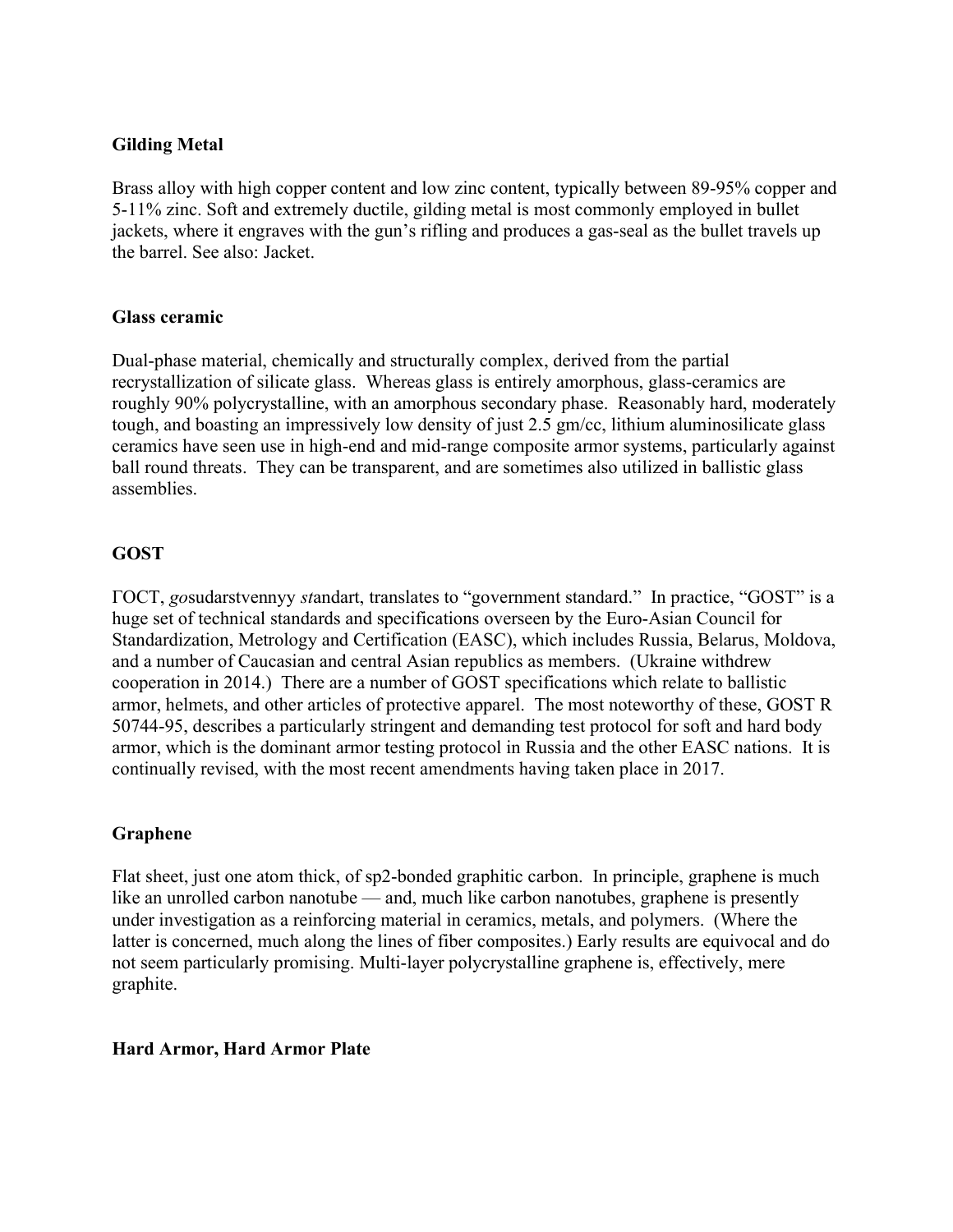Terms which most frequently refer to hard body armor plates — see: hard body armor — but which can also refer to ballistic shields, barriers, and other rigid, non-flexible articles of ballistic armor.

## Hard Body Armor

Rigid body armor plate, typically of ceramic composite, steel, or fiber composite construction. Typically intended to provide protection from rifle rounds, and typically worn inside an armor carrier.

## Heracron

Trade-name for aramid and aramid-composite materials from Kolon Industries.

# High entropy alloy

Crystalline metallic alloy without a base metal. The traditional definition is "alloys containing at least 5 elements with concentrations between 5 and 35 atomic percent." So, for example, an alloy comprised of 20% aluminum, 20% silicon, 20% iron, 20% cobalt, 10% nickel, and 10% manganese would be a textbook high entropy alloy. Such alloys have extremely high atomic and crystalline complexity. With respect to mechanical properties, some high entropy alloys are hard and strong but brittle, and so resemble amorphous metals; others are extremely tough, even at cryogenic temperatures. High entropy alloys are difficult to manufacture, but are of great interest as next- generation armor materials. They are also of interest as projectile materials; recent scientific work has identified self-sharpening, tungsten-rich HEAs, which may be capable of replacing depleted uranium in certain long rod munitions.

# HOSDB

The Home Office Scientific Development Branch (HOSDB) is Britain's equivalent of the NIJ. As the NIJ is the research and development arm of the US Department of Justice, so the HOSDB is the R&D arm of the UK's Home Office. (The Home Office is roughly equivalent to the US Department of Homeland Security.) Among many other responsibilities, the HOSDB is tasked with developing standards and testing protocols for police body armor in the UK, and maintains a list of certified products. The HOSDB 2017 body armor testing protocols were developed exclusively for UK police officers, and do not contain a level where armor is tested against AP projectiles. The proposed NIJ 0101.07 standard was influenced by the HOSDB's body armor testing standards, particularly in how it organizes its different levels.

## Hot Pressed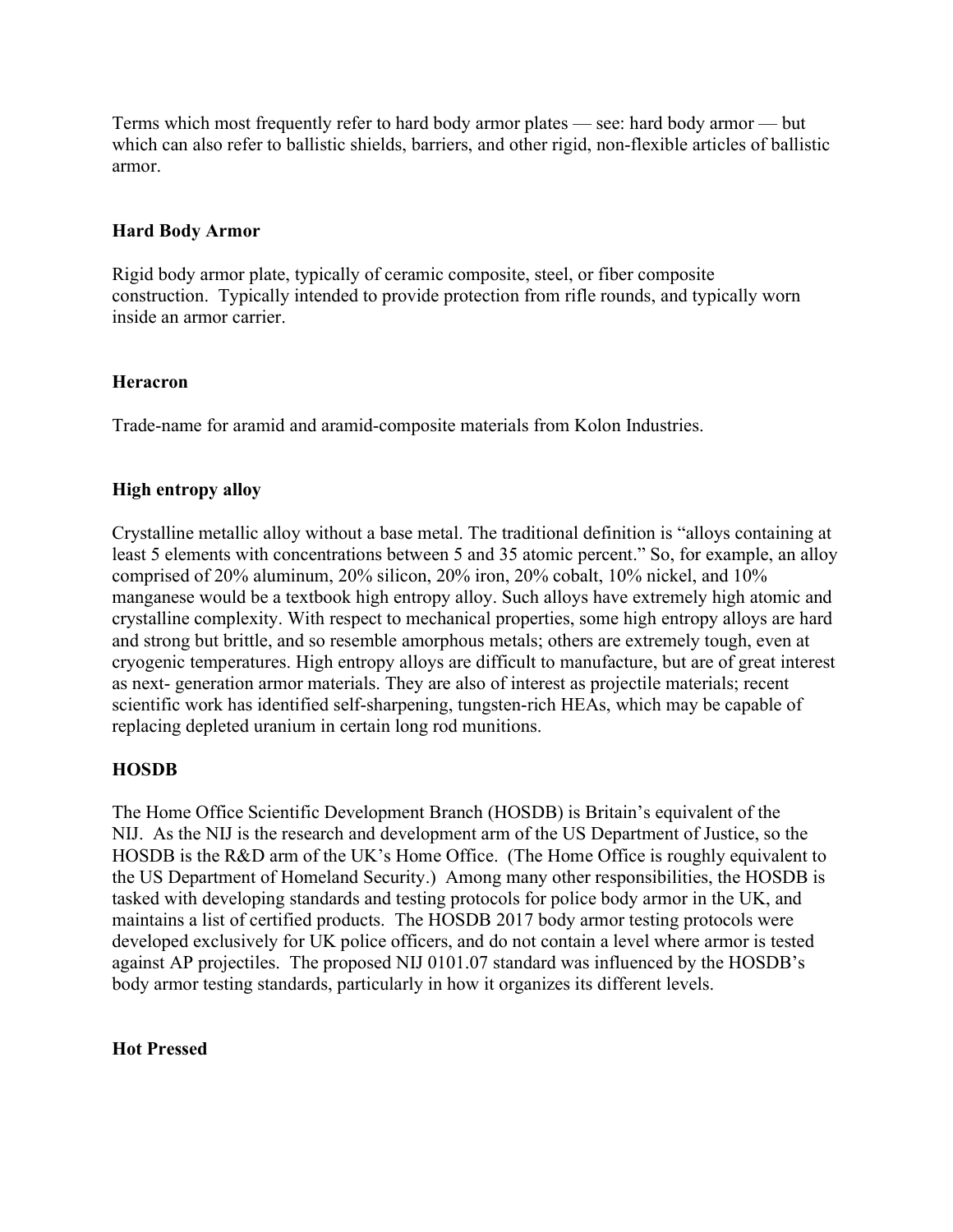Refers to ceramic parts that were produced — that is, transformed from ceramic powders into dense ceramic bodies — via hot press sintering as opposed to conventional (pressureless) sintering or reaction bonding. Conceptually, hot pressing is simply a process where a ceramic powder is sintered under mechanical pressure. This is commonly done in a uniaxial press, and the pressures involved are generally on the order of 10-50 MPa. The temperatures required are comparable to conventional sintering temperatures — ranging from 900-2300°C for the vast majority of ceramic materials.

Hot pressing is among the oldest and simplest ways to make ceramic parts, for two key reasons. (1) All known ceramics — save only those few that, like diamond, require ultra-high pressures — are amenable to hot pressing. Indeed, there are many ceramic materials, such as titanium diboride, that can only be manufactured via the hot press, and boron carbide itself was in this category for a very long time.

(2) It's extremely straightforward from a chemical perspective. Sintering aids are usually not required.

…And yet hot pressing is also the most troublesome method, for three very simple reasons: (1) It is very slow, because the process takes at least 2-3 hours per sintering cycle, and few parts can be made per cycle.

(2) There are severe size and geometry limitations.

(3) It is a very energy-intensive process.

Ultimately, it's extremely difficult to scale the production of hot pressed ceramic parts. So, therefore, hot pressed ceramic parts are uncommon and very expensive, and hot pressing as a method is severely depreciated. It is primarily used for small-batch and research-grade materials, and for the production of TiB2 ceramics for industrial purposes. Boron carbide owes all of its recent popularity to the fact that sintered and reaction bonded grades have become available.

# Hypervelocity impact

Impact at velocity over 2000 meters per second. (6500 feet per second.) Faster than the ordnance velocity range, with correspondingly more extreme terminal ballistic events and altered ballistic penetration mechanics. Hypersonic missiles are hypervelocity weapons, as are shaped charge jets, but there are few others in current military use. However, the study of hypervelocity impacts is of key interest to the designers of space systems such as stations and satellites, for micrometeroids typically travel at hypervelocities — their average velocity is 20 km/sec or roughly 65,000 feet per second. At such speeds, solid materials are dynamically unstable and impacts are immediately explosive. Somewhat paradoxically, this explosion-upon-impact trait makes hypervelocity micrometeroid impacts quite predictable and easy to armor against, e.g. in the "Whipple Shield."

# IBA

"Interceptor Body Armor." US Military body armor system which was first issued in 2001 as a replacement for the aging PASGT system. Essentially a body armor carrier with a pocket for a soft armor panel that was slightly more advanced and robust than the first-generation Kevlar 29 soft armor that was used in the PASGT. Also contained integral pouches for SAPI and later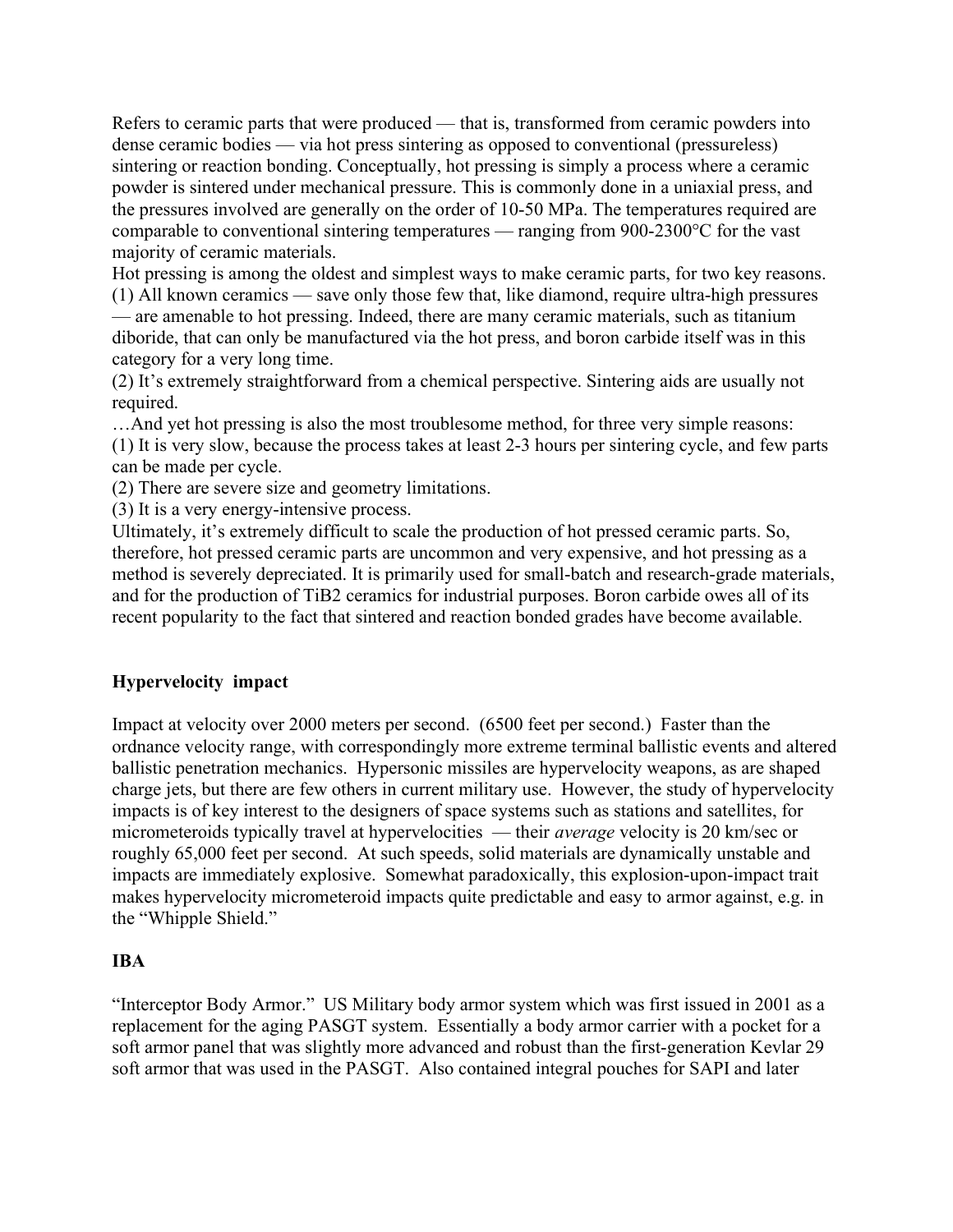ESAPI rifle plates. Not received favorably by troops on account of its bulkiness and lack of modularity, the IBA was swiftly replaced by the IOTV.

# ICW

"In conjunction with." Armor system, typically a hard armor plate, that is designed to be worn or placed on top of a separate armor system. A plate that is marked "Level IV ICW Level IIIA soft armor" offers protection to the NIJ Level IV specification if, and *only* if, it is worn over a Level IIIA soft armor panel. The level of protection that such a plate offers as a standalone system is usually not specified. Military SAPI plates are ICW; intended to be worn over generalissue soft armor. The ICW hard armor plate is a variant of the appliqué armor concept, so see also: appliqué.

# IHPS

As of this writing, the IHPS is the US military's newest helmet system. Made primarily of ultra high molecular weight polyethylene, it is derived from the ECH and offers similar baseline ballistic protection, but was designed from the ground up to interface with modular accessories such as a ballistic mandible for face protection, a frontal ballistic applique for improved performance against small-arms threats, and a drop-in polycarbonate visor for eye protection. The shape of the IHPS is slightly different from previous US military helmets, but the area of protective coverage is similar. Unlike the ACH and ECH, the IHPS is boltless — there are no holes drilled through the shell. The IHPS offers slightly improved blunt impact performance, as well, relative to the ACH and ECH. Feedback from users has, however, been mixed; the average soldier has little use for those accessories, and, at three pounds for a baseline Size M and roughly six pounds with all accessories installed, the IHPS is viewed as being excessively or unnecessarily heavy.

## Integral armor

Armor that serves a structural load-bearing role in addition to a protective role, e.g., the metal hull of a combat vehicle. Also known as structural armor. One of the key shortcomings of ceramic materials is that they can't be used in structural applications due to their brittle nature and lack of impact resistance, and fiber composites are often too highly anisotropic, so most if not all examples of integral armor are metallic in nature. The search for high-performance integral armor materials is a main driver of research into high-strength aluminum alloys.

## Interface

Describes the boundary between two different materials or layers of material. Fiber composite and ceramic-composite armor systems are always layered, and thus contain multiple interfaces. For instance: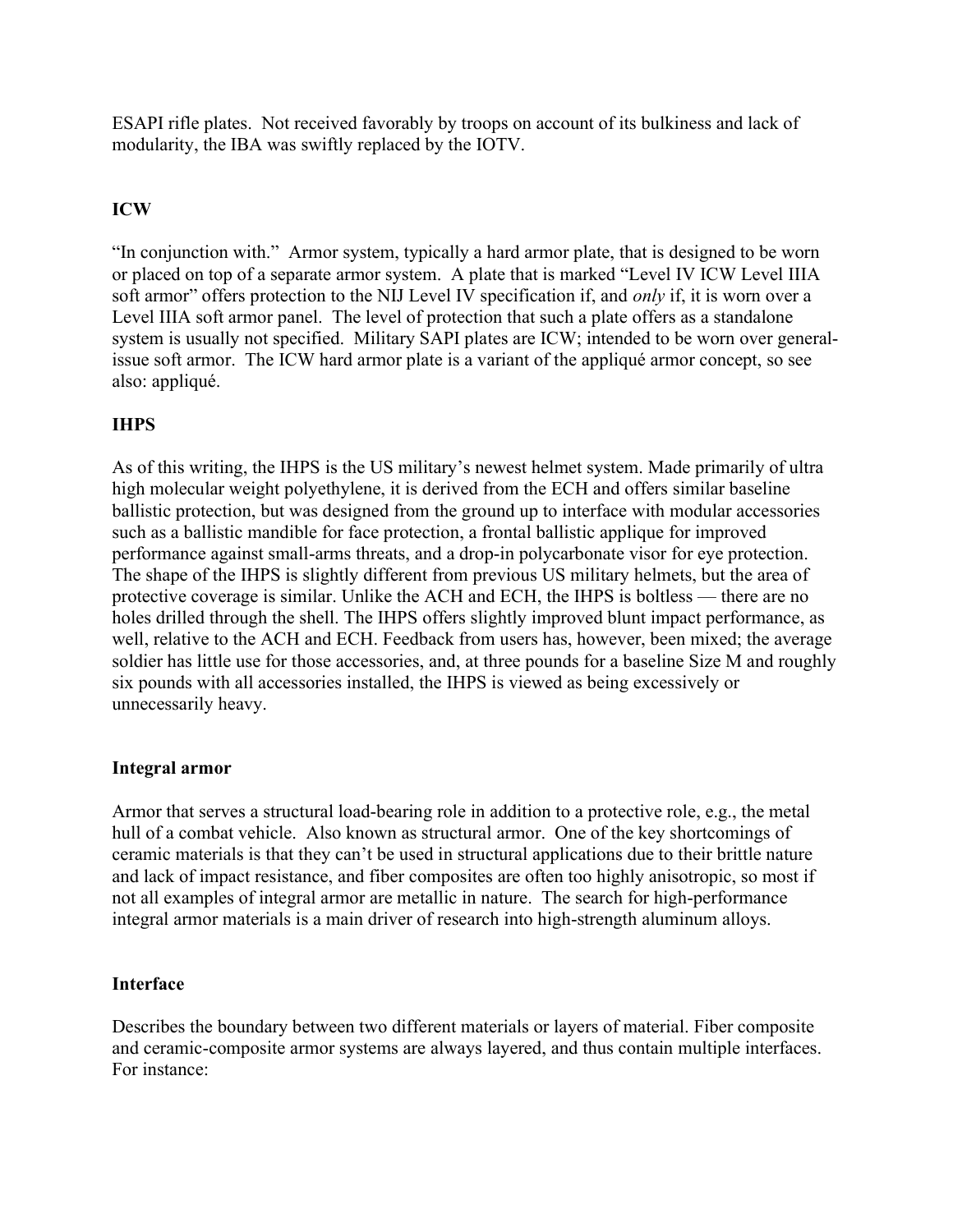(1) Between the cladding layer on the strike-face of the ceramic tile and the ceramic tile itself;

- (2) Between the rear face of the ceramic tile and the backer material;
- (3) Between the layers of the backer material, if it is a multi-layered fiber composite;
- (4) Between the backer material and any foam utilized on the body side of the armor plate;

(5) Between the armor plate and the fabric wrapping or polymer coating used to finish and waterproof it:

(6) between the armor plate and the wearer's body.

These interfaces can dominate system performance, particularly where a ceramic tile is not properly joined to its backer. Adhesive and resin properties, airgaps, and the acoustic impedance values of materials are important factors to take into consideration in the design of armor systems.

## Interface defeat

Describes a condition where a high-velocity projectile, such as a long rod, is stopped on the surface of a ceramic tile. Generally achieved only when thick ceramics are placed in confinement, are under compressive pressures, and are used in combination with shockattenuation and wave-damping subsystems. That said, extremely thick ceramic tiles — thicker than those normally used in combat vehicles — are naturally capable of achieving the interface defeat of small arms projectiles, including AP projectiles, even without any assistance from complex systems configurations. On that score, an interesting experiment was once performed where a  $200x200x200$ mm cube of alumina was struck by a .50 APM2 projectile. The cube defeated the round handily, didn't chip or fracture, and was hardly even dented.

## **Intermetallic**

Ceramic-like material derived from the combination of two metallic elements, where the resulting compound has an ordered molecular structure that is distinct from its constituent metals. Aluminides, such as the titanium aluminide Ti3Al, are common intermetallics that, in pure form, see use in niche aerospace and industrial applications. Lightweight beryllides such as TiBe12 can exhibit better hardness-to-weight ratios than the vast majority of ceramics, but are vanishingly rare on account of the many severe difficulties associated with beryllium processing. Certain intermetallics form in situ in metal alloys such as maraging steels and nickel superalloys, which are often strengthened by those intermetallic precipitates.

## Impedance, acoustic impedance

Measure of the ease with which a pressure wave (also "stress wave" or "sound wave") propagates through a material. Generally, and very simply, the acoustic impedance of a material equals that material's density times the speed of sound in that material.  $(Z=pV)$  Thus highdensity, high-sonic-velocity metals like tungsten have the highest acoustic impedance values; low-density, high-sonic-velocity metals and ceramics like beryllium and silicon carbide have lower but still substantially high acoustic impedance; low-density, low-sonic velocity foams and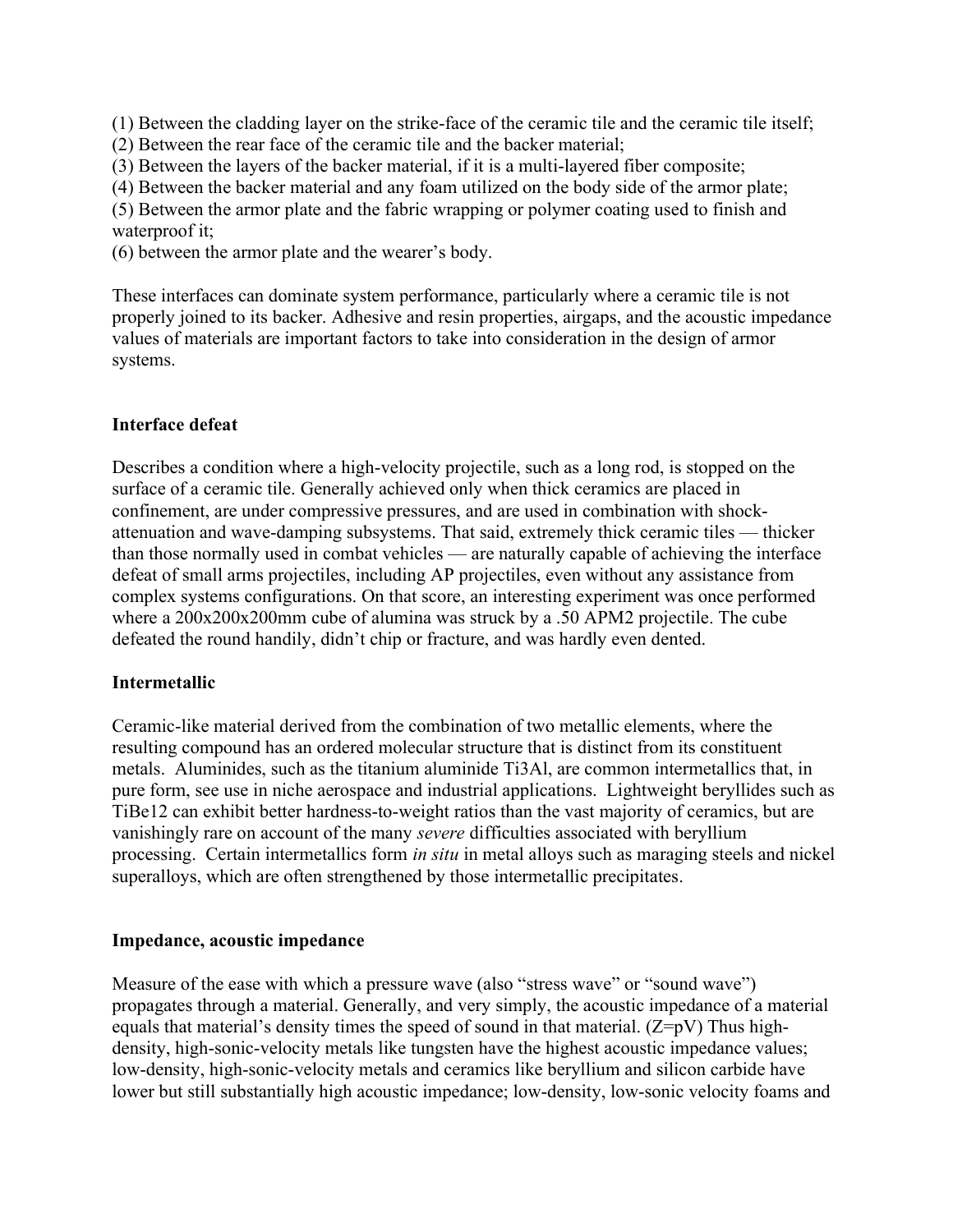#### polymers have

exceedingly low impedance.

Pressure waves don't travel freely from one medium or material to another. The greater the impedance mismatch, the more those waves bounce-off at material interfaces. Assume we have a composite armor plate comprised of a tungsten sheet bonded with a polyurethane adhesive to a polyethylene sheet. If that plate is struck on its tungsten side, less than 1% of the resulting pressure wave will travel through the polyurethane adhesive and into the polyethylene plate. Because of the impedance mismatch, 99% of the pressure wave will be reflected back into the tungsten sheet at the adhesive interface.

This is an important concept in terminal ballistics. In ceramic composite armor design, some care should be taken to match the impedance of the adhesive to the ceramic layer, or the reflected pressure wave will ring through the ceramic layer and increase its damaged area. Generally, impedance-matching techniques improve energy transfer and performance, and reduce damage to the armor's strike face. But, in metal armors struck by hard-cored AP rounds, a low impedance between the armor plate and its backer can enhance stress-wave reflection back into the projectile itself, increasing the projectile's breakup or erosion, and improving performance.

# IOTV

Improved Outer Tactical Vest. US military body armor system which replaced the IBA, which itself replaced the PASGT. First issued 2007, and still standard issue as of 2021, the IOTV is effectively an armor system which comprises a carrier, an aramid-based soft armor insert that covers most of the torso, and pockets for SAPI-style armor plates and side plates. Deltoid and groin coverage optional.

The IOTV is slightly less bulky and more modular than the IBA it replaced.

## Jacket

Thin layer of a soft metal alloy surrounding, and encasing, a bullet's core. If the bullet core is made of lead, the jacket prevents lead fouling in gun barrels; if the bullet core is made of steel, the jacket prevents excessive barrel wear and ensures a tight gas seal as the bullet moves up the barrel. Jackets are typically made of gilding metal, but are often made of other copper alloys. Mild steel and pure copper jackets are less frequently utilized, but are not terribly uncommon. Jackets average about 0.7mm thick — which, particularly in a 5.56mm or smaller projectile, means that the jacket can make up a substantial fraction of a bullet's total volume.

## JHP

Jacketed hollow point. A jacketed (see FMJ) bullet with a cavity in its nose to facilitate expansion upon impact and maximize energy transfer. JHP bullets are poor at armor penetration, but maximize energy transfer onto soft targets.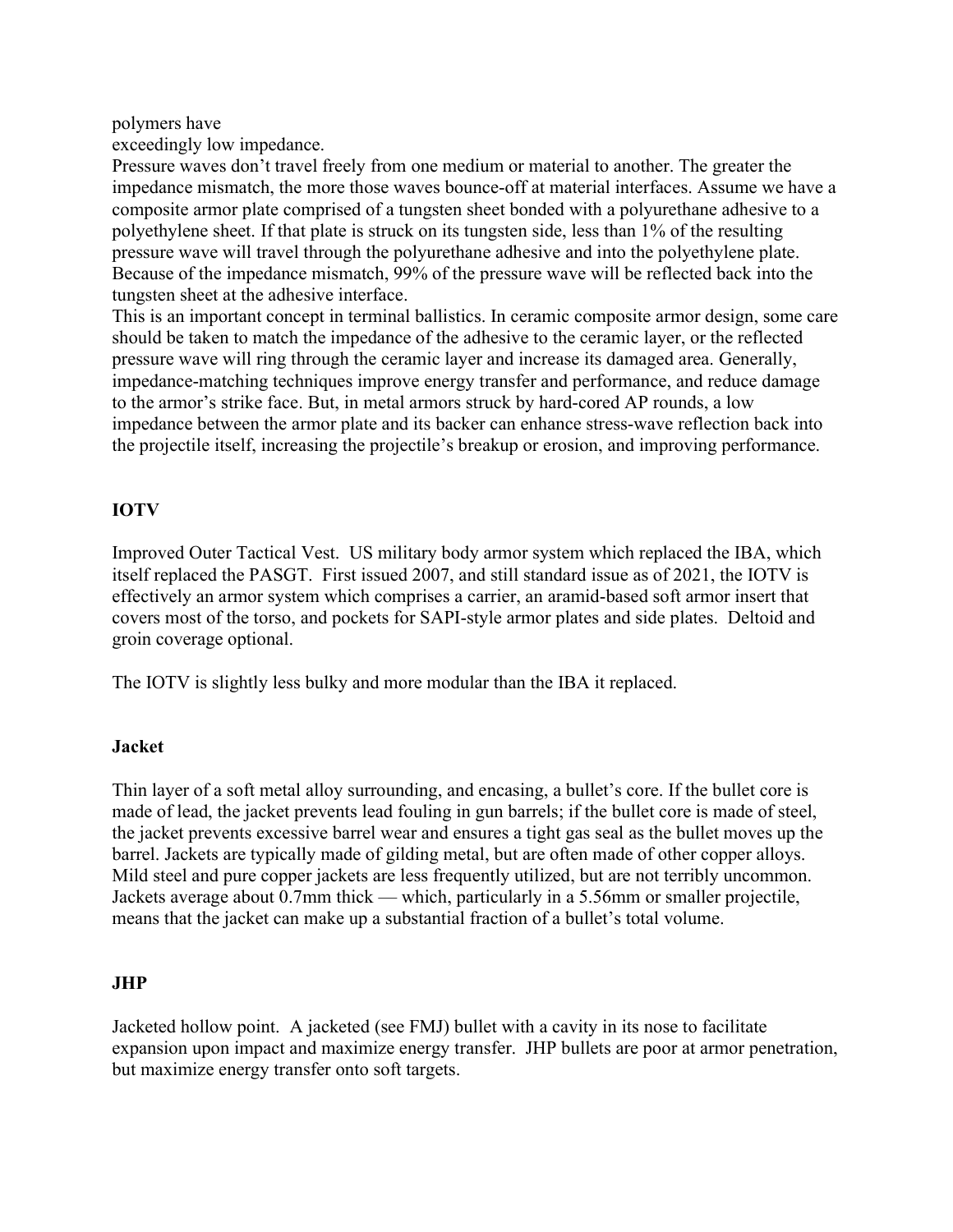## JSP

Jacketed soft point. A jacketed (see FMJ) bullet where the soft lead nose is left exposed and unjacketed to facilitate expansion upon impact and improve energy transfer. Like JHP bullets, JSPs are inferior to FMJ rounds at armor penetration, but offer improved energy transfer onto soft targets.

## Kevlar

Trade-name for aramid and aramid-composite materials from DuPont.

## Kraton

Trade-name for a family of polystyrene-elastomer block copolymers widely used in the manufacture of UHMWPE composites. Some of the most popular grades of Dyneema and Spectra-Shield utilize a Kraton matrix.

## Lead

Toxic metal that, on account of its extreme softness, malleability, ductility, natural abundance, and high density (11.35 gm/cc), has been used in projectile weapons for hundreds if not thousands of years. Gradually being replaced in military service by "green projectiles" like the M855A1 and M80A1, which swap lead for copper and hardened martensitic steel. Lead's legal status as a projectile material is under threat in the EU; it may soon be wholly replaced with bismuth, copper, or steel.

# Level I

Describes body armor that complies with the obsolete NIJ 0101.04 Level I specification. Level I armor is usually soft, made from a few layers of aramid-based ballistic fabrics, and was the first type of police body armor introduced. At the time of its introduction, in the mid 70s, relatively low-power handgun rounds such as the .22 and .380 were the most common threats faced by police, so Level I armor was designed to be as thin and as light as possible while still countering those threats. For various reasons — which includes the proliferation of more potent threats such as the 9mm FMJ, which was uncommon in the mid 1970s but is the single most common threat today — Level I armor is no longer made or certified.

# Level IIa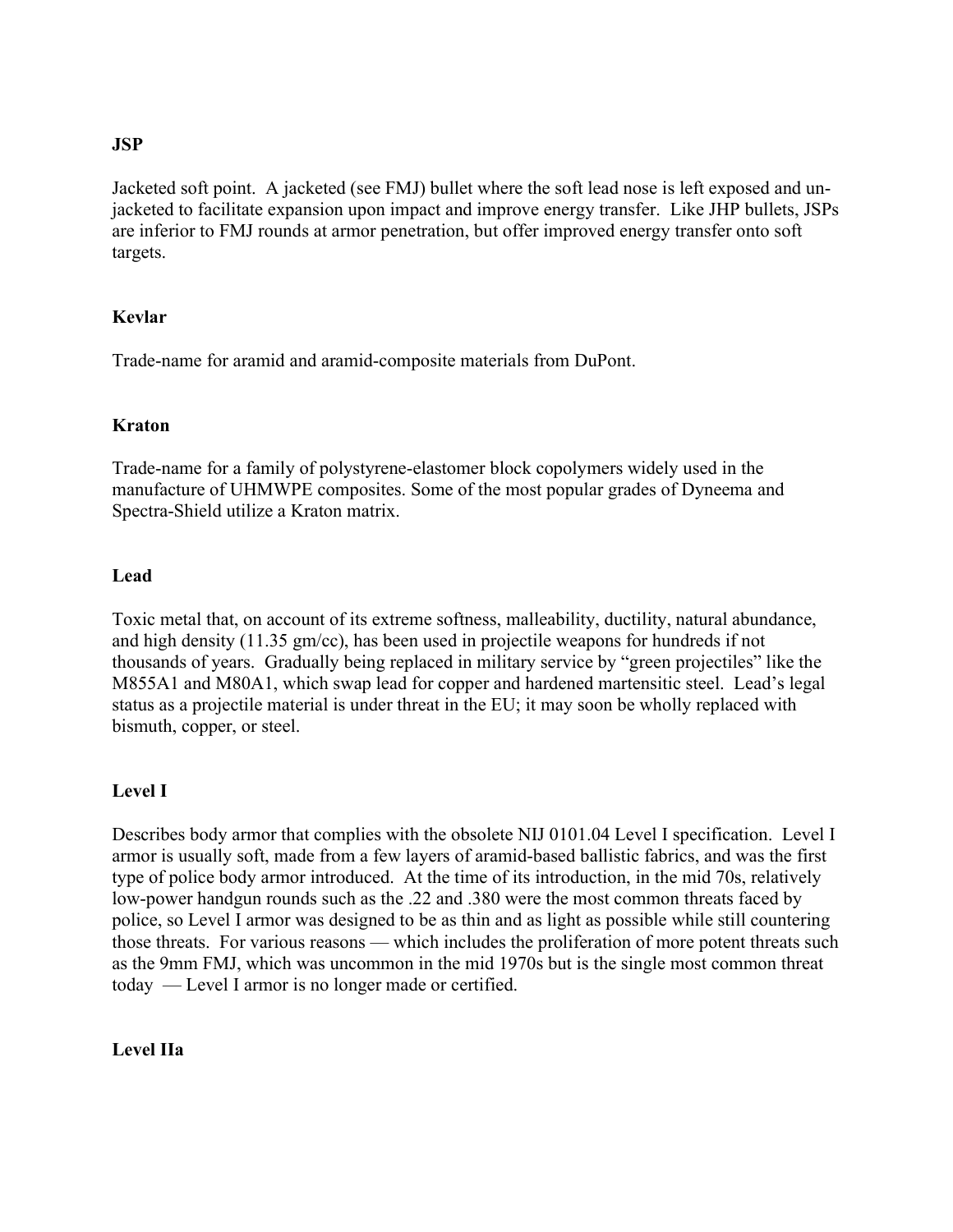Describes body armor that complies with the largely obsolete NIJ 0101.06 Level IIa specification. Like Level I armor, Level IIa usually describes soft armor. Level IIa armor is built to resist 9mm FMJ and .40 S&W FMJ projectiles at standard handgun velocities.

# Level II

Describes body armor that complies with the NIJ 0101.06 Level II specification. Like the levels that precede it, Level II usually describes soft armor, and is tested against 9mm FMJ +P and .357 Magnum. Though less popular overall than Level IIIa, this level probably represents the "sweet spot" insofar as soft armor protection-to-weight and protection-to-thickness ratios are concerned, for it is usually substantially lighter and thinner than Level IIIa armor, and yet will still stop >99% of the threats police and civilians are likely to encounter on the street. Level II armor is, broadly speaking, capable of compliance with the more stringent DEA and FBI armor test protocols. The soft armor used in modern military systems such as the IOTV is, in principle, rated to Level II.

# Level IIIa

Describes body armor that complies with the NIJ 0101.06 Level IIIa specification and is rated to stop high velocity .44 Magnum and .357 Sig handgun rounds. At present, the most popular soft armor systems are rated at Level IIIa; hard armor plates are, on occasion, also rated to Level IIIa. As the .44 Magnum threat is exceptionally rare — as of 2021, it was used in only one police shooting over the previous ten years — Level IIIa soft armor has a well-deserved reputation for being over-built.

# Level III

Describes body armor that complies with the NIJ 0101.06 Level III specification and is rated to stop 7.62x51mm M80 NATO Ball at approximately 2800 feet per second. With only rare exceptions — such as LIBA pellet armor and Hexar flexible rifle armor — Level III armor systems are hard body armor plates. The Level III rating is fraught with problems, which have given rise to the vague, unofficial, and ambiguous "Level III+" rating. The primary problem is that although the Level III standard is supposed to describe body armor that is capable of dealing with rifle ball rounds, the 7.62x51mm M80 projectile is an uncommon threat, and, more to the point, it is a threat that doesn't share penetration mechanics and ballistic characteristics with those threats that *are* common. There is an abundance of "Level III" plates that will stop M80 Ball, but will not stop the very common 5.56x45mm M855 — even if the M855 strikes at a sharply reduced velocity. There is an even greater abundance of steel body armor plates that will stop M80 Ball, but will not reliably stop the 5.56x45mm M193 at anything near muzzle velocity — and M193-style threats are *the most common* rifle threats in America by a substantial margin. The clear majority of Level III plates are unable to stop emerging "ball round" threats like the M855A1. So although "Level III" was intended to denote armor that is capable of standing up against most common ball round threats, it really does nothing of the sort, and says very little about the expected performance level of an armor plate. Steps are being taken to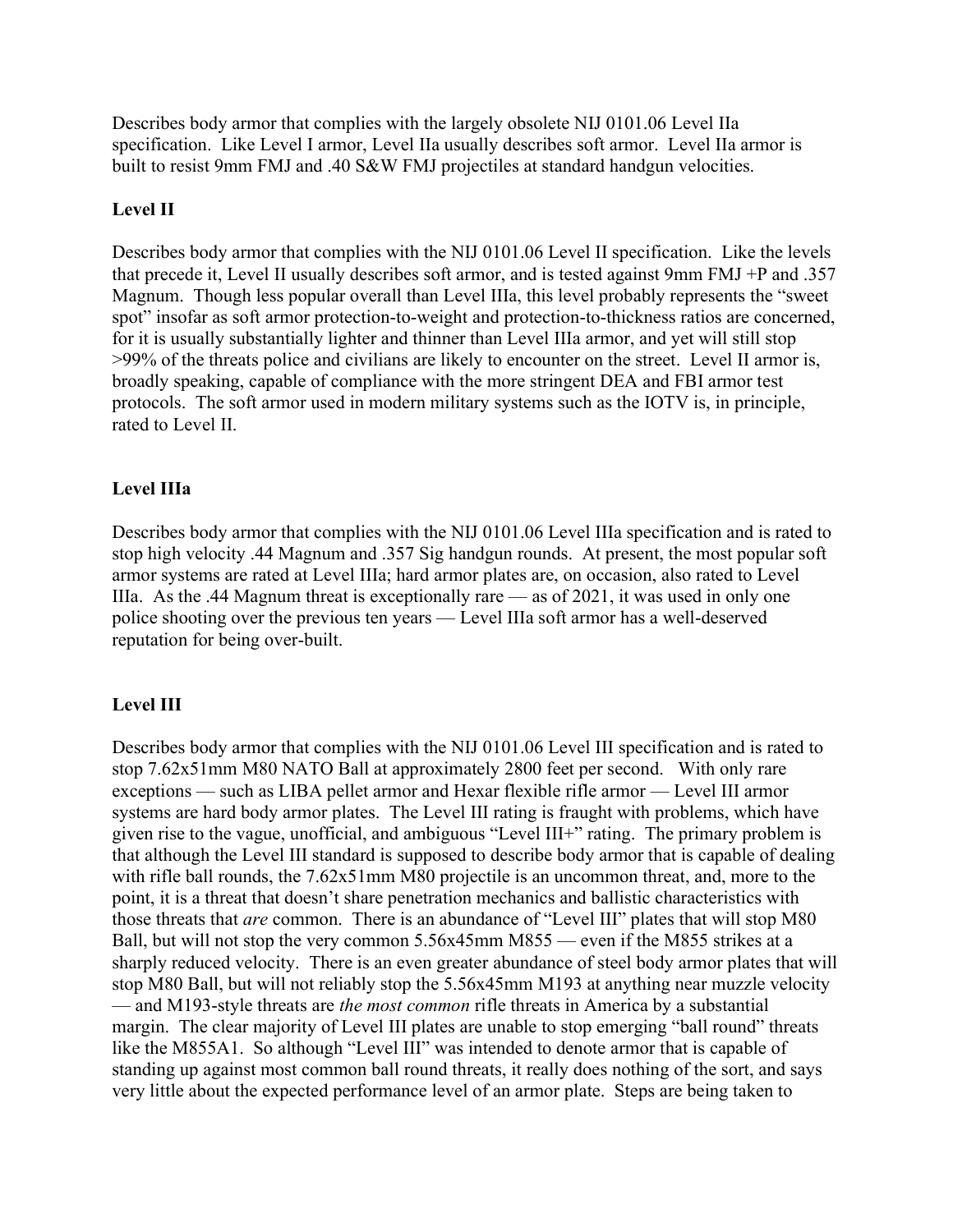rectify this problem in the NIJ's forthcoming 0101.07 specification; .07's "Rifle 1" rating will purportedly test armor against the 5.56x45mm M193, the 7.62x51mm M80 Ball, and the 7.62x39mm Type PS mild steel core; "Rifle 2" includes all three of those, and adds the 5.56x45mm M855.

# Level III+

As the NIJ 0101.06 Level III specification is inadequate in many respects, the majority of hard body armor manufacturers now sell systems under a "Level III+" designation. "Level III+" does not exist in the NIJ's rating system, and it has no clear, unambiguous definition. It seems to have one lax, and almost deceptive, definition: "Armor that is in compliance with NIJ 0101.06 Level III, and also defeats a small arms ball projectile, at muzzle velocity, not included in NIJ 0101.06." The small arms projectile in question is often 5.56x45mm M193, 5.56x45mm M855, or 7.62x39mm Type PS mild steel core. In practice, what this means is that there is armor sold as "III+" that won't defeat M193 or M855! There is also a more stringent definition: "Armor that is in compliance with NIJ 0101.06 Level III, and also defeats 5.56x45mm M193, 5.56x45mm M855, and 7.62x39mm Type PS mild steel core — all at muzzle velocity from a long barrel." This latter definition is reflected in the forthcoming NIJ 0101.07's rifle threat ratings; "Rifle 2" corresponds to this precise definition of "Level III+" and should obviate the need for any ad hoc intermediate ratings.

## Level IV

Describes body armor that complies with the NIJ 0101.06 or 0101.04 Level IV specification and is rated to stop at least one shot of .30-06 APM2 at approximately 2880 feet per second. The APM2 — an extremely tough test for any armor plate — has featured in the NIJ's tests from the early days of the 0101.00 specification, and looks as though it is set to continue as the "Rifle 3" test projectile in the forthcoming 0101.07 specification.

## LIBA

Trade-name for the most noteworthy variety of pellet armor. Also licensed to General Dynamics as "SURMAX." See: pellet armor.

## Liquid armor

Generally a reference to aramid ballistic fabrics saturated in a colloidal fluid which contains small ceramic, glass, metal, or mineral particles. The fluid may be shear thickening, which means that it locks up and stiffens as impact forces are applied. Alternatively, the fluid component may be magnetorheological, which means that it increases in viscosity and stiffness as a magnetic field is applied. This class of material has been researched for nigh on two decades, but has never been commercialized — because the performance of these systems is less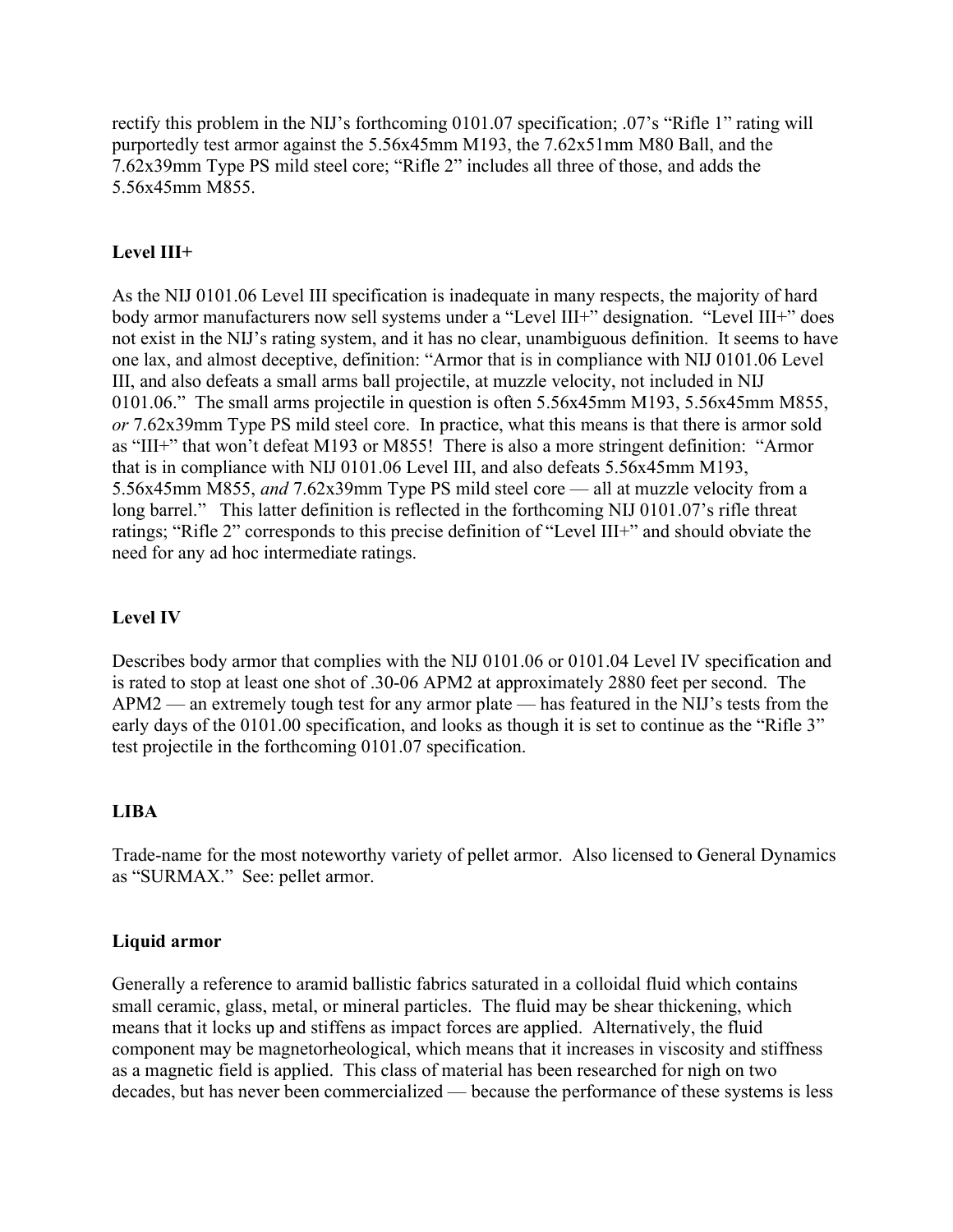than spectacular, and because liquid armor is difficult to produce in a stable way. After all, liquids flow, and it is very difficult to maintain a stable and uniform distribution of liquid inside an armor panel; in practice, most of the liquid eventually flows to the bottom of the sealed armor panel and pools there.

There is a second definition, though a much less common one: External water tanks have shown considerable efficacy as armor against shaped charge jet weapons — on a weight basis, exhibiting performance anywhere from roughly 2x to roughly 4x superior to RHA — with an optimal thickness around 50cm, and with diminishing returns at greater thicknesses.

# Liquid Crystal Polymer

Any polymer with a tendency to form ribbon-like crystals in the liquid state. Polymers forming crystals in the melt are called thermotropic liquid crystal polymers, whereas polymers forming crystals in solution (e.g., when dissolved in acids) are referred to as lyotropic. Aramid Zylon, and the polyarylate Vectran are all liquid crystal polymers, but the generic term "Liquid Crystal Polymer" or "LCP" typically refers only to Vectran.

# Load Distribution System

Technology utilized in soldier-borne equipment systems that distributes weight from weaker to stronger areas of the body. In a military context, the most common load distribution systems in use today are hip belts that have rigid connections to body armor carriers. Those rigid supports redistribute the weight of the armor carrier, so that it's supported less by the muscles of the torso, and more by the hips and legs. The UK's Virtus armor system prominently features just such a load distribution system. Passive exoskeletons are much along the same lines, but constitute a complete external system, and contain lower-body supports to redistribute weight from the hips to the ground. (See: exoskeleton.)

# Long rod

Long projectile, typically dart-shaped and fin-stabilized, with a length-to-diameter (L/D) aspect ratio of 20-30. Used primarily in tank main gun ammunition, e.g. in armor-piercing finstabilized discarding sabot (APFSDS) rounds. Typically made out of tungsten heavy alloy or depleted uranium. Long rod muzzle velocities are on the high-end of the ordnance velocity range — typically around 1500 to 2000 m/s (5000 – 6500 fps) — and, because they are highly aerodynamic, they shed very little velocity in flight, even over distances of a mile or more. They are very highly effective against armor, on account of their high striking velocity, their considerable mass, and their extreme sectional density. Long rods are generally better at defeating modern armored targets than other types of tank main gun ammunition, such as HESH and HEAT rounds.

## M193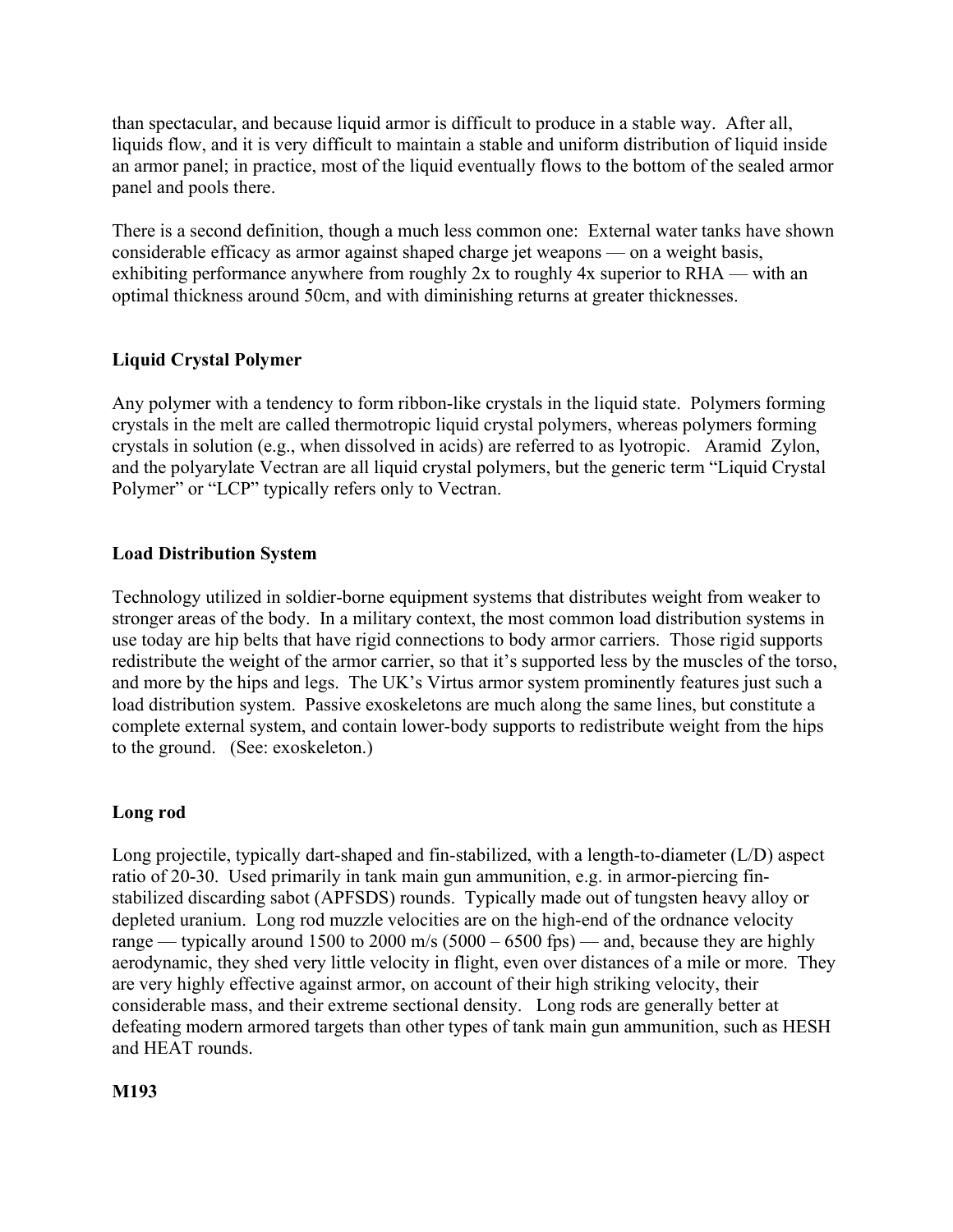Refers to 5.56x45mm M193 Ball, a common small-arms projectile used in ballistic armor testing. The bullet is of simple, all-lead construction, enclosed in a gilding metal copper-zinc jacket. It weighs 55 grains, or 3.56 grams. Because the bullet is so small, its jacket-to-core ratio is relatively high, which can somewhat improve its performance against hard targets. Muzzle velocity from an M16 rifle with a 20" barrel is roughly 3,270 fps, and velocities of up to 3400 fps are attainable with longer 22" to 24" barrels. The M193 generally performs poorly against most types of body armor, but is well-known for the peculiar and seemingly paradoxical fact that it can reliably penetrate steel armor plates, where heavier or seemingly more potent rounds like the M80 and M855 fail. This has to do with the M193's terminal ballistic behavior at high velocities, and has been extensively covered in its own article on the Adept knowledgebase. Other high-velocity lead-cored rounds such as .270 Winchester exhibit the same terminal ballistic behavior, and also reliably over-perform against steel armor. The M193 is included in the NIJ's forthcoming .07 ballistic armor specification, as an RF1 threat.

# M2 AP

See "APM2."

# M5 Fiber

Extremely strong "rigid rod" fiber derived from highly-aligned chains of the polymer polyhydroquinone-diimidazopyridine. M5 was developed around 1999, and composites derived therefrom were tested by the US Military around the turn of the century. These preliminary composites performed well, and impressed the respected armor scientists tasked with analyzing it, but the material was never developed further. This is unusual, for it is theorized that a modern M5 fiber composite should exhibit performance highly competitive with the best UHMWPE composites, and M5's thermal and chemical stability was tested and found to be highly robust. M5 is also structurally strong and stiff, in a manner similar to carbon fiber, which should enable its use in structural roles. M5 seems to have just gone off-patent, and may now see renewed interest.

# M80 Ball

Refers to the 7.62x51mm M80 NATO Ball, a common small-arms projectile used in ballistic armor testing. Like the M193, the bullet is of simple, all-lead construction, enclosed in a gilding metal copper-zinc jacket. It weighs exactly 10 grams, or 147 grains. Muzzle velocity from an FN FAL with a 21" barrel is roughly 2,756 fps. The M80 Ball was introduced in the 1950s, but was quickly superseded in general infantry use by the 5.56x45mm M193. It is still in use in niche applications — e.g., in machine-guns, such as the M240, and in designated marksman rifles. In all applications it is being phased out due to the recent introduction of the high-performance M80A1 EPR. The M80 Ball is, nevertheless, the basis for the NIJ Level III armor test specification.

M855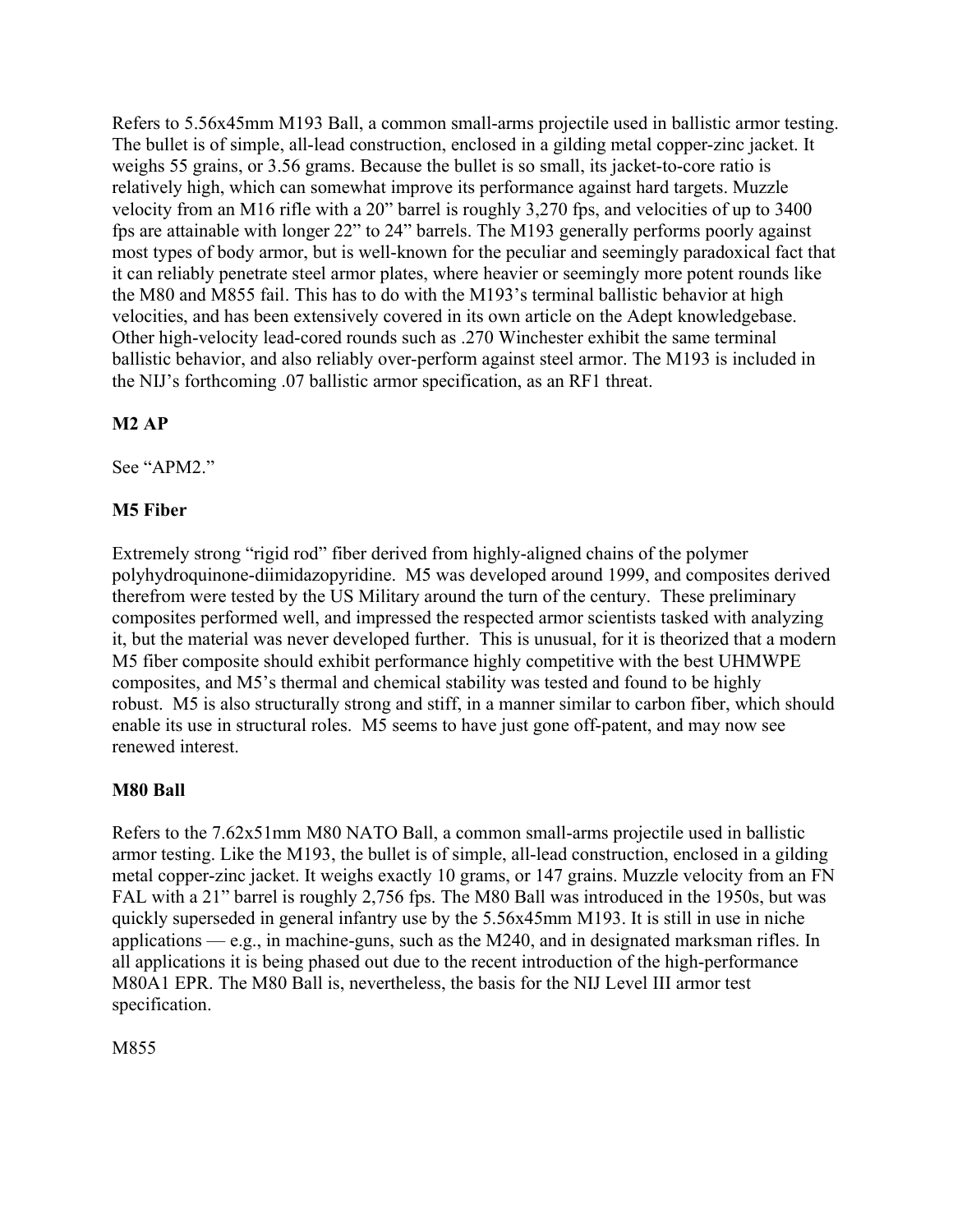Refers to the 5.56x45mm M855 Ball, a very common standard-issue small-arms projectile, which is effectively identical to the NATO SS109. Frequently used for armor test purposes. The bullet weighs 62 grains (4.01 grams) and consists of a lead bullet with a steel "penetrator" tip, all in a gilding metal

jacket. The tip ID is green. Muzzle velocity is generally  $\sim$ 3,113 fps from a full-length M16 rifle, or  $\sim$ 2,916 fps from an M4 carbine. The M855, as per its specification, is rated to penetrate  $3/8$ " (9.5mm) mild steel at 160 yards. The M855 is noteworthy for two reasons: First, because it has highly unusual performance characteristics. It easily penetrates most armor plates made primarily of UHMWPE, despite the fact that those plates might be rated "Level III" — but, at the same time, it under-performs against most other types of armor, including steel and ceramic-composite armor, largely because its steel penetrator — which is typically round 40 Rockwell C and thus not very hard — readily mushrooms when it impacts a sufficiently hard and strong material, and the lead bullet flows laterally around the steel penetrator, increasing the bullet's contact area on the target. (This is discussed in a separate article on the Adept knowledgebase.) Second, because it is set to become the NIJ's primary "RF2" test projectile. The M855 is not an armor piercing round.

## M855A1

Refers to the 5.56x45mm M855A1 EPR, the designated successor to the M855. In limited military use since 2010, but still relatively uncommon, and difficult to obtain on the civilian market. In some respects, similar in construction to the M855; in other respects, very different. The bullet is still 62 grains, still contains a steel penetrator ahead of a slug made from a different metal, and its muzzle velocity is similar, though slightly faster. (3150 fps from a 20" barrelled M16, and 2970 fps from an M4.) But unlike the M855, the M855A1's penetrator is hardened to a near-AP level of roughly 58 HRC, this hardened penetrator is considerably longer and more massive, and the slug behind the penetrator is made of solid copper rather than lead. The projectile is somewhat longer and larger than the regular M855, as well, and thus exhibits a higher sectional density. Its performance against armor is generally extremely good; it can penetrate 3/8" (9.5mm) mild steel at 350 yards, whereas the M855 is only rated for the same performance at 160 yards, and the M855A1 doesn't suffer from performance shortcomings on harder targets. The M855A1 is not used in the official testing of any armor plates at the moment, but is sometimes employed as a particularly potent "special threat."

## Magnesium armor

Armor plate made primarily of a magnesium alloy. With a density of just 1.78 gm/cc, magnesium is the lightest metal used in armor, and, strikingly, is also lighter than any ceramic presently used in armor, being roughly 30% lighter than boron carbide. Magnesium alloys are highly castable and can exhibit good specific strength, but, like aluminum, their hardness is very poor. Unlike aluminum, most grades of magnesium are quite expensive, they are highly susceptible to corrosion, and they require fairly complex surface treatments prior to use in any industrial or military application. Magnesium alloys are not currently employed to any substantial extent in body armor, but next-generation magnesium alloys are presently under investigation for use in aerospace and vehicular armor applications. MIL-DTL-32333 is a US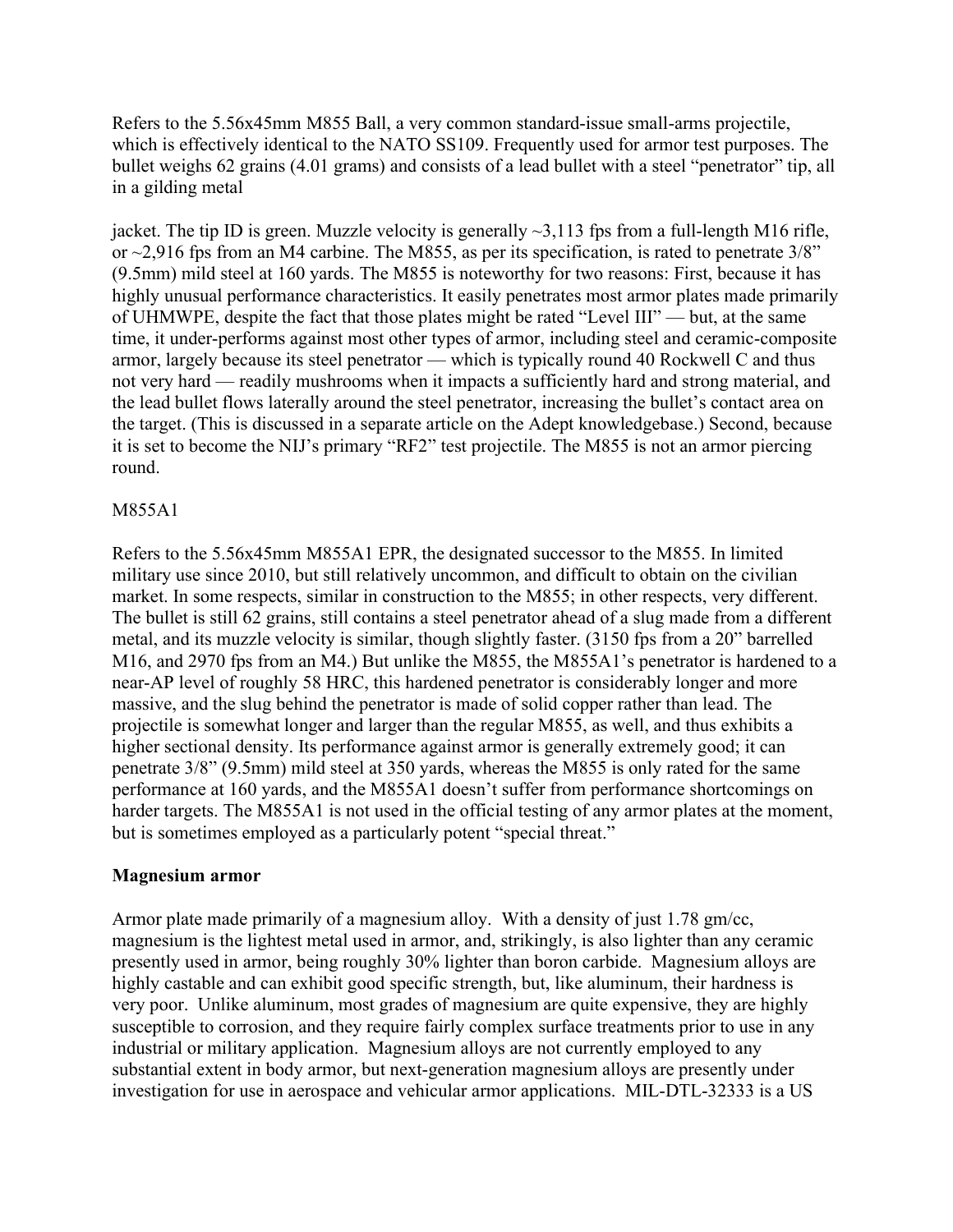Army specification for magnesium appliqué armor, primarily for ground combat vehicles, and calls for the use of alloy AZ31B. Alloy WE43C has also been promoted as an armor material.

## **Martensite**

Metastable steel microstructure where carbon is kept largely in supersaturated solution, as opposed to in carbide precipitates. Generally produced by heating steel above its austenite transformation temperature and quenching it rapidly in oil or water. Upon quenching, the steel's molecular lattice will transform from austenite's face-centered cubic arrangement to a bodycentered cubic or tetragonal structure — a transformation which is associated with changes of volume, increased internal stresses, and the proliferation of crystal dislocations. Ultimately, the result is a stronger and substantially harder metal. As martensite has excellent mechanical properties, is easy to produce, and as the volume fractions of carbides and retained austenite can easily be tinkered with for finely-tuned mechanical properties, martensite is extremely popular in all military applications, including armor. The peak theoretical yield strength of martensitic steel is 3600 MPa; the best armor steels in use right now exhibit yield strengths of roughly 1600-1800 MPa. See also: bainite, pearlite.

## Matrix phase

The phase in a composite — which includes ceramic matrix composites, metal matrix composites, polymer composites, two-phase metal alloy microstructures, cermets, etc. — that is continuous or completely surrounds the other, dispersed phase.

## Melting

Ballistic penetration mechanism in low-melting point fiber composites and ballistic fabrics typically affecting those made of UHMWPE or nylon. Occurs when the heat generated by the impact of a projectile, or events related to the firing of the projectile, is higher than the melting point of the target material. A known problem where UHMWPE ballistic fabrics or fiber composites are subjected to contact shots, and possibly a problem where ceramic-UHMWPE composite armor is struck with API projectiles.

## Metal Matrix Composite (MMC)

Generally: Metallic material reinforced with a secondary ceramic phase. A metal's thermal properties, and its stiffness (see: modulus), are not amenable to improvement via alloying strategies. Some light alloys are also severely limited in the hardnesses they can attain. For these reasons, ceramic particles are sometimes added to metal alloys, to improve those properties that cannot be improved via traditional alloying. For instance: Copper and aluminum are frequently reinforced with diamond or silicon carbide particles for use in high-performance heatsinks; titanium and steel are often reinforced with titanium diboride particles for an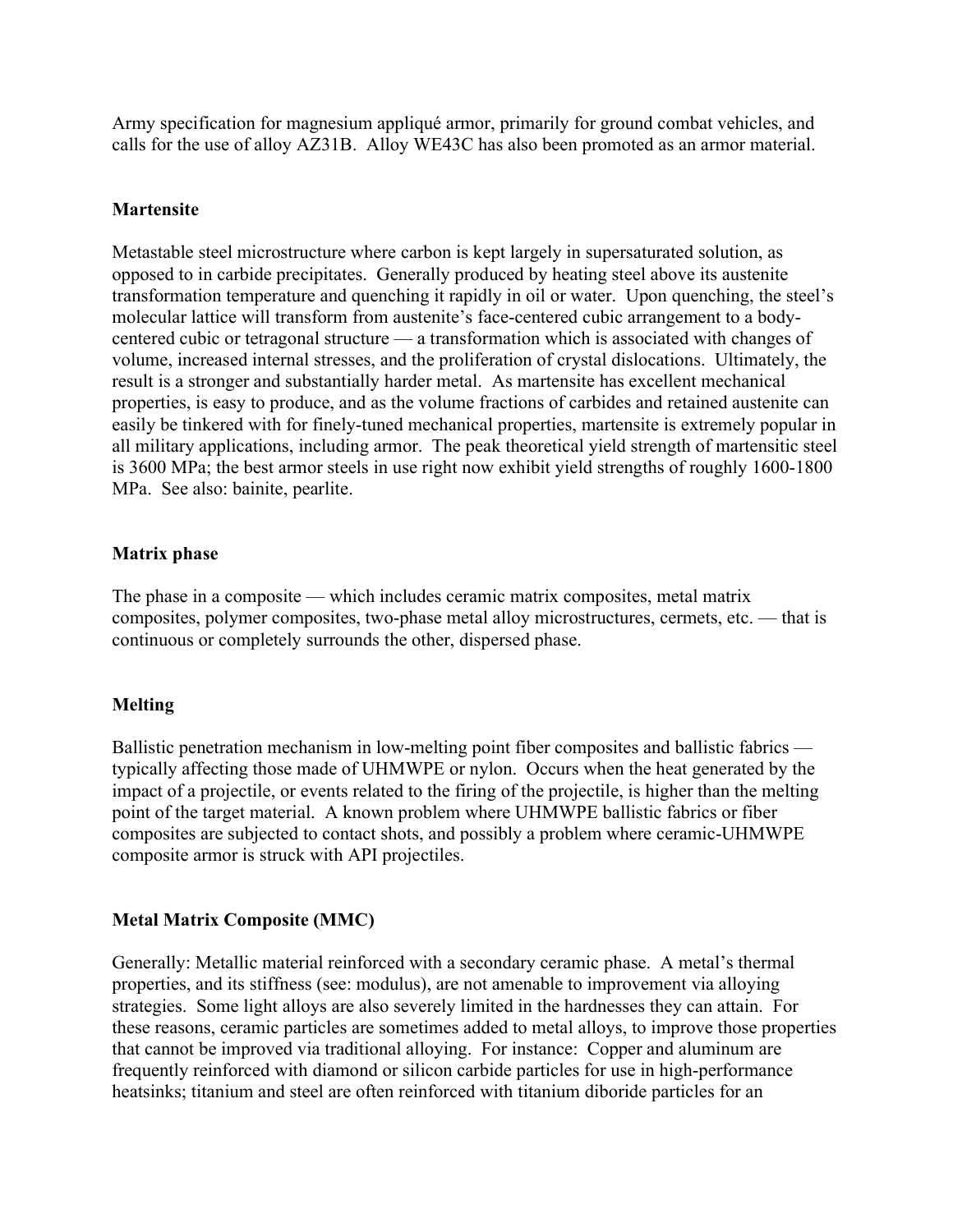improved stiffness-to-weight ratio; boron carbide powder has also been added to aluminum for better hardness and stiffness. These strategies are typically effective, but have very narrow niche applications, for most of these MMCs are brittle. They typically lack the ductility and damage tolerance of metals, while also lacking the high hardnesses and compressive strengths that characterize ceramic materials. They are infrequently used in armor, but they are much-studied and have been of enduring interest to the military industrial community. Conceptually, the MMC is the mirror image of the cermet; whereas the cermet is a ceramic that contains up to 15% metal content, the MMC is a metal or metal alloy that typically contains up to 15% ceramic content.

There is also a second, much less common definition: "Metal matrix composite" (or "metal matrix nanocomposite") can refer to metal alloys that contain fiber, wire, whisker, or nanoparticle reinforcement. A ceramic matrix composite is something along the lines of this second definition.

# **MICH**

"Modular Integrated Communications Helmet." Combat helmet originally designed for US Special Operations Forces in 1999, but which very quickly became the basis for the US Army's ACH helmet. The MICH is a composite helmet, made of a prepreg derived from woven Kevlar K129 fibers impregnated with a polyvinyl butyral (PVB)-phenolic resin. There are 24 prepreg layers in total, resin content is 16-18% by weight, areal density is roughly 2 pounds per square foot, shell wall thickness is 7.8mm, and the weight of a finished Size L MICH helmet is 3.3 pounds. The MICH was first in a few respects: It was the first US combat helmet to be issued with pads instead of a webbing suspension; it was the first US combat helmet designed to defeat "submachinegun threats," specifically the 9x19mm FMJ NATO round at 1400+50 fps; it was the first helmet with a blunt impact testing requirement (no more than 150Gs upon a drop at 10 fps); lastly, it was the first brimless US combat helmet. The MICH was well-received, and the ACH was quickly rolled out to the rest of the US Army. As mentioned previously, the ACH was derived from the MICH — and it was a close copy indeed, for it incorporated all of the innovations first implemented in the MICH.

#### Microstructure

The structural features of a ceramic or metal alloy (e.g., grain size, grain morphology, and phase structure) that are generally amenable to observation under a microscope.

#### Mild steel

Steel with low carbon content — generally up to  $0.2\%$  C — without any other intentional alloying additions. Although heat-treatable and often capable of assuming a reasonably hard martensitic microstructure, mild steel is generally ferritic, with small amounts of cementite in the form of pearlite. Because it is predominantly ferritic, it is soft and relatively weak, but very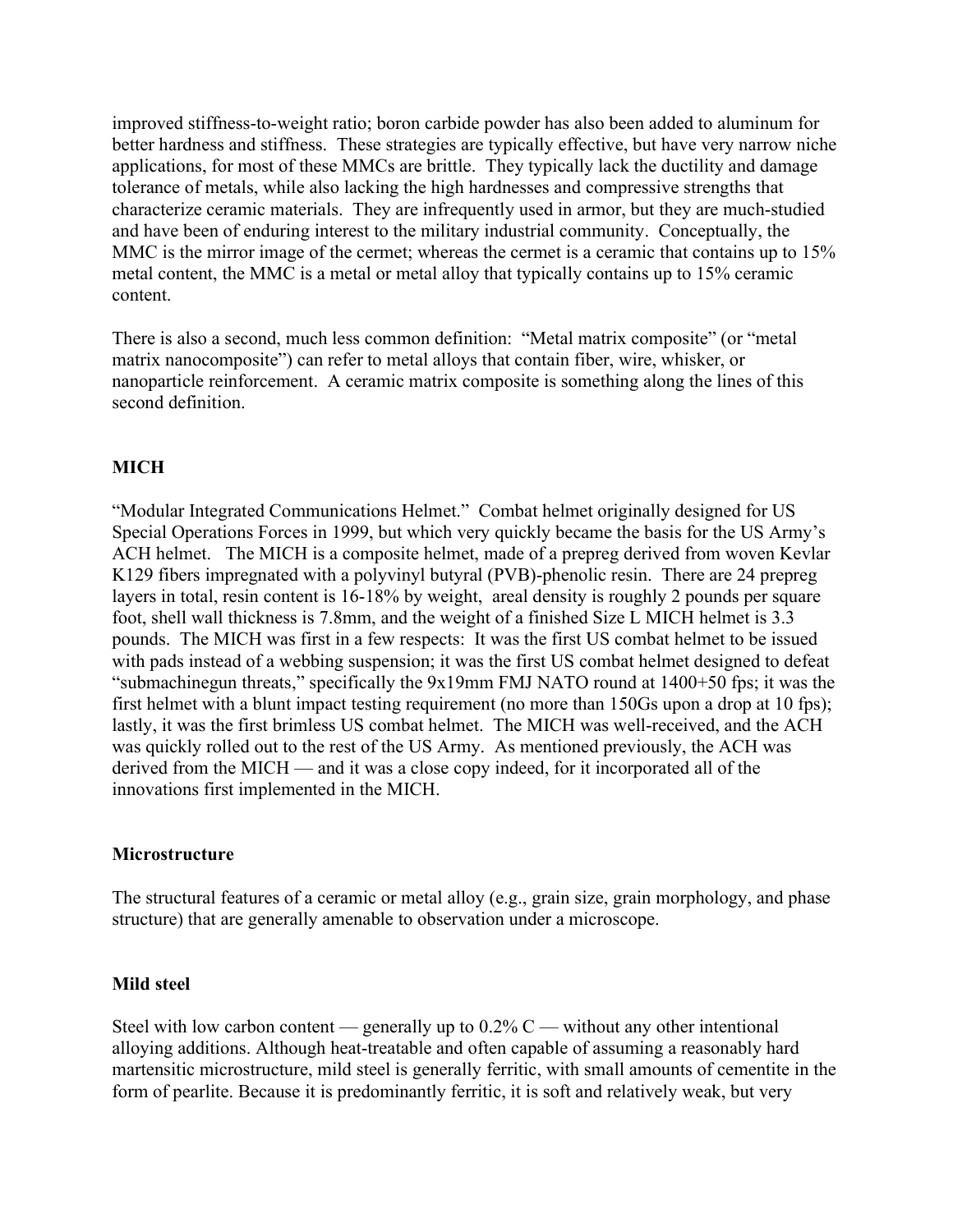tough and ductile. Mild steel is by a wide margin the most common and the cheapest form of steel, and is used in bullet cores (see: MSC), in structural and architectural applications, in motor vehicle bodywork, etc.

## **Modulus**

Elastic modulis: Measure of a material's stiffness. Young's modulus: A variant of the elastic modulus and also a measure of stiffness. Bulk modulus: Measure of compression resistance, somewhat related to hardness, which is itself a measure of pressure resistance.

## Monolithic

In ceramic composite armor, a strike face that is comprised of a single large ceramic tile. As opposed to mosaic or tile-array ceramic composite armor, where the ceramic strike face is comprised of multiple smaller ceramic tiles.

## Mosaic

In ceramic composite armor, a mosaic or "tile-array" strike face is one that is comprised of multiple small ceramic tiles arranged in a tessellated manner. Generally, the shapes utilized are hexagons, rectangles, or squares. Triangles may in principle also be used, but would be unavoidably weak around their vertices. No other simple shapes can make for regular tessellation, but complex shapes derived from those simple shapes can also, in principle, be used, e.g. polyhexes or crosses. Mosaic strike-faces can make for improved multi-hit performance, though perhaps at a slight penalty to their single-shot performance-to-weight ratio and thickness. The concept of "pellet armor" was derived from mosaic armor.

# **MSC**

Mild steel core. A full-metal jacket bullet with a core made out of mild steel rather than lead. The mild steel core typically has a hardness of around 200 on the Brinell scale, or around 13 Rockwell C. MSC bullets typically mushroom upon contact with hard targets, and they exhibit poor armor penetration relative to projectiles with harder steel penetrators. They also exhibit poorer soft target performance than projectiles with lead cores. Historically, MSC bullets were employed not because they were particularly effective, but rather because they were cheap and easy to produce in large quantities.

## Multi-Curve

Curved in multiple directions, along more than one axis. Generally used to refer to hard armor plates that are multi-curved so as to conform to the human torso. Multi-curve plates are more comfortable to wear than single-curve or flat body armor plates.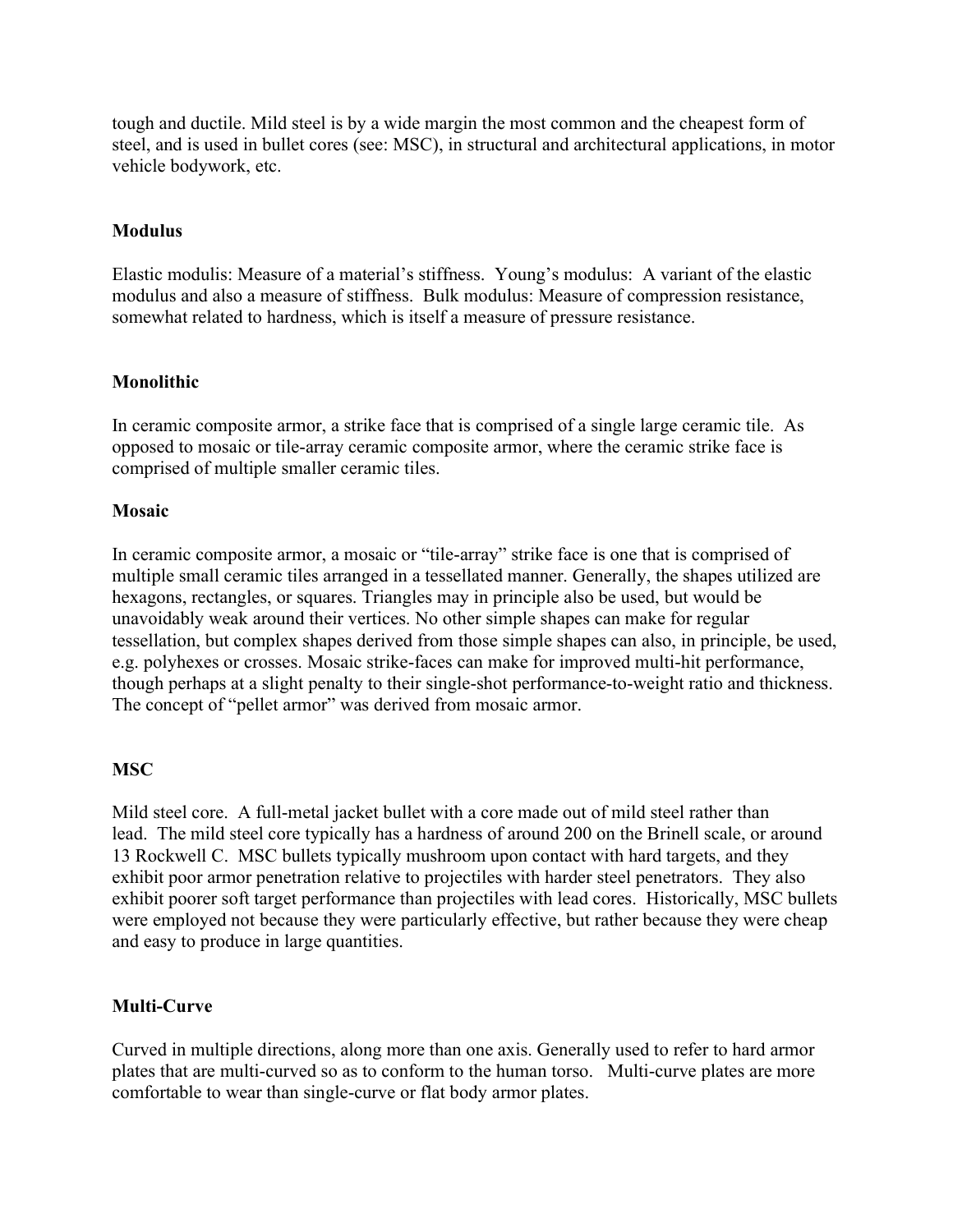#### Nanocrystalline

Refers to polycrystalline materials where the average grain or crystallite is under 100 nanometers in diameter. Reducing the grain size of metals and ceramics can significantly increase strength and hardness, a phenomenon which is called the "Hall–Petch relationship." Most ceramics and metal materials are at their strongest when their average grain size is roughly 15-30nm in diameter. The Hall-Petch relationship begins to break down, and materials get weaker and softer, once their average grain diameter gets smaller than 10nm. There are many ways to make metal alloys nanocrystalline, but most of them involve subjecting solid metals to mechanical processing — for instance, shot peening a sheet of steel can result in a nanocrystalline grain structure, as the mechanical stresses breaks down and refines that sheet of steel's crystallites. In ceramics, there is only one known method: Take nano-sized ceramic powders and sinter them as quickly and as completely as possible.

#### NIJ

The US National Institute of Justice: The research and development branch of the US Department of Justice. Among its many other responsibilities, it is tasked with developing standards for police body armor, and is responsible for maintaining the NIJ list of certified armor products.

The first NIJ ballistic armor standard, 0101.00, was introduced in 1973 and contained three ballistic levels; two soft armor types — type .22lr-and-.38 special, and type .357 magnum — and one hard armor type — type .30-06 M2 AP. The soft armor types were intended for nylon ballistic vests, which were quite thick and heavy. In 1975, a Kevlar pilot program was launched by the NIJ, and a thoroughly revised standard, NIJ 0101.01, was released in 1978. This revised standard, now primarily intended for Kevlar vests, included limits on backface deformation, the testing of wet armor panels, more threat levels, and a follow-up testing program for compliant armor solutions. In 1985, 0101.02 was released, which added threat Level IIIa, and angled shot requirements. 0101.03, released a couple of years later, added more instructions with respect to labeling and the measurement of backface deformation in clay. 0101.04 added new threat rounds and implemented some administrative and record-keeping changes. Then, in 2003, the Zylon scandal came to widespread and controversial public notice. An interim 0101.05 standard was quickly released, followed by 0101.06 in 2006. Among other changes, these new standards implemented various "artificial aging" and "accelerated aging" conditioning programs, so as to try and determine whether armor panels would degrade over their service lifetimes.

Although the NIJ's testing protocols for soft armor are adequate overall, if not quite as rigorous as the FBI or DEA protocols, the NIJ's current testing protocols for hard armor have proven inadequate. This is largely due to the proliferation of composite plates made wholly of UHMWPE and steel body armor plates. Both popular types have performance characteristics unanticipated by the people who wrote the protocols, and they can attain a "Level III" rating which ostensibly means that the armor will stop rifle ball round threats — despite consistent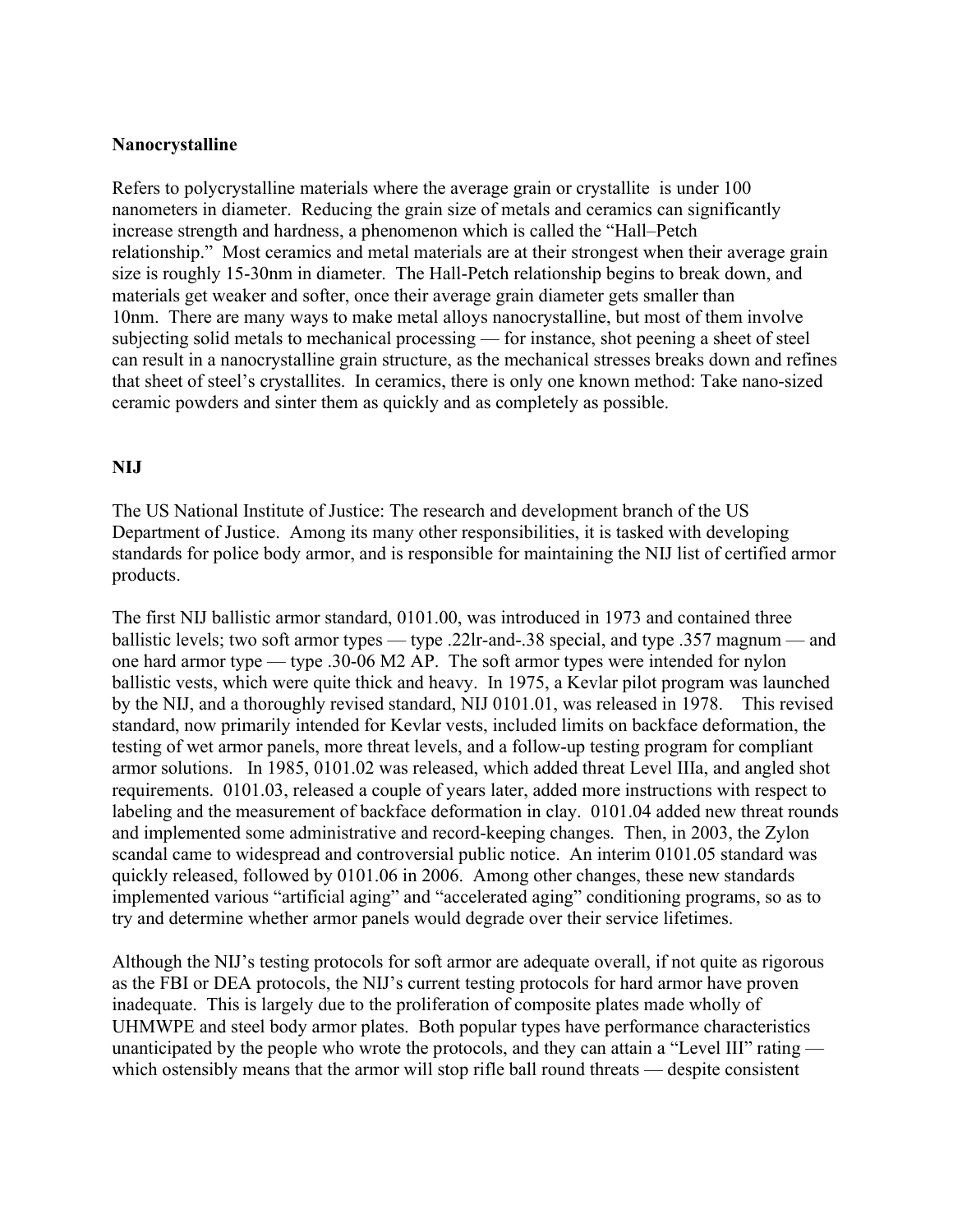failures against some of the most common rifle threats in America and the world. A new NIJ specification, 0101.07, is soon going to be implemented, and addresses this problem.

## **Nitride**

Ceramic material where a metal or metalloid is combined with nitrogen. As a class, rarely used in armor. Silicon nitride, Si3N4, and aluminum nitride, AlN, have been tested extensively in ballistic systems and perform very well relative to silicon carbide and aluminum oxide, but the nitride ceramics are expensive materials, whereas SiC is relatively cheap and Al2O3 is very cheap. Because cost-efficacy is a key factor — sometimes the key factor — in armor acquisition, the nitrides have never gained much of a foothold as armor materials. Boron nitride, BN, exists in two allotropes — and both of them have important industrial uses, but neither one of them is suitable for use in armor. (See: Boron nitride.) Other nitride ceramics — TiN, Mg3N2 — have niche industrial uses, but are also unsuitable for use in armor.

## Non-deforming penetration

Phenomenon in terminal ballistics. Occurs when a hard projectile strikes a much softer, or loose and granular, material — for instance, when a hardened steel projectile strikes soil, mud, or even concrete. In this scenario, the projectile will not deform significantly, and the depth of penetration is proportional to the ratio of the projectile penetrator's strength to the target's strength.

## Nylon

Exceedingly large family of synthetic polymer materials derived from high-molecular weight chains of organic groups connected by amide (CO-NH) linkages. Usually, but not always, manufactured as a fiber. "Ballistic nylon" is a ballistic fabric manufactured from high denier nylon-6,6 yarns woven in a tight 2×2 basket weave, originally intended for use in WWII flak jackets. Its toughness and abrasion resistance proved far superior to its ballistic performance, so it is now totally obsolete as a ballistic material but has become very common in outerwear and tactical gear. See: Cordura. Nylon is also commonly used as a bulk, non-fibrous composite plastic, filled with chopped e-glass or s-glass fibers for enhanced strength and toughness. This is called "glass-filled nylon," and the glass fibers typically comprise 10-30% by weight. Like Cordura, glass-filled nylon is not used as a ballistic material in its own right, but is very popular in tactical gear, such as helmet "rails," on account of its toughness.

## Ordnance velocity range

From 500 to 2000 meters per second, or roughly 1650 to 6500 feet per second. Small arms projectiles generally find themselves on the low end of the range — from under 500 to 1000 meters per second, or under 1650 to 3350 feet per second — whereas artillery fragments and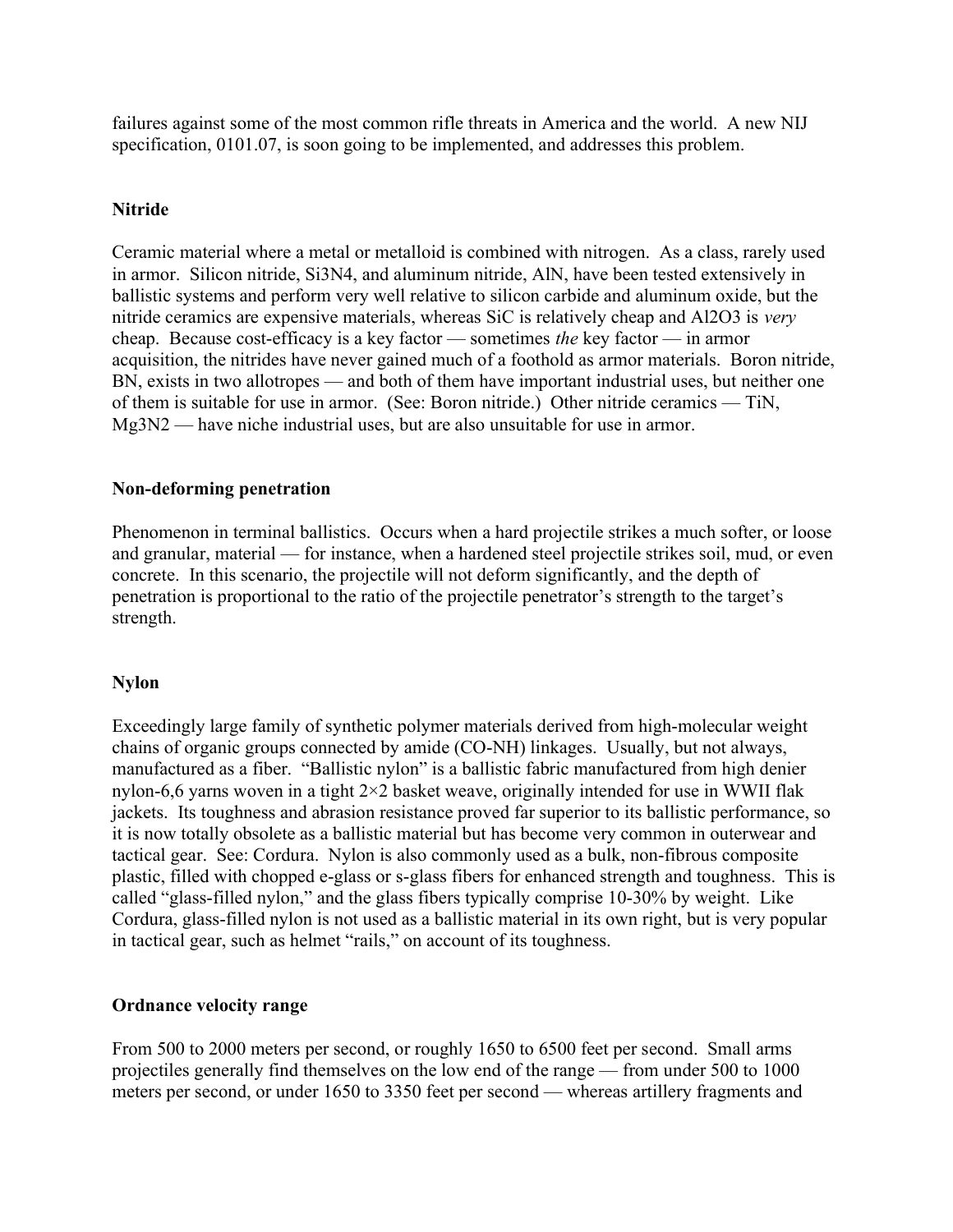tank main gun projectiles tend to travel at the higher end of the range. At this velocity range, as opposed to the hypervelocity range, impact dynamics are "classical" — that is, projectiles don't liquefy or explode upon impact.

# **Oxide**

Ceramic material where a metal or metalloid is combined with oxygen. Aluminun oxide, Al2O3, is by a wide margin the most industrially and militarily important ceramic material. Zirconia, ZrO2, is another noteworthy oxide ceramic, frequently used in biomedical implants and industrial machinery on account of its combination of chemical stability, great toughness, and good wear and abrasion resistance. Zirconia-toughened alumina, ZTA, is a compound derived from the combination of alumina with zirconia, and has intermediate mechanical properties. Magnesium aluminate spinel is a ternary oxide which performs extremely well in transparent armor. Glass is a combination of amorphous oxide compounds. Many terrestrial rocks are ternary, quaternary, or complex oxides (see: complex carbide). Olivine, for instance, is complex: (Mg,Fe)2SiO4. Spessartine garnets are quaternary: Mn 3Al2Si3O12. On account of their natural abundance here on Earth, oxide ceramics are sometimes called "natural ceramics," as opposed to carbides, nitrides, etc., which are all "synthetic."

# **Oxynitride**

Solid solution or an intermediate phase in a binary system of nitride and oxide ceramics. ALON is an example of this class of materials, and one which sees fairly wide use in transparent armor. SiALON is an industrially useful oxynitride with no known armor applications as a standalone material, but which was used as a sintering aid for silicon carbide in "SiAlON-bonded SiC" from XeraCarb — an interesting material, introduced around 2012, which doesn't seem to have been embraced by industry and may not be commercially available at present.

# Parametricism

Architectural and product design philosophy, spearheaded by Patrik Schumacher, which espouses the use of evolutionary algorithms in a holistic total-systems-design approach. The ultimate endpoint of parametricism is a ruthless, organic, "evolutionary autopilot" in product and systems design — in effect replacing much of the process (beyond the selection of initial parameters and various aesthetic value judgments) with computational intelligence. Of increasing relevance towards armor design, particularly when ballistic simulations are run as part of the design optimization process; this enables optimal solutions to be "found," without mimicking convention or copying established configurations. Adept is, to a substantial extent, a parametricist systems design firm.

# Partial penetration ("PP")

The word "penetration" can here be misleading. In body armor testing, a "partial penetration" traditionally describes a condition where the threat has penetrated the ceramic strike face of the plate, but was caught and stopped by the armor plate backer. In other words, a "partial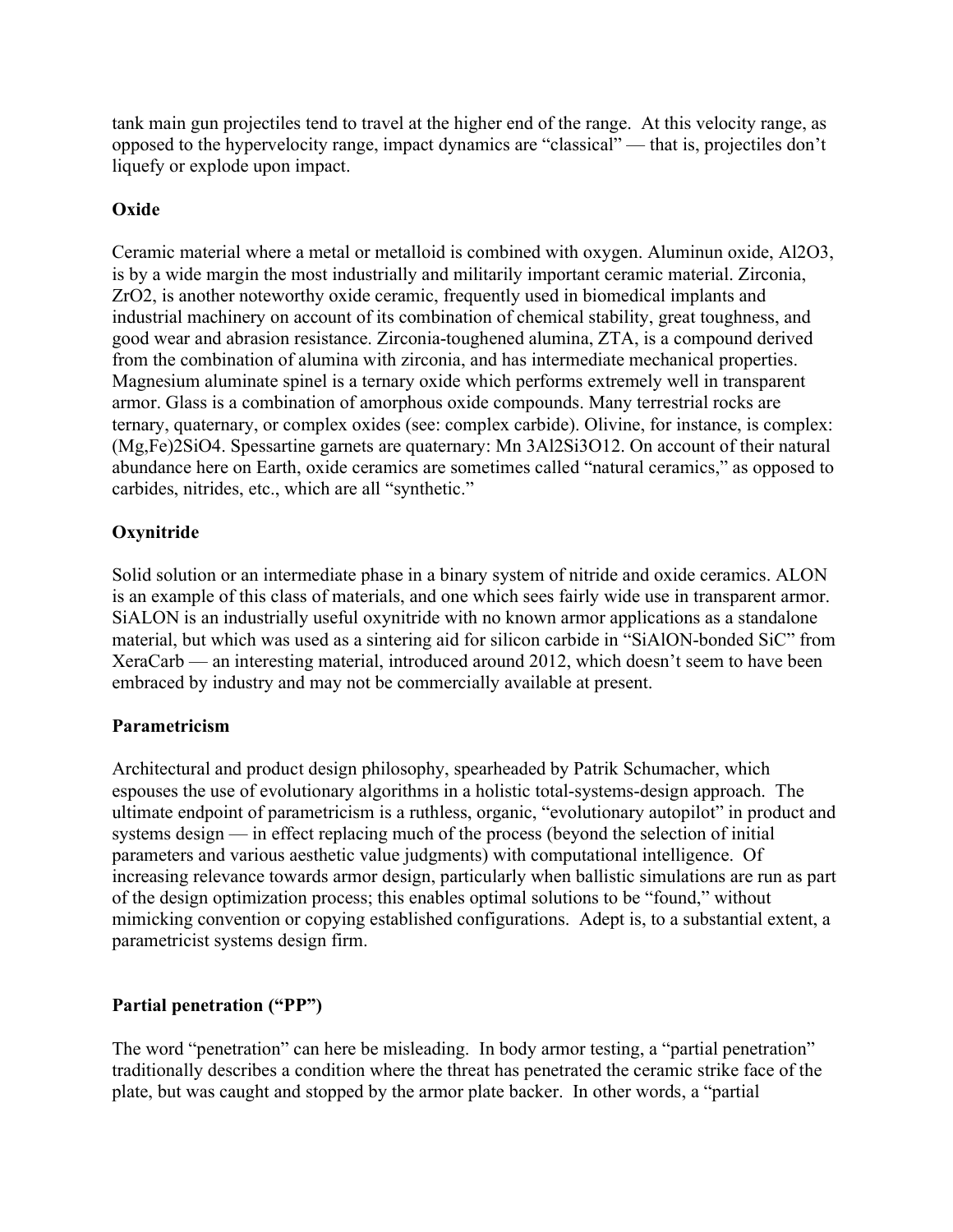penetration" describes a test scenario where an armor plate stopped a projectile within the plate itself — rather than by, e.g., deflecting it or inducing it to ricochet — which ultimately means that it was a successful test, if you've built the armor to defeat that threat. This term is now sometimes misused, as tests upon steel plates — where there is no partial penetration, or indeed any penetration at all — are often marked "PP" if the plate stops the threat.

## PASGT

Armor system first issued by the US Army in 1983. The PASGT system consisted of a helmet and a vest. The helmet was made of a rigid aramid-PBO Phenolic fiber reinforced plastic. Produced from 19 layers of a 1500 denier Kevlar 29 prepreg ballistic fabric in a  $2\times 2$ basket weave, the PASGT helmet was the first composite helmet and the first helmet to offer protection from handgun rounds. The vest, which represents the first use of aramid in a military body armor system, was made of 13 layers of 1500 denier Kevlar 29 aramid fabric, without any resin component. Despite their age, the PASGT helmet and vest are still in use today — in Army Reserve and auxiliary units, and on Naval vessels.

#### Pearlite

Lamellar steel microstructure consisting of alternating bands of ductile ferrite and hard cementite. (Cementite is iron carbide, Fe3C.) Nanostructured fully-pearlitic steels can attain yield strengths over 5000 MPa, and are therefore the strongest bulk (that is, non-fiber) materials on Earth — but they are difficult to produce, difficult to weld, can't attain very high hardnesses, and are strongly anisotropic, so they rarely see use in armor applications, where martensitic steels are by a wide margin more common. See also: bainite, martensite.

#### Penetrator

Hard bullet core used to improve performance against armor and hard targets. Typically housed within the jacket of FMJ ammunition — though not all FMJ rounds, and certainly not all bullets, contain penetrators. AP rounds often feature large penetrators made of tool steel or tungsten carbide based cermets. Recent military issue "ball rounds" such as the M855A1 and M80A1 feature exposed steel penetrators at their tips, for better hard target and anti-barrier performance. Penetrators are often optimized for hardness, mass, and sectional density.

## Petaling

Ballistic penetration mechanism initiated by high tensile and compressive stresses. Petaling is the result of a process where the target material bends through ductile deformation upon initial impact, the tensile strength of the target material is exceeded, a star-shaped crack radiates from the site of impact, and the projectile, as it continues its penetration, pushes these V-shaped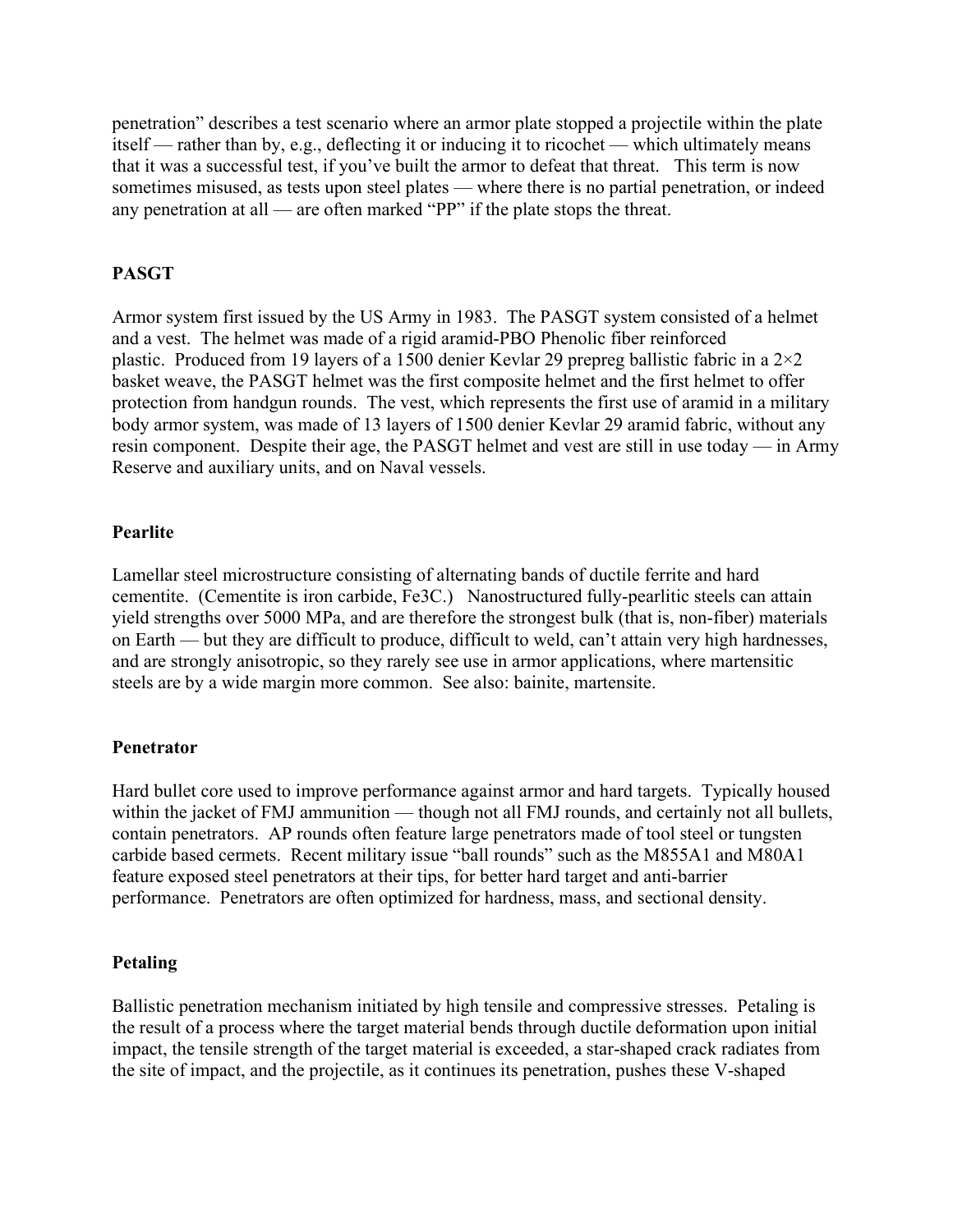"petals" back. Petaling is most common when a high-diameter projectile of regular shape strikes a thin plate of a metal with a good combination of strength and ductility.

## Pellet Armor

Ceramic composite armor where the strike face is comprised of discrete spherical or capsuleshaped pellets in a non-tessellated but nevertheless regular array. A derivation of mosaic armor. Pellet armor boasts better multi-hit performance than any other ceramic composite armor arrangement, but its single-shot performance-to-weight ratio suffers. It can be made flexible, to some extent. "LIBA" ("light improved ballistic armor") and "SMART" ("super multi-hit armor technology") are both very prominent examples of pellet armor. They have been widely used in combat vehicles — and, more rarely, in very high-performance body armor.

## Plugging

Ballistic penetration mechanism in metal alloys where a cylindrical disc is sheared out of the target material and is ejected ahead of the projectile. There is generally little or no target deformation. Plugging is more commonly observed in harder alloys, and improving a material's hardness almost always increases its susceptibility to this failure mode; this is, in part, why RHA is far from the hardest or strongest grade of steel. Blunt-nosed and high-diameter projectiles are generally more likely to initiate plugging. Adiabatic shear plugging is a variant of this failure mode where thermal stresses around the point of impact cannot be efficiently conducted away and weaken the target material in a characteristic manner.

## Polycarbonate

Transparent amorphous polymer — lighter than glass, flexible, two hundred times more impact resistant, more clear than most glasses, generally without optical flaws, and easy to manufacture, even in very complex shapes. Widely popular in transparent armor systems, in sports equipment, in architectural and structural engineering, and in other applications almost beyond counting. A highly versatile and meritorious material.

## Polycrystalline

A material comprised of numerous crystals of irregular size and shape. All common metals, the vast majority of ceramic materials, most natural stones, ice, and many common polymer plastics are polycrystalline.

## Polycrystalline Diamond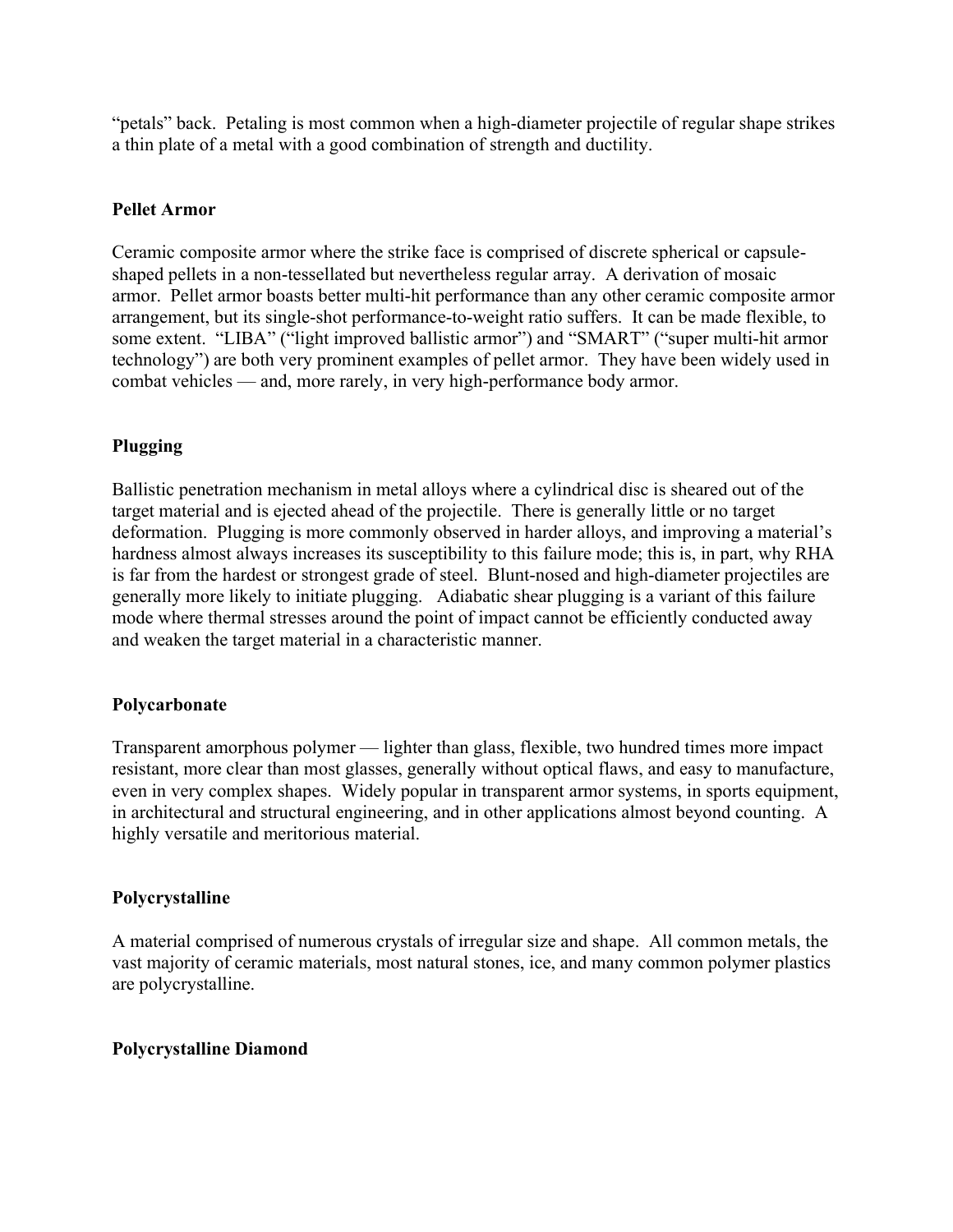Polycrystalline, ceramic-like, form of sp3-bonded carbon. Most natural diamonds of the sort used in jewelry are single-crystals, and transparent — in contrast, polycrystalline diamond is opaque, black, and usually totally synthetic. It is generally prepared by "high pressure high temperature (HPHT) sintering," which resembles the hot-pressing process for ceramic production, but which utilizes pressures that are orders of magnitude greater. For this reason, polycrystalline diamond is usually very expensive, and there are severe size and geometry limitations on dense parts. Curved tiles, for instance, are essentially impossible to produce at present, as are any tiles longer than 30mm to a side. Polycrystalline diamond is potentially of interest in armor applications due to its extreme hardness, twice that of boron carbide, and exceptional toughness, four times greater than boron carbide. Diamond aside, many other HPHT ceramic materials have yet to be explored.

## Polymer

Chemical compound comprised of chains of small repeat units, typically of high overall molecular weight. Normally organic, in that carbon, hydrogen, oxygen, sulfur, and nitrogen constitute the basic building blocks — but inorganic Si-O polymers are also quite common, e.g. silicone. Though technically organic in at least that aforementioned sense, most polymers are wholly synthetic and are derived from petroleum. "Plastics" — such as polycarbonate and polypropylene — are solid, rigid organic polymers. Most rubbers and elastomers — such as polysulfide — are also organic polymers. Most adhesives and foams are also derived from organic polymers. Some polymer types are so versatile that they can be stiff plastics, or rubberlike elastomers, or adhesives, or foams; polyurethane falls into this category.

#### Polypropylene

Semi-crystalline polymer chemically related to polyethylene. In recent years, polypropylene fibers and tapes have been commercialized. The fibers are marketed under the trade-name Innegra S, and although their strength is  $\sim$ 75% lower than that of most UHMWPE fibers, their modulus is only  $\sim$ 50% lower — and their density is also substantially lower, at just 0.84 gm/cc. So, on a per-weight basis, the stiffness of polypropylene fibers compares very well with considerably more expensive UHMWPE. The tapes, which are commonly marketed under the trade-names Tegris and Curv, are typically sold as materials that resemble fiber composites. These tapes are reinforced with a matrix of lower melting point, unaligned and nonoriented polypropylene — in other words, they consist of fiberlike polypropylene tapes in a polypropylene matrix — and, for this reason, this class of material is often termed a "selfreinforced polypropylene composite." These self-reinforced tape composites, like polypropylene fibers, are also relatively light and stiff, but exhibit a much lower tensile strength than most ballistic composite materials. Because of their very low density, high stiffness, and good toughness, they are popular in luggage and in sports equipment, and see some use as a traumareduction material in hard armor plates and soft armor panels. For instance: Teijin's Twaron LFT-AT and AT-Flex fabrics are an aramid-Curv hybrid, and are intended for use on the bodyside of soft armor panels, for BFD reduction.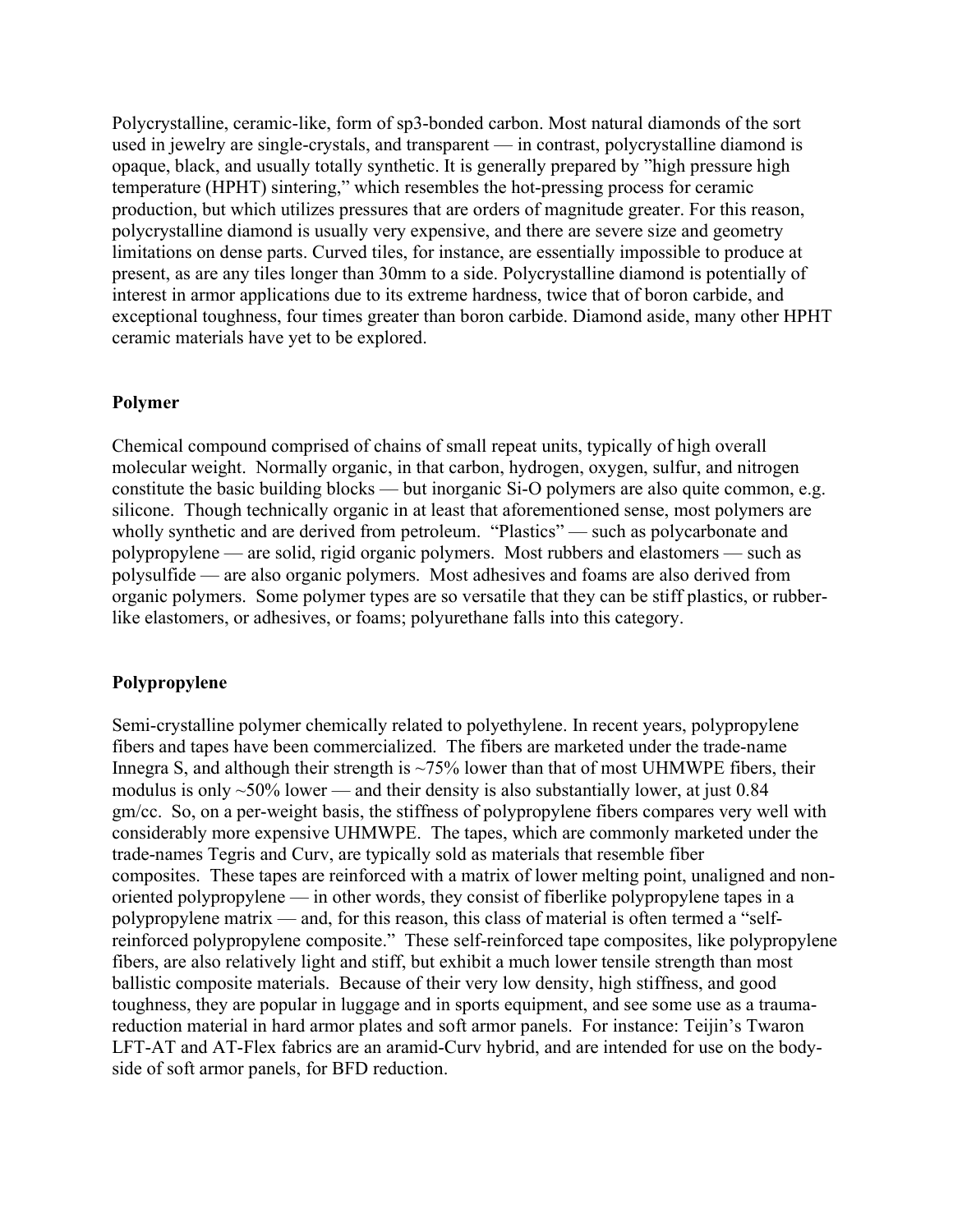# Polysulfide

Family of elastomeric polymers characterized extensive bonding between sulfur atoms. Because polysulfides resist hydrocarbon absorption and are highly stable across a wide range of operating temperatures, their primary military use is as a sealant material for aircraft fuel tanks. The same polysulfide grades used as sealants are, however, also effective and exceptionally durable adhesives, and so see common use in armor plate construction. Polysulfides can be corrosive to steels and certain other metals on account of the high concentrations of elemental sulfur they contain. This unfortunate trait has limited their use.

## Polyurea

Large family of elastomeric polymers characterized by repeating urea (NH2) 2 CO bonds between organic functional units. As it can be tough, rubbery, and resistant to chemical exposure and thermal shock, polyurea is commonly used as a coating for ceramic and steel hard armor plates. It is somewhat less frequently used as an adhesive in hard armor plate construction, or as a matrix material in fiber composites, though both uses are by no means uncommon.

## Polyurethane

Large family of elastomeric polymers characterized by repeating divalent urethane bonds (–NH– (C=O)–O–) between organic functional units. Polyurethane is similar to polyurea in many respects, but is only rarely used as a coating material for armor plates. However, due to better toughness and better bonding characteristics, it is much more frequently used in the production of fiber composites and it is an extremely popular high-toughness adhesive.

# Prepreg

Fabric pre-impregnated with a polymer resin and hardener, used to facilitate the production of fiber composite parts. Carbon fiber-epoxy and aramid-phenolic are common prepreg systems.

## Protection coefficient

Method of determining the protective merit of an armor system against a given threat. Protection coefficient  $=$  V50 / areal density. Broadly applicable, but most frequently used to evaluate helmets and military-issue soft armor against the 17gr. FSP.

## PS Ball

Refers to Soviet-era 7.62x39mm ball ammunition, which is extremely common worldwide, but exists in a vast range of varieties. Most rounds called "PS Ball," "Type PS," or "7.62x39mm ball" are 122 or 123-grain FMJ projectiles (~8 grams) with mild steel cores inside a copper jacket. But some are lead- cored, some have mild steel jackets, and there are various other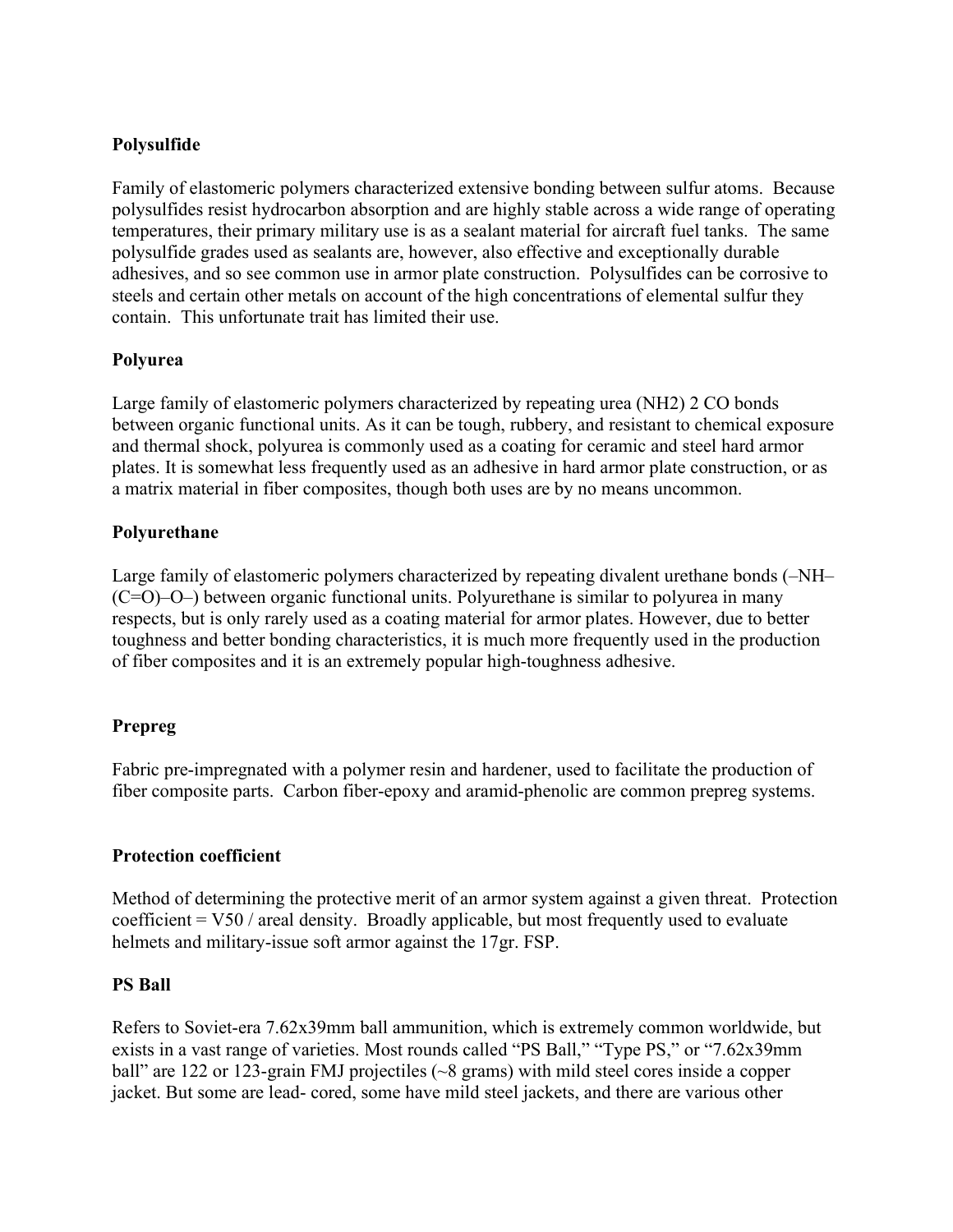possibilities. Muzzle velocities from an AK-47 are generally 2300-2450 fps. Various surrogates and stand-ins have been designed to replicate the "average" or "worst case" performance of the PS Ball — and, indeed, the NIJ apparently would like to use 7.62x39mm ball as an RF1-level threat in their forthcoming 0101.07 specification for ballistic armor, but it is unclear at this point whether they will use a surrogate projectile or will settle upon a foreign surplus round. (The published draft specification indicated a surrogate round, but

recent conversations with NIJ decision-makers and accredited testing centers strongly imply that they have found a foreign surplus round that they consider preferable. Time will tell.)

## **RCC**

Like the FSP, a fragment-simulating projectile for ballistic testing purposes. The RCC is a regular cylinder of AISI 4340 steel, heat-treated to a hardness of 30 Rockwell C.

## Reaction-bonded

Process where ceramic powder is mixed with sintering aids, compacted, and subsequently infiltrated with molten metal. The molten metal reacts with the ceramic powder and sintering aids, partially transforming into a ceramic itself, and a rigid cermet is formed upon cooling. The cheapest grades of boron carbide and silicon carbide are produced in this manner: Boron carbide or silicon carbide powder is mixed with carbon, pressed into a ceramic part with roughly 30% porosity, and infiltrated with molten silicon. Much, but not all, of the silicon reacts with the carbon to form SiC, and the result is a Si-SiC-B4C (RBB4C) or Si-SiC (RBSIC) composite. The smaller the volume fraction of unreacted silicon metal, the better the performance of the part, and the higher its hardness. At  $3.0 - 3.13$  gm/cc, reaction-bonded SiC cermets are generally lighter than sintered or hot-pressed SiC, because Si is substantially less dense than SiC; at roughly 2.65 gm/cc, reaction-bonded boron carbide cermet parts are generally denser than sintered or hotpressed boron carbide, because of the SiC they contain.

## RF1

Describes body armor that is built to comply with the forthcoming NIJ 0101.07 RF1 specification. In other words, describes armor that is built to comply with the NIJ 0101.07 RF1 draft proposal that has been circulating online. This should make for an armor plate that is rated to stop:

Three shots of 5.56x45mm M193 at 3250±30 feet per second Three shots of 7.62x51mm M80 Ball at 2780±30 feet per second (See: "PS Ball.") Three shots of 7.62x39mm MSC Surrogate or foreign surplus at 2380±30 feet per second

Where each threat is tested on a different plate, and where backface deformation limits are unchanged from 0101.06 and set at 44mm. In essence, and if it takes effect in this form, the RF1 specification is an enhanced version of the NIJ's 0101.06 "Level III" spec.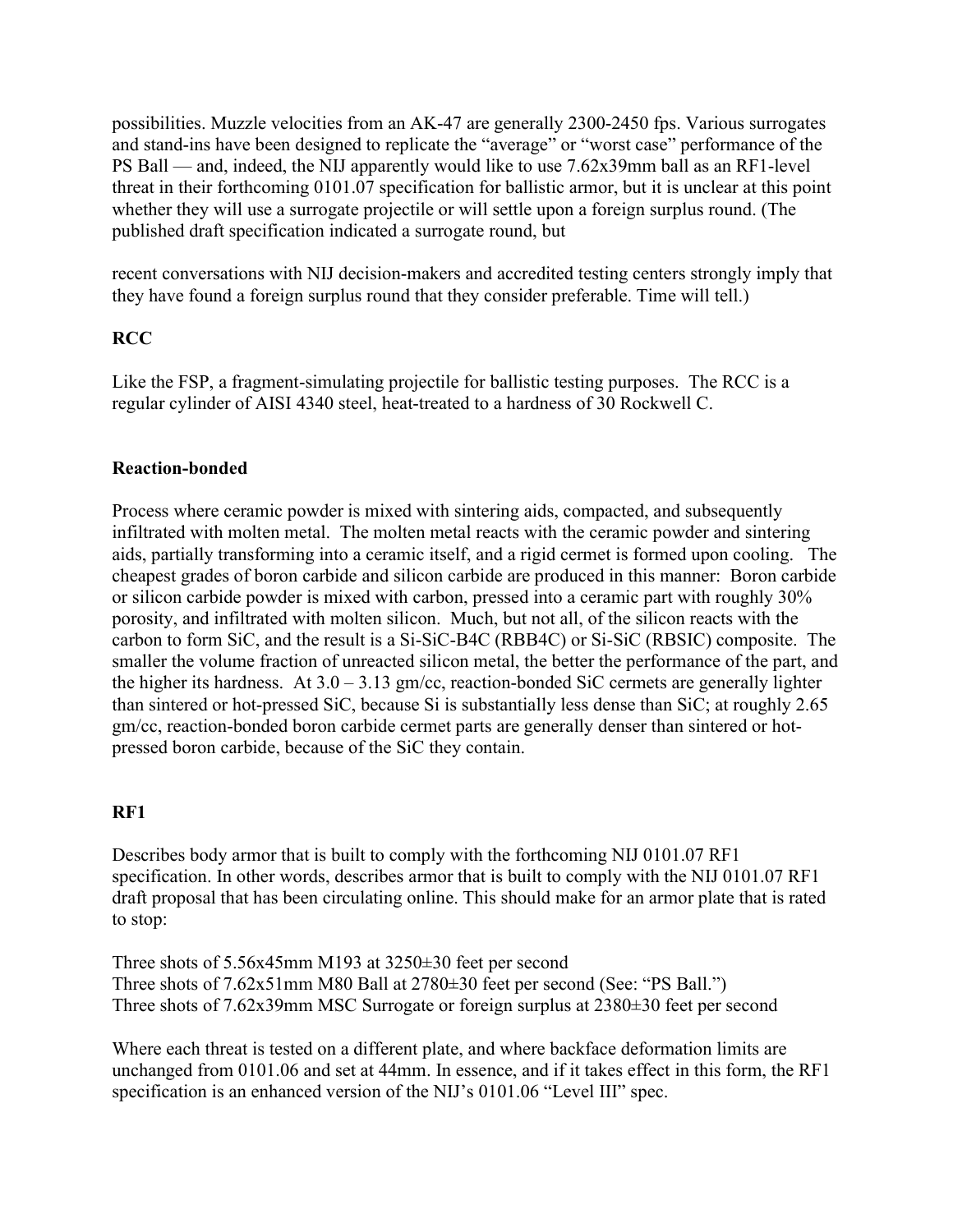# RF2

Describes body armor that is built to comply with the forthcoming NIJ 0101.07 RF2 specification. The RF2 specification, as of now, encompasses all RF1 threats, and adds the 5.56x45mm M855. So, ultimately, an RF2 rated plate should stop:

Three shots of 5.56x45mm M193 at 3250±30 feet per second. Three shots of 7.62x51mm M80 Ball at 2780±30 feet per second. Three shots of 7.62x39mm MSC surrogate or foreign surplus at 2380±30 feet per second. Three shots of 5.56x45mm M855 at 3115±30 feet per second.

As with RF1, each threat is tested on a different plate, and backface deformation limits are set at 44mm. In essence, and if it takes effect in this form, the RF2 specification totally obviates the old "Level III+" rating-of-convenience, and RF2-rated plates should represent a fine armor option for most domestic and overseas/insurgency operations.

# RF3

Describes body armor that is built to comply with the forthcoming NIJ 0101.07 RF3 specification. Whereas RF1 and RF2 are very different from the NIJ's old 0101.06 "Level III," RF3 is hardly different at all from the old "Level IV." A plate is RF3 compliant if it stops one shot of .30-06 APM2 at 2880±30 feet per second, and does not exceed 44mm BFD in so doing.

## RHA, Rolled homogeneous armor

Tempered martensitic steel produced in vast bulk quantities for use in armored vehicles, where it is the standard grade of armor steel. Plates under 100mm thick are made in a low alloy steel similar to AISI 4130, are water quenched, and are subsequently tempered to a rather low tensile strength of 850 MPa. Plates over 100mm thick are made from a similar low alloy steel, though with the addition of nickel at roughly 1.5% by weight, which improves the through-hardenability of the steel — enabling the center of the thick slab to attain the same hardness as the surface. The term "rolled" refers to the fact that these plates are hot rolled rather than cast. The term "homogeneous" refers to the fact that these steels are of uniform hardness and martensitic microstructure, as opposed to being face-hardened, dual-hardness, multi-phase, or anything else along those lines. The typical hardness of an RHA plate is 350 HB, or 38 Rockwell C.

# Russian Aramid

 Sold under several trade-names, most commonly "AuTx," but also "Ruslan" and "Artec," the so-called "Russian aramids" are strong fibers and ballistic fabrics similar, but emphatically not identical, to the aramid fibers and fabrics used elsewhere. These Russian aramids, manufactured by a company called Kamenskvolkno, are copolymers (copolyamides) consisting of parasubstituted phenylene and benzimidazole. The heterocyclic benzimidazole component makes the polymer chain asymmetrical, which keeps it from locking into a three-dimensional crystal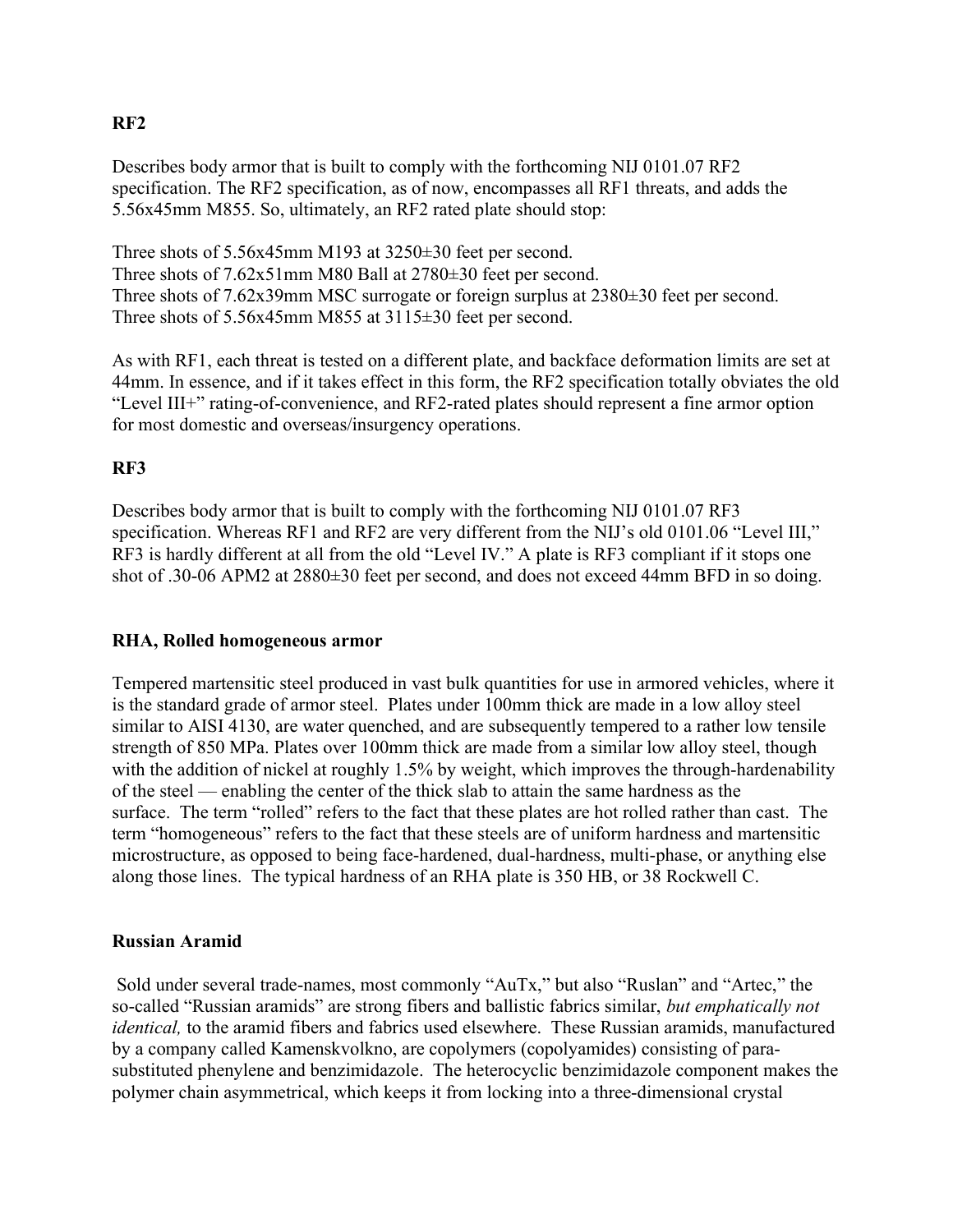structure, which in turn allows for greater draw ratios. Ultimately, this results in fibers which exhibit superior mechanical properties.

AuTx fibers, in particular, were compared to DuPont Kevlar KM2 fibers in a 2011 experiment performed by the US Army Research Labs. AuTx was found to be more than 40% stronger, 20% stiffer, and nearly 15% more elastic under strain than KM2. For these reasons, it should come as no surprise that AuTx ballistic fabrics exhibit a markedly superior performance-toweight ratio. AuTx is indeed the best-performing "aramid" fiber known, and its performance is comparable to today's best UHMWPE materials. AuTx, Ruslan, and Artec ballistic materials are unfortunately rare in the USA, but are standard-issue in Russia, and are common in eastern and southern Europe.

## S-Glass

Magnesium-aluminosilicate fiberglass. Markedly stronger, lighter, and tougher than E-glass but weaker, heavier, and ultimately less effective than aramid and UHMWPE. Today, S-Glass is, like E-glass, very nearly obsolete as a body armor material — not used in body armor in any great quantity — but it still has various structural roles in military hardware. The "S" does indeed stand for "strength."

# SAPI

"Small Arms Protective Insert" — the most common and widely-issued US Military hard armor plate. There are various different versions, and they can vary widely in the materials they use, in how those materials are arranged, and in their protective rating. All SAPI plates are ceramic composite, multi-curved, ICW, utilize monolithic ceramic strike faces, and are tested to military specifications rather than to NIJ specifications.

## Sapphire

Single-crystal aluminum oxide, a typically transparent material most famous for its use as a precious stone in jewelry, but becoming increasingly popular in applications that require a waterclear, scratch-resistant material — e.g., in abrasion-resistant "glass" for smartphone screens and watch crystals. As its industrial production has been ramping-up to meet demand from the electronics sector, sapphire glass is also becoming increasingly popular in transparent armor applications, despite slightly higher density than, and slightly inferior performance to, ALON and spinel.

## Sectional density

Measure of mass to area in the direction of travel. A long nail being hammered into a board has a very high sectional density; a flat dish of steel that you try to hammer into a board has a very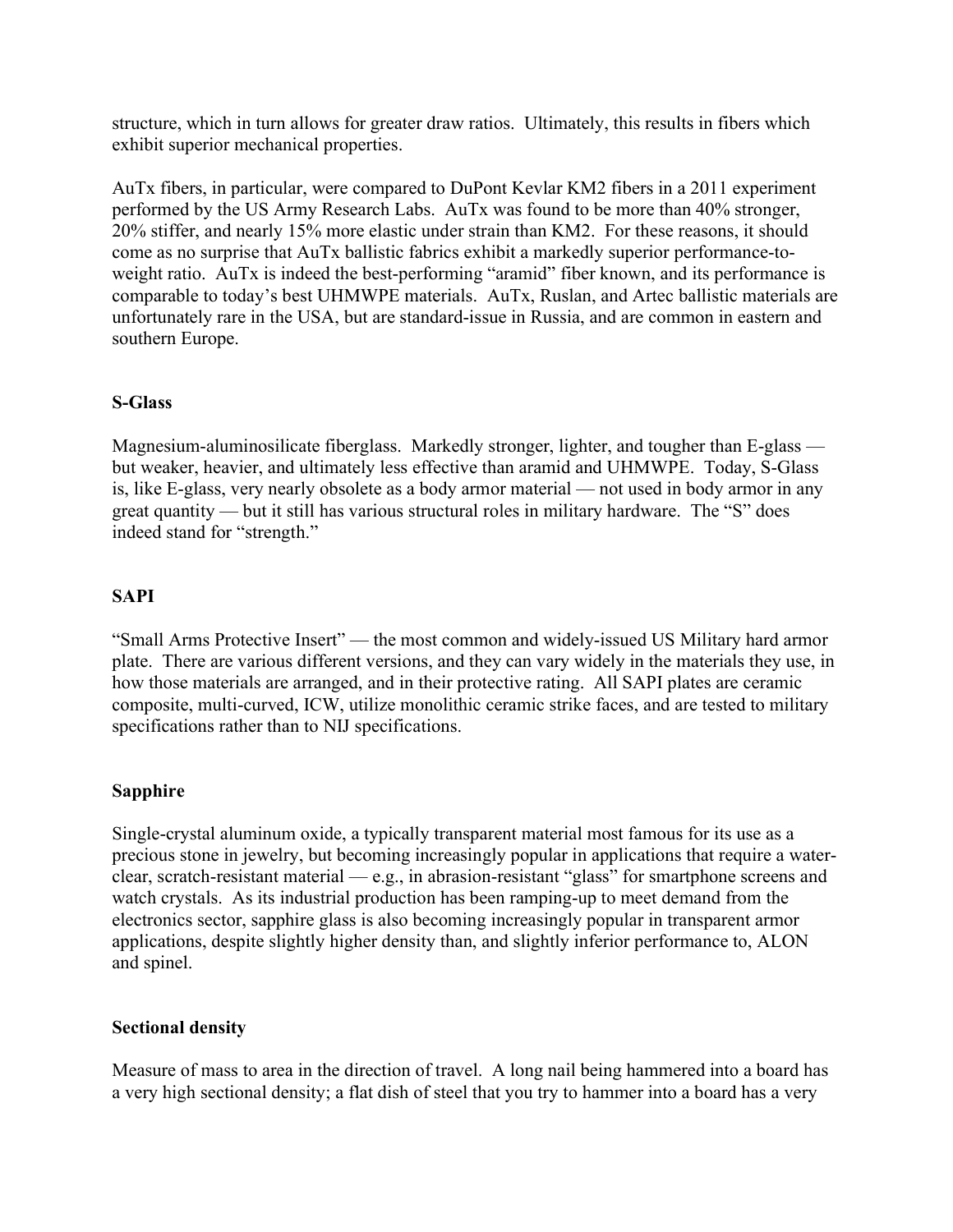low sectional density. The exceedingly simple equation generally used is  $Sd = g / mm2$ . So a 4 gram bullet with a diameter of 5.56mm has a sectional density of 0.129 g/mm2. As a rule, AP projectiles are typically designed for high sectional density, for high sectional density always improves the anti-armor capabilities of a projectile. Tank gun AP projectiles take this to an extreme — they often fire WHA or DU "long rod" projectiles, with very thin, very long, extremely high sectional density penetrators. On the other hand, shrapnel from explosives or shells is often irregular in shape and can exhibit very low, almost dish-like, sectional density.

## Shaped charge weapon

Generally, a heavy metal cylinder filled with an explosive chemical mixture, capped on one end with a thin, concave metal cone, usually of copper or a copper alloy. When the explosive detonates, that metal cone collapses and is propelled outwards in the shape of a narrow jet of material. The tip of the jet typically attains a velocity of roughly 8000 meters per second (26500 fps), though this depends on many factors such as explosive and jet geometry, the sonic velocity of the jet material, and the explosive load. When the extremely energetic and fast-moving jet hits a target material, that target material is pushed aside and penetration occurs with no change of mass in the target. Shaped charge weapons are highly effective against all known armor materials. Explosive reactive armor (ERA) evolved to counter this particular threat.

## Shatter-Gap

A phenomenon in terminal ballistics. The shatter-gap describes a scenario where an article of armor has two V50 values — because, above a certain impact velocity, the armor is likely to shatter the projectile — whereas, below that velocity, the projectile core does not shatter and is therefore more likely to defeat the armor. For a real-world example: A certain ceramiccomposite armor system reliably defeats the .50 caliber APM2 at 2000 – 2400 feet per second, but is less likely to defeat that projectile at velocities over 2400 feet per second, and again less likely at velocities under 2000 feet per second. For, below 2000 feet per second, the projectile core is does not reliably fracture, and is much more likely to penetrate the armor plate as a solid body. In fact, the projectile was *most* likely to penetrate the armor at 1700 feet per second! The shatter-gap phenomenon has been observed in metallic and ceramic armor, but not in ballistic fabrics or composites derived solely from such fabrics.

## Shatter-Gap Testing

A testing procedure to identify whether the shatter-gap phenomenon exists when testing a particular armor system against a particular threat. Very similar to V50 testing, but with additional testing at extra-low velocities to try and determine whether a second, lower V50 also exists. If it does, the armor system is usually assigned the lower V50 for purposes of compliance with ballistic standards and specifications.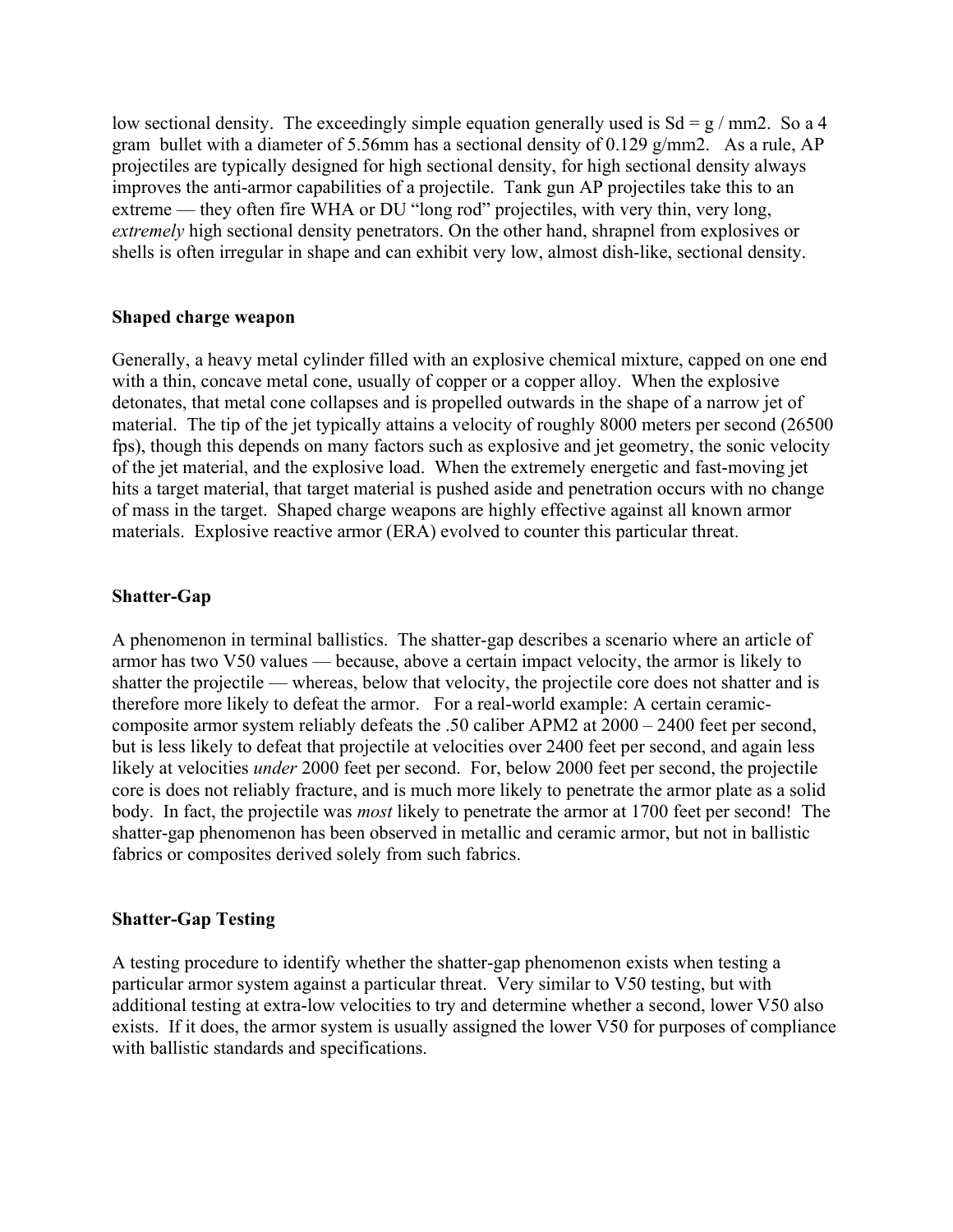#### Silica, SiO2

Incredibly abundant compound derived from silicon and oxygen at a 1:2 atomic ratio. Exists in a huge variety of different crystalline structures, called polymorphs, of which the predominant natural forms are the various types of quartz. In these various forms, and as an impurity in other minerals, SiO2 makes up more than 10% of the Earth's crust by both weight and volume. In daily life, SiO2 is also commonly encountered in its unstructured amorphous form, as the main ingredient in glass. (Soda lime glass, the most common form of glass, is roughly 75% SiO2, with the rest made up of other oxides such as Na2O, CaO, and alumina.) Silica is of interest in armor for three reasons: First, as the primary ingredient in glass-ceramics and other glass materials used in transparent armor. Second, as the precursor to silicon carbide, which is wholly synthetic and Is made by reacting silica with a carbon source at very high temperatures. Lastly, silica is the major impurity in alumina; the common AD85 grade of alumina typically contains more than 10% silica by weight! Silica is also of considerable research interest, as its response to hypervelocity impacts seems anomalous in certain respects; unlike boron carbide, which performs anomalously poorly, silica performs better than one would otherwise expect, given its mechanical properties. This might imply that it undergoes a phase transformation at very high strain rates, perhaps rapidly densifying under extreme pressure to form the high-hardness, high-density stishovite polymorph.

#### Silicon Carbide, SiC

Synthetic ceramic compound derived from silicon and carbon at a 1:1 atomic ratio. With a low density of 3.2 gm/cc, good hardness and strength, and a highly stable diamond-like molecular and crystalline structure, silicon carbide is a relatively popular high-performance ceramic armor material, suitable for Level III plates, Level IV plates, and heavier vehicular and aerospace applications.

Density: 3.2 gm/cc Hardness (Vickers): 2200-2800 HV1 Fracture toughness:  $3 - 4 \text{ MPa} \cdot \text{m}^{\wedge}1/2$ Compressive strength:  $\sim$ 3500 – 4900 MPa Melting point: 2730°C

#### Simulation

The modeling of ballistic impact events *in silico*, using computer software such as LS-DYNA. Already highly accurate where metals and ceramics are concerned, and of increasing sophistication and relevance with respect to fiber-composite materials. Modern simulation techniques, though computationally demanding, can allow for hundreds or thousands of material configurations to be tested in series as part of an evolutionary, parametric total-systems-design process — which is a method developed and spearheaded by Adept.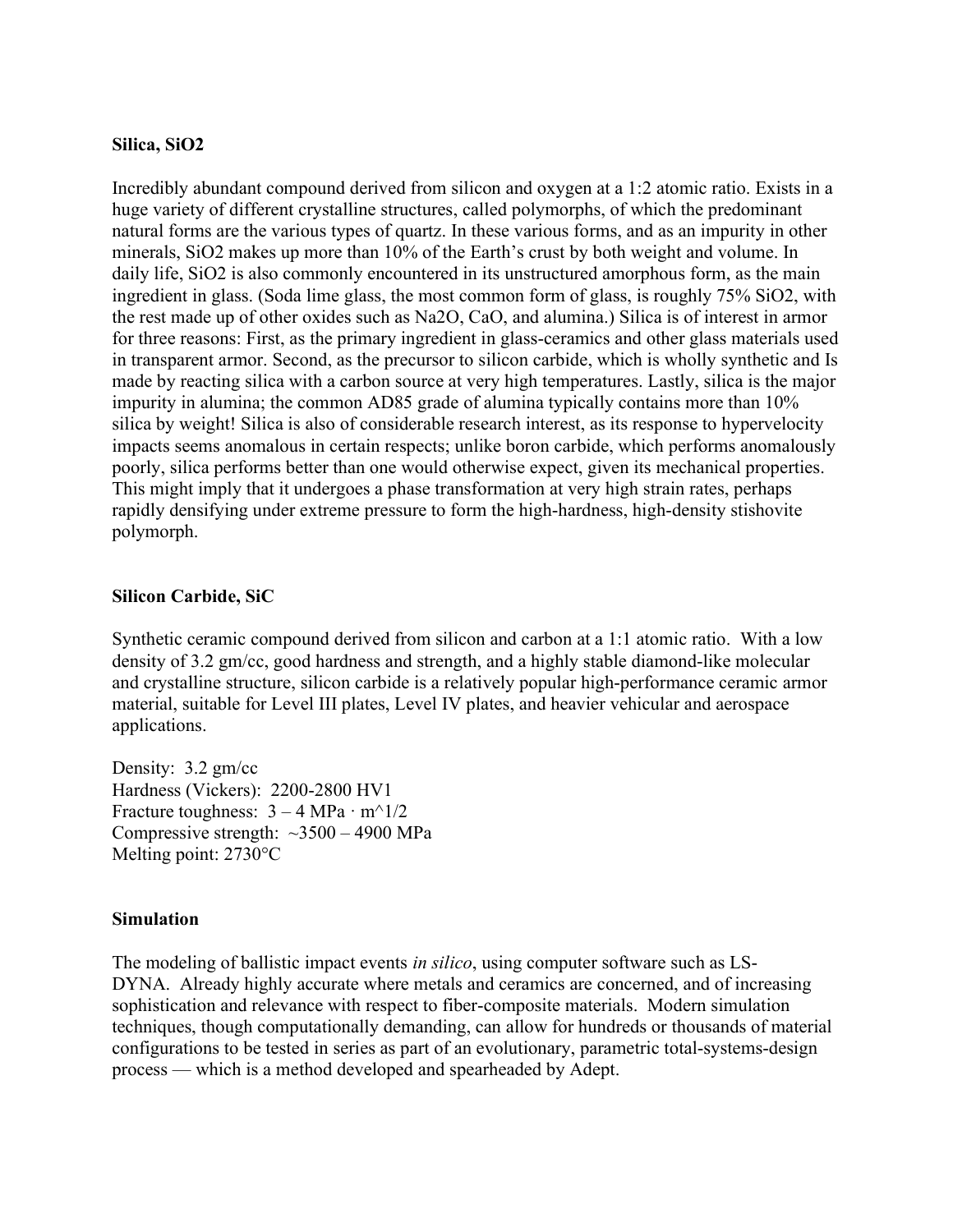#### Single-Curve

A plate curved on only one axis, much like a "∩". This simple curvature is typically denoted in terms of radius of curvature, e.g. "R400" or "R800." As the human torso is curved, single-curve plates are more comfortable to wear than flat armor plates — but they're not as comfortable as multi-curve plates, which have a complex, multi-axis curvature that more closely matches the human form.

#### Sintering

Process where ceramic powder is mixed with sintering aids, compacted to form a porous ceramic pre-form, and heated up in a furnace so as to fuse the ceramic particles together. While in the furnace, pressure is generally not applied, or is only applied in the form of pressurized gasses. (e.g., a pressurized nitrogen atmosphere makes it easily possible to sinter nitride ceramics.) Alumina is virtually always sintered in air. Silicon carbide is frequently sintered in a vacuum furnace or an argon atmosphere, but is more frequently offered in cheaper reaction-bonded form. Hot-pressed grades of silicon carbide are available, but expensive. Boron carbide has historically been unamenable to pressureless sintering, but new sintered grades are becoming available. Titanium diboride and many of the borides cannot, as yet, be sintered.

If the sintering temperature pushes one of the sintering aids past its melting point, so that it forms a viscous liquid that diffuses through the ceramic part and helps bind it together, this is called "liquid phase sintering." Though rarely essential, this can often simplify and facilitate ceramic part production, so it has become a very common method.

#### Sintering aids

Inorganic compounds or metals added as dopants to a ceramic powder, explicitly in order to assist in that powder's sintering process. Typically added at a concentration of less than 1% by weight. Sintering aids are either reactive — so initiate a series of chemical reactions during sintering that promote densification — or they have a lower melting point than the ceramic material they are added to, and form a liquid phase during sintering that functions much like a glue or binder. Magnesia, MgO, sees a great deal of use as a sintering aid in alumina ceramic part production. Calcium carbonate, CaCO3, is another very common sintering aid in oxides and carbides.

#### SK

A reference to German ballistic test protocols and ratings, put forth in the document "Technische Richtlinie (TR) Ballistische Schutzwesten," developed and maintained exclusively by the German Federal Police. Similar to the German VPAM protocols in many respects, but with more aggressive contact-shot requirements and less military relevance.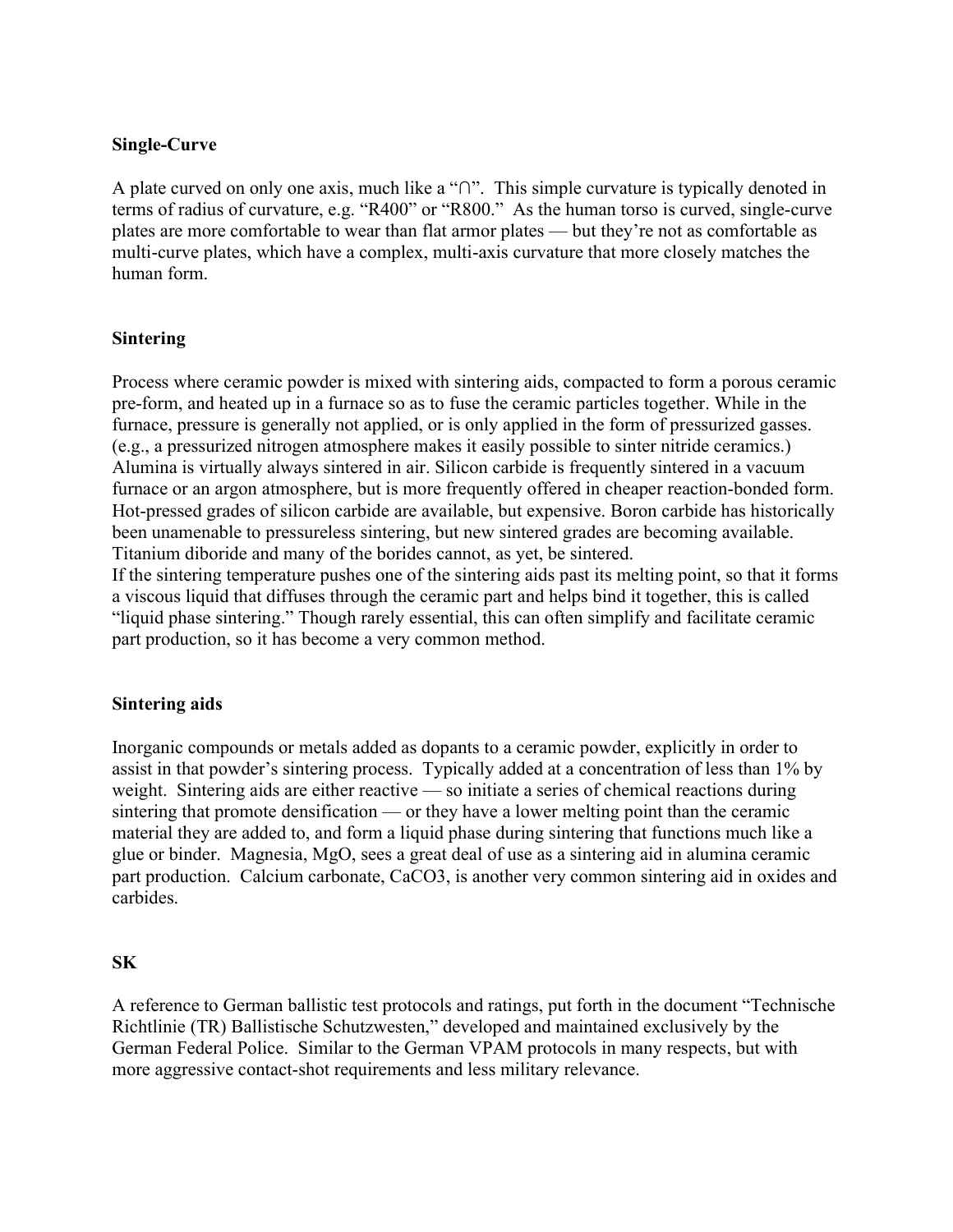#### Sloped armor

Armor positioned at an angle so that incoming projectiles are unlikely to strike a flat surface at a  $0^{\circ}$  angle of obliquity. A 100mm-thick sloped armor plate has a higher *effective* thickness than a 100mm-thick armor plate laid flat. Sloped armor also exerts asymmetrical forces on projectiles. This can either fracture projectiles due to shear stresses, or induce their ricochet and, indeed, when projectiles strike metallic armor plates at a greater than 45° angle of obliquity, ricochets are highly likely; when they strike at a greater than 60° angle of obliquity, they're almost inevitable. The sloped armor concept has never been applied to body armor, but is common in heavy armored vehicles. The glacis and hull of the British Chieftain tank, and the turret of the Israeli Merkava tank, are classic, if rather extreme, examples of the implementation of sloped armor.

#### Small arms

Projectile weapons designed for individual use. Includes revolvers, self-loading pistols, assault rifles, main battle rifles, hunting rifles, sniper rifles, carbines, sub-machine guns, machine pistols, personal defense weapons, light machine guns, and anti-materiel rifles. Most small arms, with only rare exceptions, fire projectiles in the 4.6mm to 12.7mm caliber range. Typical, *average, and representative velocities for standard ammunition loadings are*  $350 \pm 100$  m/s  $(1150 \pm 325$  fps) for handguns, and  $850 \pm 150$  m/s  $(2795 \pm 490$  fps) for rifles. Hard body armor was developed to counter the rifle threat; soft body armor was initially developed to offer protection from fragmenting muntions, with the added benefit of protection from certain common handgun and submachine gun rounds.

#### Soft armor

Catchall term for laminate armor systems which are typically comprised of multiple layers of aramid fabrics, UHMWPE fabrics, or thin sheets of unidirectional aramid-resin or UHMWPEresin composites. Soft armor is usually 4-9mm thick, weighs from 0.5 pounds per square foot to 1.2 pounds per square foot, and comes in the form of a "panel" wrapped in waterproof lowdenier nylon. It is usually highly flexible. Soft armor is highly effective at stopping large-caliber and relatively low-velocity handgun rounds, and it is highly effective at stopping explosivelypropelled fragments. Initially developed and issued to soldiers for purposes of protection from fragmenting munitions. As a rule, soft armor performs very poorly against rifle threats with high sectional densities and velocities, and it is almost completely ineffective against edged stabbing weapons, (1) because the sharp edge is capable of cutting or shearing UHMWPE and aramid fibers and fabrics, (2) because the knife threat has a very high effective sectional density and concentrates a lot of energy on a very small point, and (3) because fibrous materials and fiber composites are hardly capable of blunting or dulling well-made knives of hardened steel.

#### Soft body armor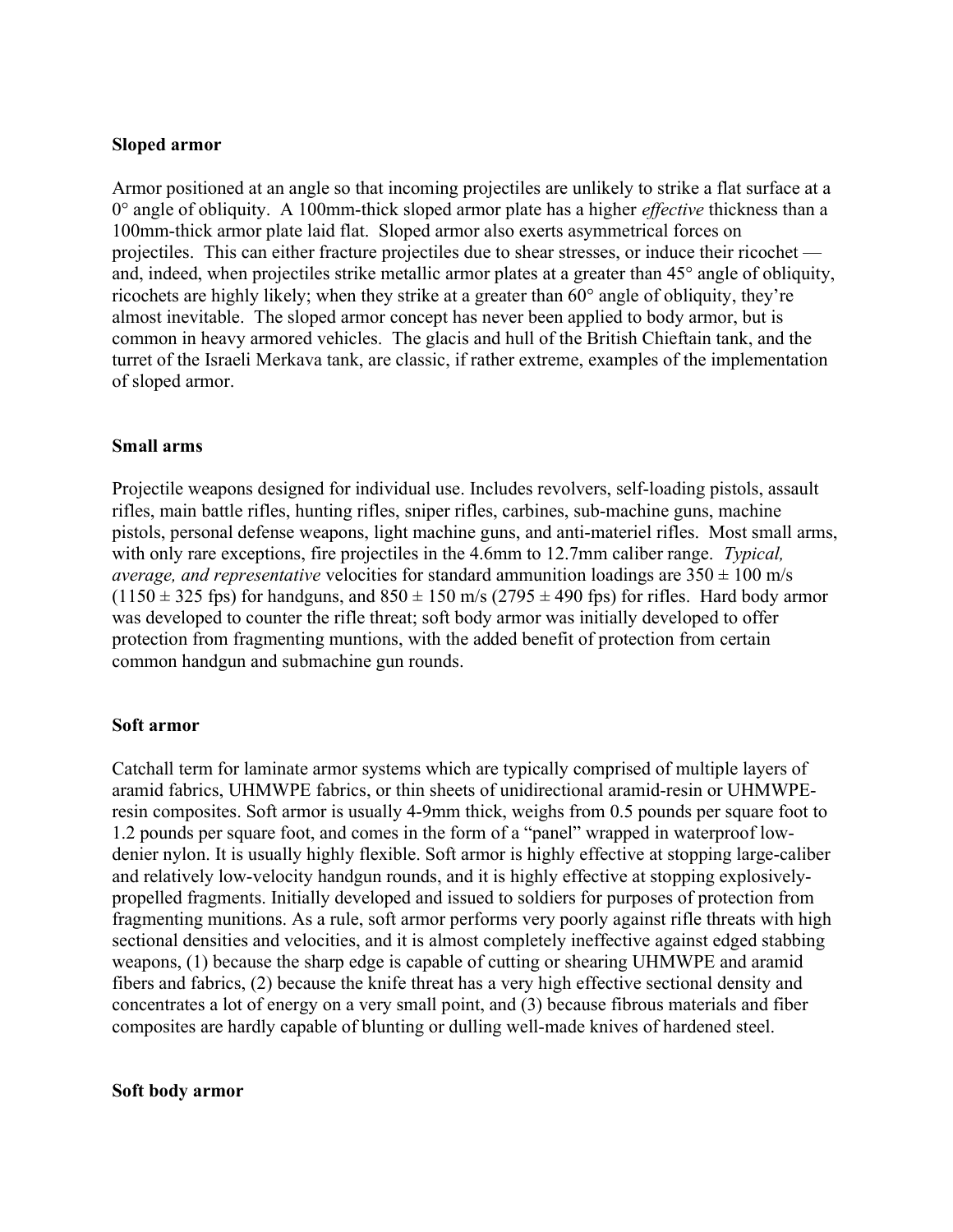See: Soft armor.

## Solution phase sintering

Misnomer sometimes applied to, and indistinguishable from, liquid phase sintering. See entry for "sintering."

## Sonic velocity

The speed of sound in a material or medium. Important in ballistics for various reasons, which include matching the impedance of materials in a composite, assisting in the estimation of the dwell phase subsequent to impact onto an article of ceramic composite armor, and because the maximum jet velocity of a shaped charge weapon is 2.41 times the speed of sound in the jet material.

## Spaced armor

Armor that features one or more internal air-gaps between its strike face and any backing layers. Only used in vehicular armor, where the air-gaps may help to disrupt heavy kinetic energy projectiles and EFPs and reduce the risk of behind armor debris. As a rule, air-gaps are deleterious in body armor.

## Spall

Small fragments that are ejected from an armor plate upon impact. Can refer to fragments from an armor plate's strike-face or its inner surface. In body armor, always the former; in armored vehicles, usually used to refer to behind-armor debris, e.g. in spall fracture.

## Spall fracture

Ballistic penetration mechanism where the projectile doesn't penetrate the target, but produces secondary missiles that are ejected from the rear-face of the target. Also called behind-armor debris. Caused by fracture away from the impact point due to powerful pressure waves (see: impedance) traveling through the armor plate. Typically observed in thicker sections of strong materials, particularly when they're struck by highly potent kinetic energy threats, and particularly again when the armor materials exhibit laminated or dendritic microstructures.

## Specific material property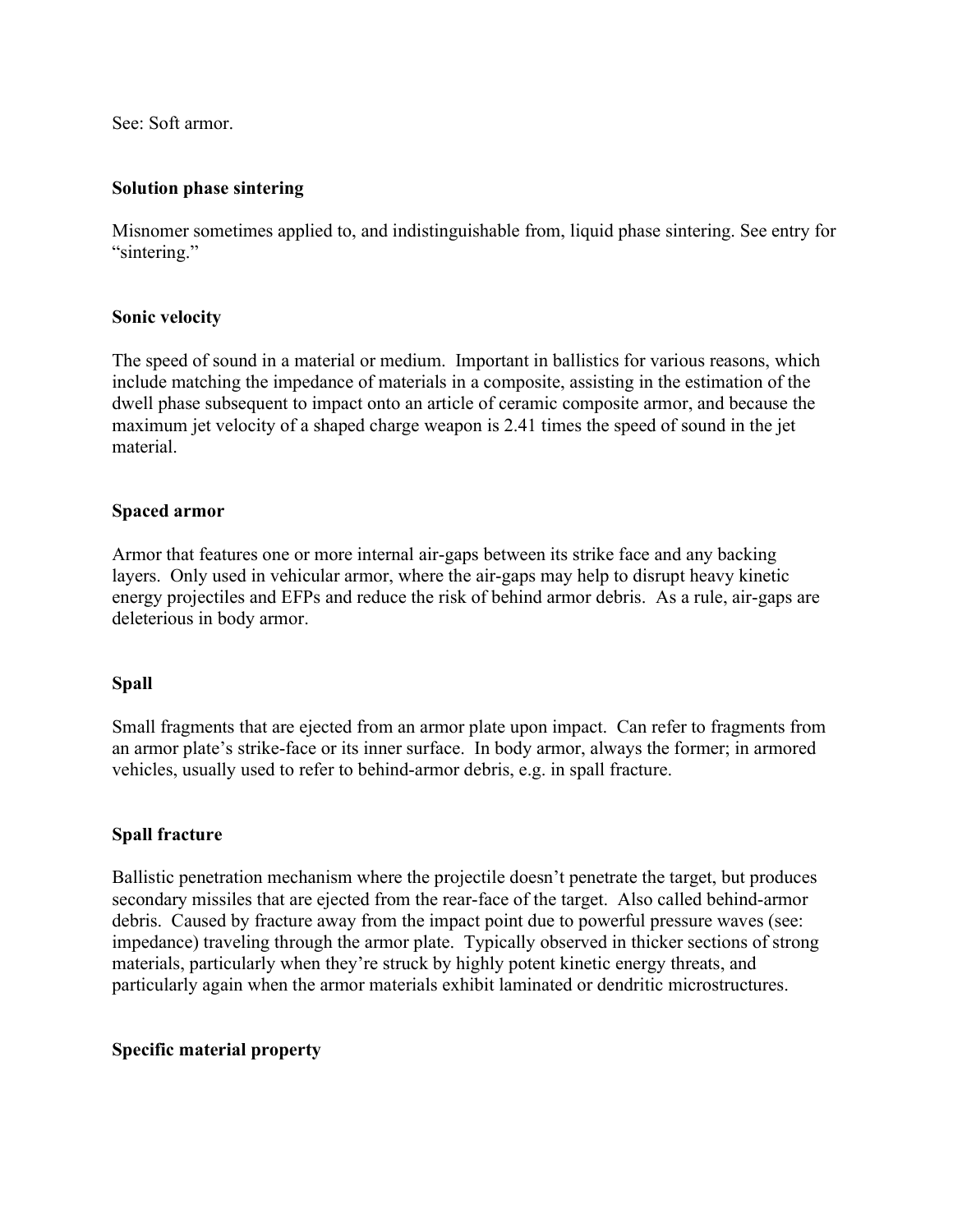The relation of a selected mechanical property to a material's density. Thus a material with a high *specific strength* has a favorable strength-to-weight ratio. To put it in concrete terms: RHA steel has a tensile strength of 1000MPa at a density of 7.8 gm/cc. A high-strength aluminum alloy has a tensile strength of 600 MPa at a density of 2.7 gm/cc. Although the RHA has a higher tensile strength, the aluminum has a much higher specific strength on account of its low density — and if the two materials were tested for strength *on an equal weight basis*, the steel would compare very poorly. The metals with the highest specific strengths are titanium alloys and certain ultra-high-strength steel alloys, such as bulk pearlitic steels. Advances in new high-strength, nanostructured aluminum and magnesium alloys may soon allow them to compete for one of the top two spots. The materials with the highest specific strengths, overall, are the high-strength "T" grades of carbon fiber, followed by M5 fibers.

All metals have similar *specific stiffness* values (see: modulus) with the exceptions of molybdenum and beryllium, which are superior. The high-modulus "M" grades of carbon fiber exhibit higher specific stiffness values than any other material.

## Spectra-Shield

Trade-name for UHMWPE fibers and composite materials from Honeywell.

## Spider silk

Natural fibrous protein derived from spider dragline silk. Presumably highly useful in the manufacture of soft armor and ballistic-resistant clothing, for although the best grades of natural spider silk are roughly 50% weaker than synthetic fibers such as UHMWPE and aramid, they are as much as 10x more flexible, elastic, and tenacious. A structurally complex "nanomaterial" in the truest sense of the word, spider silk is effectively impossible to synthesize via the means available to polymer chemists, and it is not presently used in any armor system. However, genetic engineering techniques — where silkworms are modified to produce spider silk instead of their normal silk — may soon make its production commercially viable, at which time it is sure to be tested extensively in various ballistic armor systems. Also of particular (and peculiar) interest is the fact that spider silk is made predominantly of the natural amino acids glycine and alanine — the same amino acids which are highly expressed in human skin and collagen — and indeed the application of spider silk to wounds and burns has been shown to promote and enhance healing.

# Spinel

Ceramic material or mineral with the composition  $(A)(B2)O4$  — where  $(A)$  and  $(B)$  typically have  $+2$  and  $+3$  charges, respectively. (In other words, A is a divalent metal or a complex mixture of divalent metals, such as magnesium, ferrous iron, zinc, manganese, cobalt, calcium, copper, barium, nickel, or strontium, and B is a trivalent metal, such as aluminium, ferric iron, or chromium.) There are hundreds of such compounds, but the most abundant natural spinels are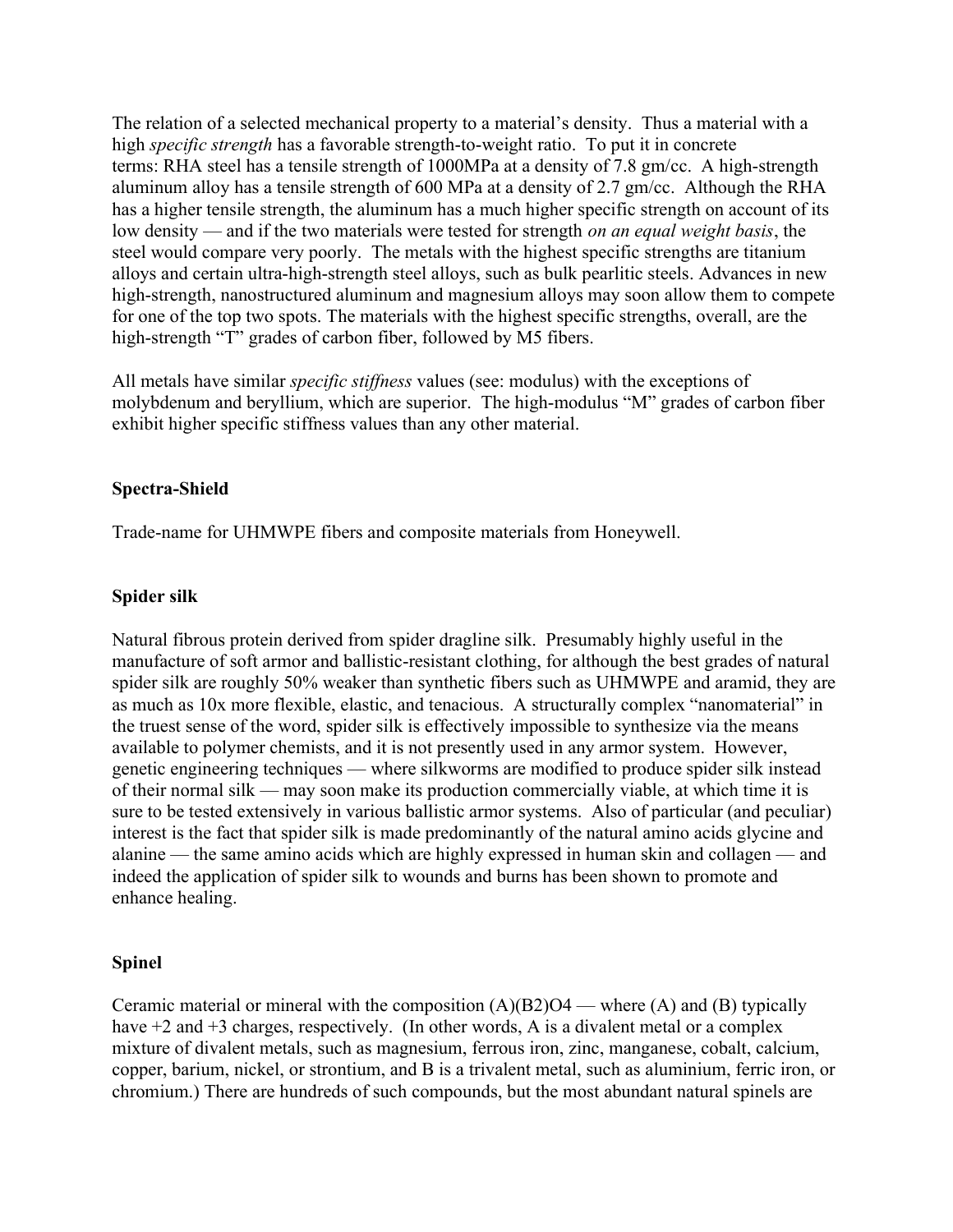the magnesium aluminate spinel, MgAl2O4, and the iron aluminate spinel FeAl2O4. The former is often just called "spinel," whereas the latter is known as the mineral hercynite. Magnesium aluminate spinel can be transparent even in polycrystalline form, and is sometimes, though infrequently, used in very high-end transparent armor systems. MgAl2O4 is, overall, the bestperforming transparent armor ceramic; it consistently out-performs ALON, though ALON is the easier material to manufacture.

#### MgAl2O4

Density: 3.58 gm/cc Hardness (Vickers): 1300-1600 HV1 Fracture toughness:  $1.9 - 2.2$  MPa $*$ m<sup> $\land$ </sup>1/2 Compressive strength: 2000-3000 MPa

#### Steel

Alloy of iron, typically, though not always, with carbon as an essential component. Steel's mechanical properties are wholly dependent upon its microstructure, which itself is dependent upon the composition of the steel, as well as upon how the steel was produced, heat treated, and tempered. Relevant microstructural types for ballistic applications include martensite, bainite, and pearlite. Most of the steel alloys in military service are martensitic and are "low alloys," a term which means that they contain more than 95% iron by weight. This is not because low alloy steels perform better in ballistic applications, but because low alloy martensitic steels are easy to weld. Steel has been the world's most popular armor material for a couple thousand years now, and still retains that position, largely on account of its low cost, good toughness, and exceptionally good performance in integral armor (e.g. structural) roles. Steel is the best-studied and most well-understood of all metals; it can be optimized for strength, e.g. in certain grades of pearlite, in which case it can exhibit a specific strength better than any other known metal, despite its relatively high density; it can be optimized for hardness, e.g. in certain grades of carbon-rich martensitic tool steel, in which case it can become harder than any other known metal alloy, and can approach levels of hardness that are more commonly observed in ceramics and amorphous materials; it can also be optimized for toughness, in which case it is the toughest of all metals. Even so, new discoveries in the science of steel metallurgy are being made all the time, the boundaries are constantly being pushed back, and steel armor evidently hasn't even come close to maximizing its potential as an armor material.

#### Strike Face

On a body armor plate, the surface of an armor plate that is worn away from the body and faces the incoming threat. On an armored vehicle, the portion of armor that faces the incoming threat. The term can also refer to the ceramic portion of a ceramic-composite armor plate.

#### Surrogate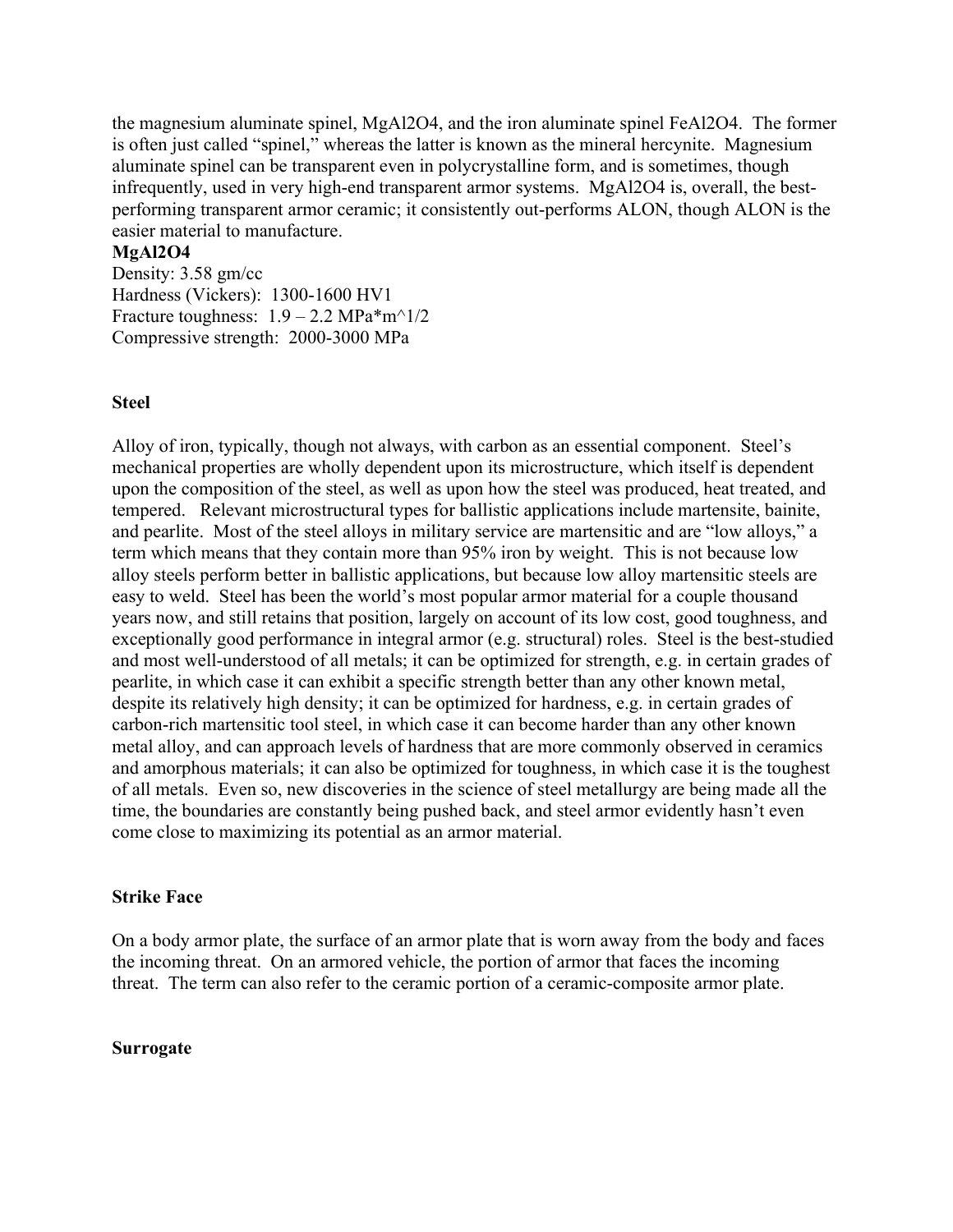In ballistic armor testing, a test projectile designed as a stand-in for a hard to obtain or excessively inconsistent threat. Some of the very first armor testing protocols utilized surrogates — in Vietnam-era ceramic armor testing protocols, tests were at first performed against the APM2, but the researchers performing those experiments noticed excessive data scatter which they attributed to the variable hardness of the APM2's core, so they quickly developed a 7.62mm surrogate AP round with more tightly controlled mechanical properties. Surrogates are also used when test projectiles are difficult to obtain, or when the threat has been poorly standardized. Along those lines, as 7.62x39mm ball rounds can vary wildly in composition and performance, the NIJ had considered utilizing a 7.62x39mm surrogate round in their forthcoming NIJ 0101.07 specification. This plan seems to have changed, as they have recently reported that they have found a consistent and reliable source of 7.62x39mm MSC ammunition.

#### Tantalum

Refractory metal that, at 16.69 gm/cc in pure form, is more than twice as dense as steel, and just as dense as some tungsten heavy alloys. Unlike tungsten, tantalum is highly ductile and is frequently used in nearly-pure form. In the mid 20th-century, many experiments in tantalumbased AP projectiles and tantalum-based ordnance were performed. It was ultimately determined that, in projectile cores, tantalum and its alloys perform better than steel, though at much higher cost, and do not perform as well as WC-Co, tungsten heavy alloy, or depleted uranium — so it has not been widely utilized in small arms projectiles, nor has it been much studied or evaluated to that end, in the years and decades since. However, on account of its extraordinary combination of density, availability, and ductility, tantalum performs extremely well as a liner in shaped charge weapons and EFPs, a role it continues to fill to this day. Tantalum is also highly stable, inert, and non-reactive — even more so than most "noble metals," and it maintains this characteristic even at very high temperatures. For this reason, tantalum foil is frequently used as a liner in sintering furnaces and other articles of metallurgical and ceramic industrial production.

#### Technora

Ostensibly a trade-name for aramid and aramid-composite materials from Teijin. But, like the Russian aramids, Technora is chemically distinct from common grades of para-aramid — it is, in fact, a related but distinct copolymer. Whereas regular para-aramid is an alternating copolymer made of terephthaloyl chloride (TPA) and 3,4′-diaminodiphenyl ether (DPE), technora is prepared from TPA with a 50:50 molar ratio of DPE with p-phenylene diamine (PPD). Again like the Russian aramids, and plausibly for much the same reasons, Technora's properties are superior to those of common aramid, overall. It exhibits a lower density, together with good elongation and tenacity, and superior performance at temperature extremes. Much like Vectran, Technora's unusual properties aren't especially useful in ballistic applications, and it is much more expensive than common aramid, so, for these reasons, it is rarely used in armor. It is typically utilized in industrial and aerospace equipment — particularly in parts designed for service at temperature extremes.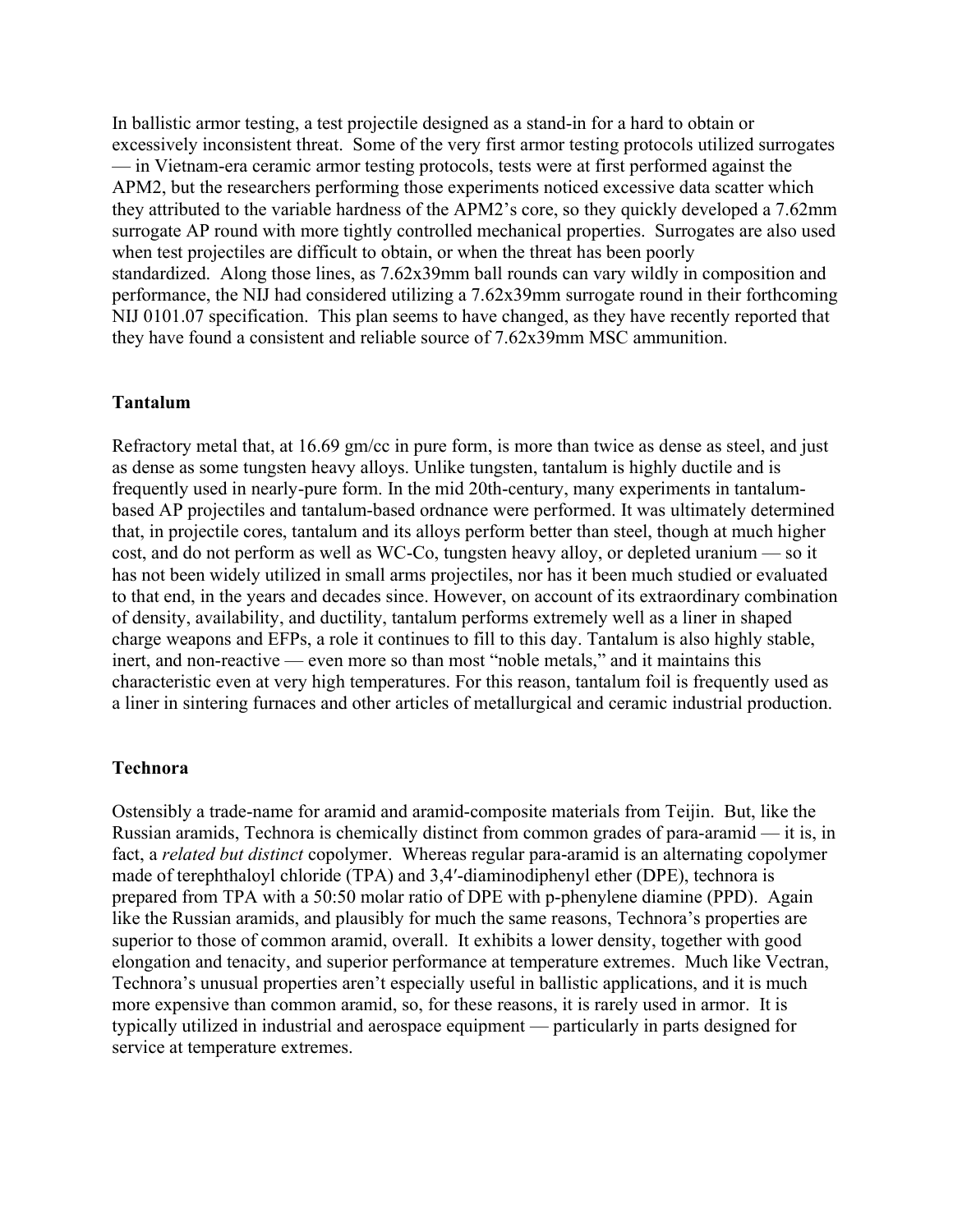## Terminal ballistics

Branch of ballistics that deals with the projectile-target interaction: Projectile effects on soft tissue, armor penetration, kinetic energy transfer, momentum transfer, incendiary effects, shattergap, wounding potential, etc. The study of armor is the study of a subset of problems in terminal ballistics.

## Ternary compound

Inorganic material — ceramic, intermetallic, or mineral — comprised of three elemental constituents. Magnesium aluminate spinel (MgAl2O4), magnesium aluminum boride (MgAlB14), and aluminum borocarbide (AlB12C2) are somewhat relevant towards armor applications, though ternary ceramics are generally quite obscure and the vast majority have not been extensively studied. Quaternary compounds contain four elemental constituents, and are still more obscure.

## Thermoplastic

Polymer that softens upon heating and hardens upon cooling. While soft, bulk thermoplastic parts can be molded or extruded. Polyethylene and nylon are both thermoplastic in nature, but heating thermoplastic polymer fibers such as UHMWPE can irreversibly degrade them.

# **Thermoset**

Polymer that, once cured by heat or a chemical reaction, does not soften when subsequent heat is applied. Most epoxies and polyurethanes fall into this category.

## Titanium

Metal that, when alloyed, can exhibit a startlingly high strength-to-weight ratio. It has poor thermal properties, and is difficult and expensive to produce, so it is not abundantly common in armor or other military systems; steel and aluminum are usually preferred. But in certain niche applications that call for an extreme specific strength combined with extreme toughness, such as our titanium armor plate, titanium alloys are without question the optimal material.

## Titanium diboride, TiB2

Boride ceramic derived from the combination of titanium with boron. Titanium diboride exhibits superlative performance characteristics in ceramic armor systems, but is difficult and expensive to produce, and is therefore very rare. Its mechanical properties, particularly its fracture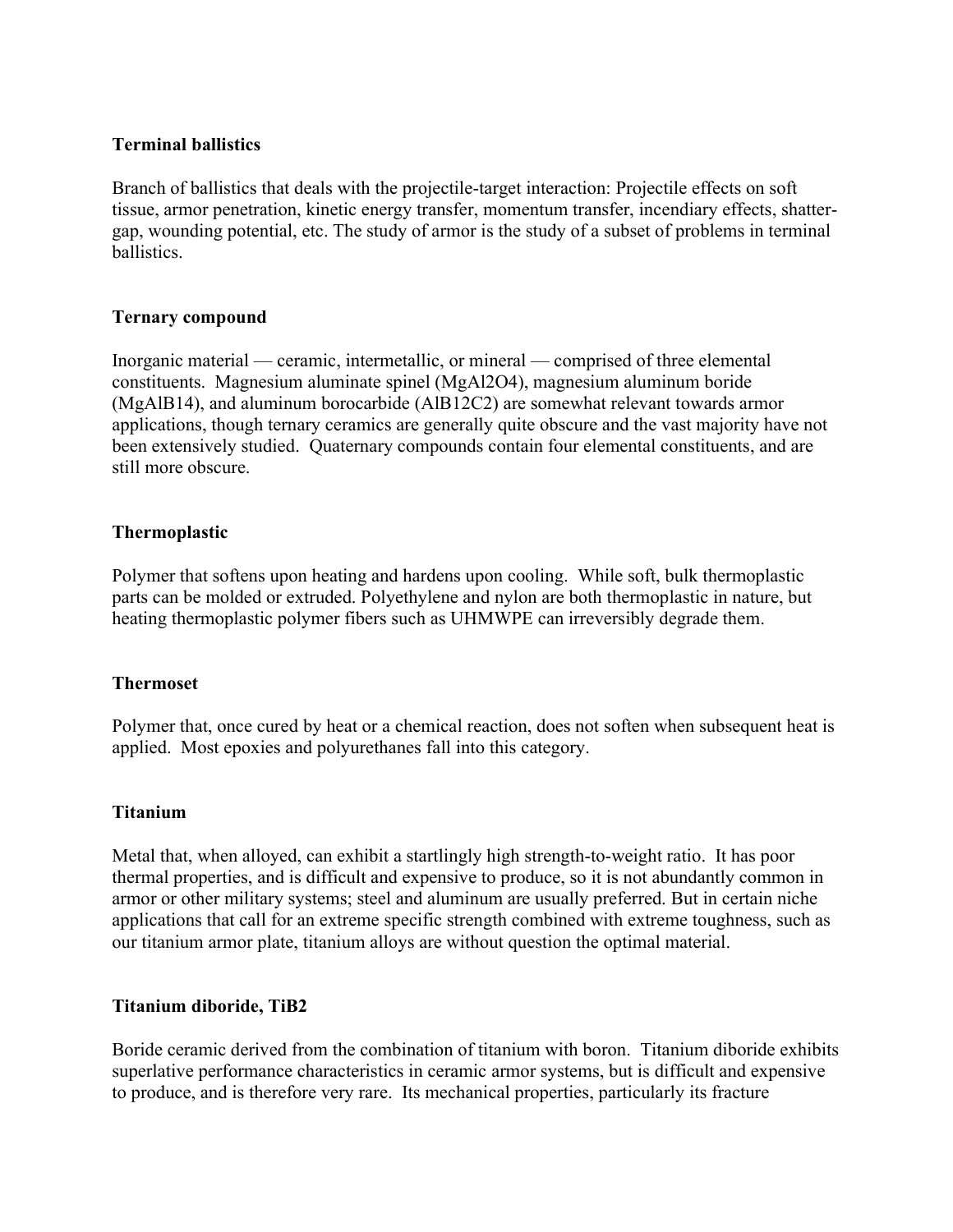toughness and compressive strength, are extraordinary, and, with a melting point of 3230°C, it is the most refractory ceramic material used in armor.

Density: 4.5 gm/cc Hardness (Vickers): 2400-2800 HV Fracture toughness: 6.2 MPa\*m^1/2 Compressive strength: 5700 MPa Melting point: 3230°C

## Tool steel

Hard, brittle, typically martensitic steel alloy, used primarily in wear and machining applications that place a premium on hardness, strength, dimensional stability, and heat tolerance as opposed to toughness and ductility. Often optimized for hardness at elevated temperatures, particularly in "high speed steels." Generally high-carbon, around 0.5 to 2.2 wt. % C, and rich in precipitated carbides. Hardness typically at 57 to 70 Rockwell C. Very frequently employed in AP bullet cores to great effect, but not used in armor on account of low toughness and subsequent susceptibility to the brittle fracture and spall fracture failure modes.

## Tungsten carbide

Carbide ceramic derived from the combination of tungsten with carbon at a 1:1 atomic ratio. Tungsten carbide is exceptionally hard and, at 15.63 gm/cc, is much more dense than lead, making for projectiles with high sectional density. It is, however, difficult to sinter in pure form, so it is commonly utilized as a cermet or "cemented carbide" — that is, tungsten carbide powder is mixed with 5-15% cobalt powder prior to sintering. The cobalt acts as a binder or "cement," and the result is a cermet material that is slightly tougher than pure WC, *much* easier to employ in the manufacture of bullet cores, but takes slight penalties to density and hardness. The tungsten carbide cobalt cermet, typically called "WC-Co," is still quite hard at roughly 1600 HV and still quite dense at over 13 gm/cc.

WC-Co and pure tungsten carbide have been evaluated for use in armor, where they both perform better than any other ceramic material on a thickness basis — but because they are so dense, their performance on a weight basis is terrible, several times worse than silicon carbide, about five times worse than boron carbide, and even slightly worse than RHA. So they are only of interest in vehicular applications where severe space restrictions are present, and high spaceefficiency is required.

## Tungsten heavy alloy

Alloy of tungsten with nickel and iron or copper, generally of the composition 90W-7Ni-3Fe (90% tungsten, 7% nickel, 3% iron) or similar. Typically produced via powder-metallurgical sintering techniques. Highly dense at over 17 gm/cc, and reasonably strong and tough, but, at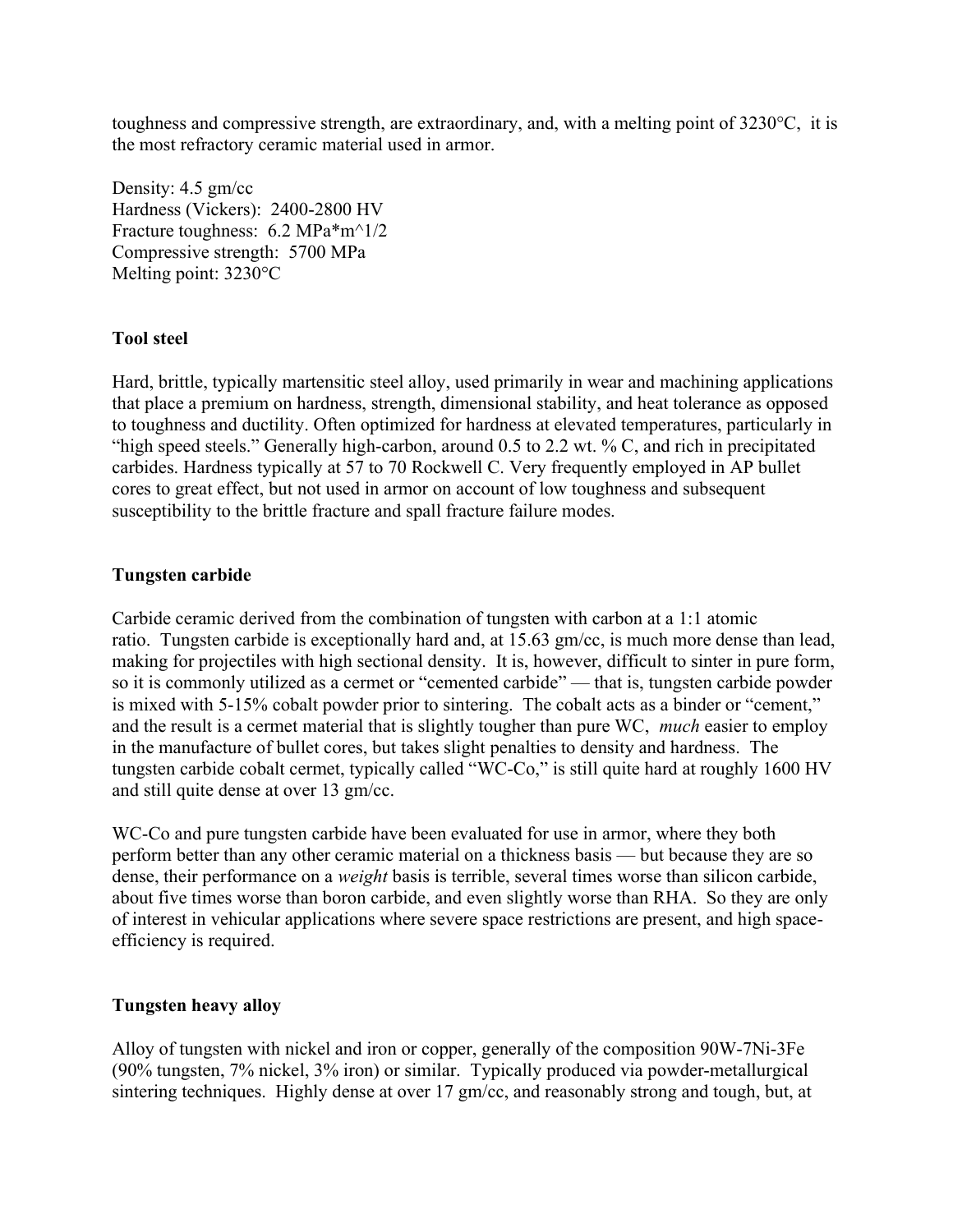only 25 Rockwell C, not very hard. Poor hardness notwithstanding, WHA makes for projectiles with extremely high sectional densities and good penetration characteristics — but it is more expensive and far less common in small-arms projectiles than WC-Co cores. It is indeed exceedingly uncommon in small-arms projectiles. It is, however, much more common than WC-Co in armor-piercing tank gun ammunition.

#### Twaron

Trade-name for aramid and aramid-composite materials from Teijin. Globally, Twaron is the most popular aramid material by a fairly wide margin.

#### Ultra-high molecular weight polyethylene, UHMWPE

Fiber material drawn from the simple hydrocarbon polymer polyethelene (C2H4). UHMWPE offers an outstanding performance-to-weight ratio on account of the high strength and stiffness of the bond between its carbon atoms, combined with its very low specific gravity (0.96 gm/cc). UHMWPE-polyurethane fiber composites exhibit truly outstanding performance characteristics in armor systems, and have become the material of choice; they far exceed aramid and S-glass on a weight basis, on a thickness basis, and by every other measure. UHMWPE fiber composites also enable very lightweight hard armor plates — either as a standalone material for protection from rifle ball rounds with lead or mild steel cores, or as a backer for a ceramic tile in plates designed to stop AP rounds. UHMWPE fibers and fiber-composites begin to degrade at temperatures over 70°C (158°F) and are not intended for use at temperatures over 80 to 100 $^{\circ}$ C (176 to 212  $^{\circ}$ F) — for this reason, aramid is still preferred in ballistic systems where extreme temperature exposure, or performance under high temperatures, is a requirement.

#### V0

"V-nought," also known as "critical penetration velocity." Statistical technique for evaluating the performance of an armor material or system. Against a given threat, the V0 is the the maximum velocity at which no penetration at all is expected. For instance, a Level IV/RF3 hard armor plate should have a V0 of over 2910 feet per second against the .30-06 M2 AP projectile.

#### V50

Most commonly-used statistical technique for evaluating the performance of an armor material or system. Against a given threat, the V50 is the the velocity at which the likelihood of penetration is exactly 50%. In other words, fifty percent of the impacting projectiles will penetrate the target and fifty percent of them will not, when the projectiles and the armor are both as near-identical as possible. A Level IV/RF3 hard armor plate, designed to reliably stop the .30-06 M2 AP projectile at  $2880 \pm 30$  feet per second, will typically have a V50 of roughly 3050-3200 fps against that same projectile.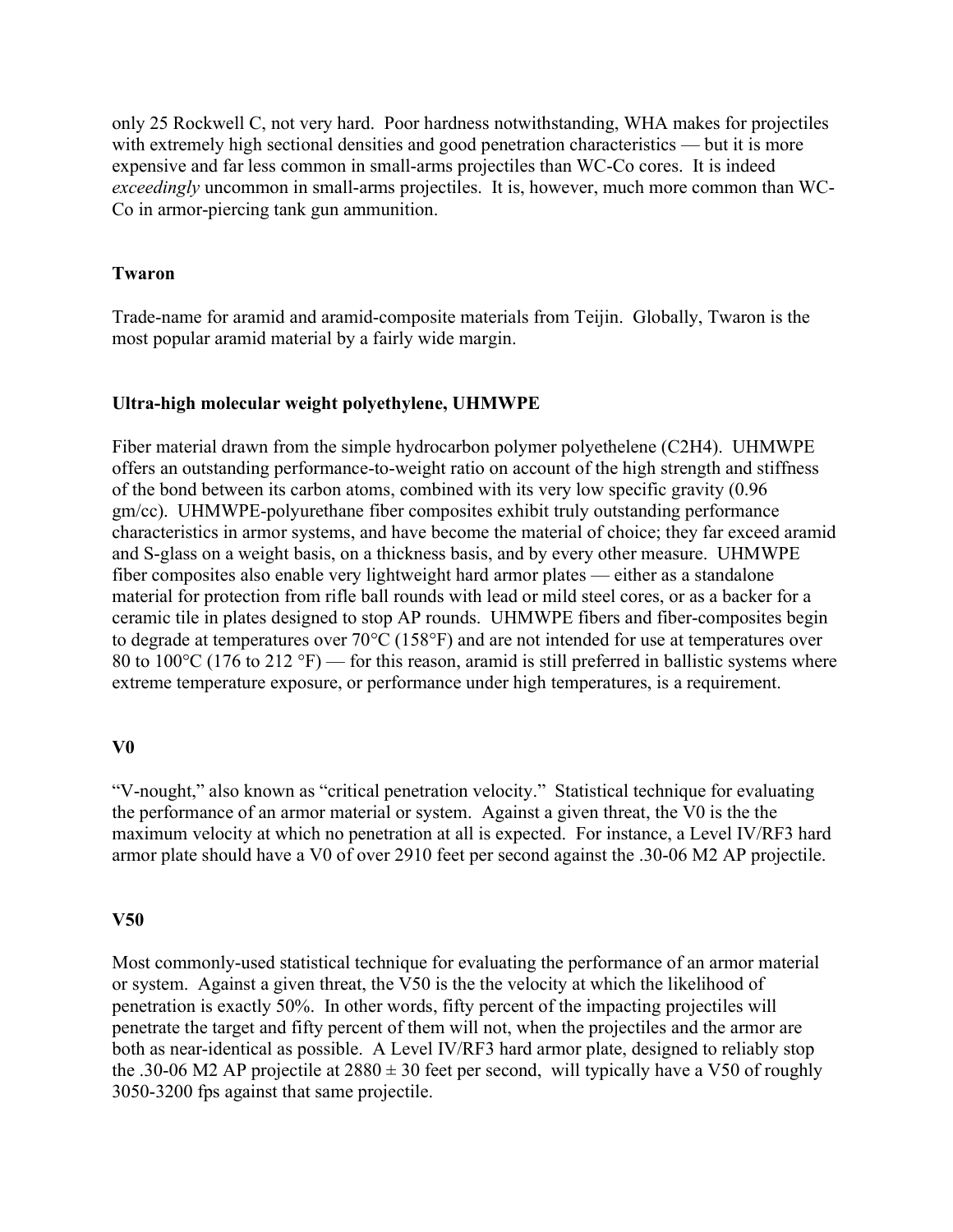## Vectran

Aromatic liquid crystal polymer fiber similar to aramid in molecular structure and density, and with close overall mechanical properties. Vectran has an unusual combination of moisture resistance, high strength, exceptional stability to temperature extremes, good vibration damping characteristics, outstanding cut resistance, and very good creep resistance. For these reasons, it is primarily used in applications that call for reliable performance in extreme conditions, and where cut resistance, vibration damping, and dimensional stability may be important — such as cables, yacht sailcloths, satellites, space stations, and Mars rovers. (Vectran has been utilized in just about every Mars rover ever launched, including the recent Perseverance.) Vectran's superior cut-resistance has made it a candidate material for next-generation space suit gloves. Its ballistic performance has not been thoroughly investigated, but appears to be comparable to aramid, overall. As aramid is the cheaper material by a very wide margin, and as Vectran's unique properties don't appear to be particularly useful in armor applications, Vectran has not found much of a market in ballistic products.

#### VPAM

German ballistic standards organization with a number of product testing protocols for body armor, helmets, and ballistic materials. Most of the armor sold in continental Europe is built and tested to VPAM specifications, and much of that armor is certified with the organization. Internationally, second in influence only to the NIJ.

#### WC-Co

Tungsten carbide-cobalt cermet, typically used in AP ammunition cores. See: Tungsten carbide.

#### WHA

See: Tungsten heavy alloy.

#### Yarn pull-out

Ballistic penetration mechanism in ballistic fabrics. Rare in fiber composites. Occurs when the ends of a ballistic fabric are not well-gripped, and impact forces pull the yarn out of the fabric mesh. Can result in perforation and failure even if the fibers that make up the fabric do not break.

Yaw